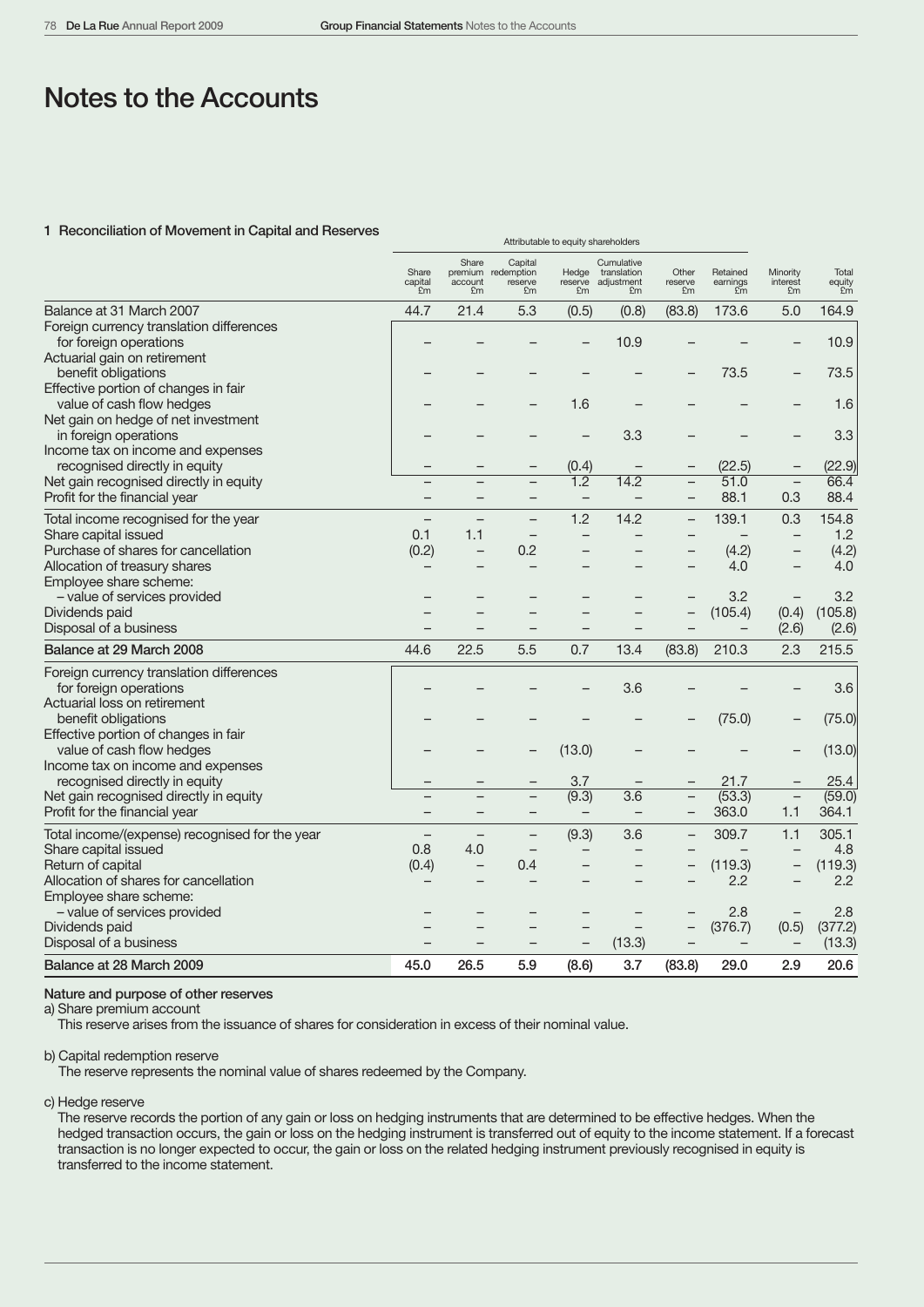#### 1 Reconciliation of Movement in Capital and Reserves continued

### d) Cumulative translation adjustment

This reserve records exchange differences arising from the translation of the financial statements of foreign entities. Upon disposal of foreign operations, the related accumulated exchange differences are recycled to the income statement. This reserves also records the effect of hedging net investments in foreign operations.

#### e) Other reserve

On 1 February 2000, the Company issued and credited as fully paid 191,646,873 Ordinary Shares of 25p each and paid cash of £103.7m to acquire the issued share capital of De La Rue plc, following the approval of a High Court Scheme of Arrangement. In exchange for every 20 Ordinary Shares in De La Rue plc shareholders received 17 Ordinary Shares plus 920p in cash. The profit and loss account reserve of £83.8m arose as a result of this transaction.

### 2 Segmental Analysis

The Group's primary reporting format is by business segment. Following the disposal of the Cash Systems business (excluding Cash Processing Solutions (CPS)), the Group comprises Security Paper and Print Division and Cash Processing Solutions (which was previously disclosed within Cash Systems). The Currency and Security Print businesses are involved in the production of a wide range of national currencies and security documents, including authentication labels, travellers' cheques and fiscal stamps. The Identity Systems business is involved in the production of passports, including ePassports, together with other secure identity products. The CPS business is primarily focused in the production of large sorters for central banks complementing our Currency business. Additional information on Security Paper and Print has been provided on a voluntary basis.

#### Analysis by business segment 2009

|                                                                                                                                                                                        |                            | Security Paper and Philit |                                  |                                       |                                             |                                |                                         |
|----------------------------------------------------------------------------------------------------------------------------------------------------------------------------------------|----------------------------|---------------------------|----------------------------------|---------------------------------------|---------------------------------------------|--------------------------------|-----------------------------------------|
|                                                                                                                                                                                        | Currency<br>E <sub>m</sub> | Security<br>Print<br>£m   | Identity<br><b>Systems</b><br>£m | Cash<br>Processing<br>Solutions<br>£m | Eliminations/<br>Exceptional<br>items<br>£m | Continuing<br>operations<br>£m | <b>Discontinued</b><br>operations<br>£m |
| Revenue                                                                                                                                                                                | 348.6                      | 69.7                      | 30.4                             | 66.0                                  | (12.3)                                      | 502.4                          | 121.6                                   |
| Underlying operating profit<br>Exceptional items – operating (note 4)                                                                                                                  | 82.8                       | 11.0                      | 2.3                              | 0.4                                   | (8.9)                                       | 96.5<br>(8.9)                  | 17.6                                    |
| Operating profit<br>Share of profits of associated companies after taxation<br>Profit on sale of business<br>Net interest income<br>Retirement benefit obligations net finance charge  | 82.8                       | 11.0                      | 2.3                              | 0.4                                   | (8.9)                                       | 87.6<br>8.9<br>1.4<br>(1.8)    | 17.6<br>316.8                           |
| Profit before taxation<br>Taxation                                                                                                                                                     |                            |                           |                                  |                                       |                                             | 96.1<br>(28.5)                 | 334.4<br>(37.9)                         |
| Profit for the financial year                                                                                                                                                          |                            |                           |                                  |                                       |                                             | 67.6                           | 296.5                                   |
| Segment assets<br>Unallocated assets                                                                                                                                                   | 186.2                      | 26.5                      | 14.9                             | 48.0                                  |                                             | 275.6<br>183.0                 |                                         |
| <b>Total assets</b>                                                                                                                                                                    |                            |                           |                                  |                                       |                                             | 458.6                          |                                         |
| Segment liabilities<br>Unallocated liabilities                                                                                                                                         | (100.7)                    | (14.3)                    | (15.5)                           | (20.0)                                |                                             | (150.5)<br>(287.5)             |                                         |
| <b>Total liabilities</b>                                                                                                                                                               |                            |                           |                                  |                                       |                                             | (438.0)                        |                                         |
| Capital expenditure on property, plant and equipment<br>Capital expenditure on intangible assets<br>Depreciation of property, plant and equipment<br>Amortisation of intangible assets | 22.0<br>1.2<br>14.9<br>1.1 | 2.0<br>0.1<br>2.6<br>0.1  | 0.4<br>0.7<br>0.1                | 3.8<br>2.6<br>1.4<br>0.4              |                                             | 28.2<br>3.9<br>19.6<br>1.7     | 0.7<br>1.1<br>1.3<br>1.1                |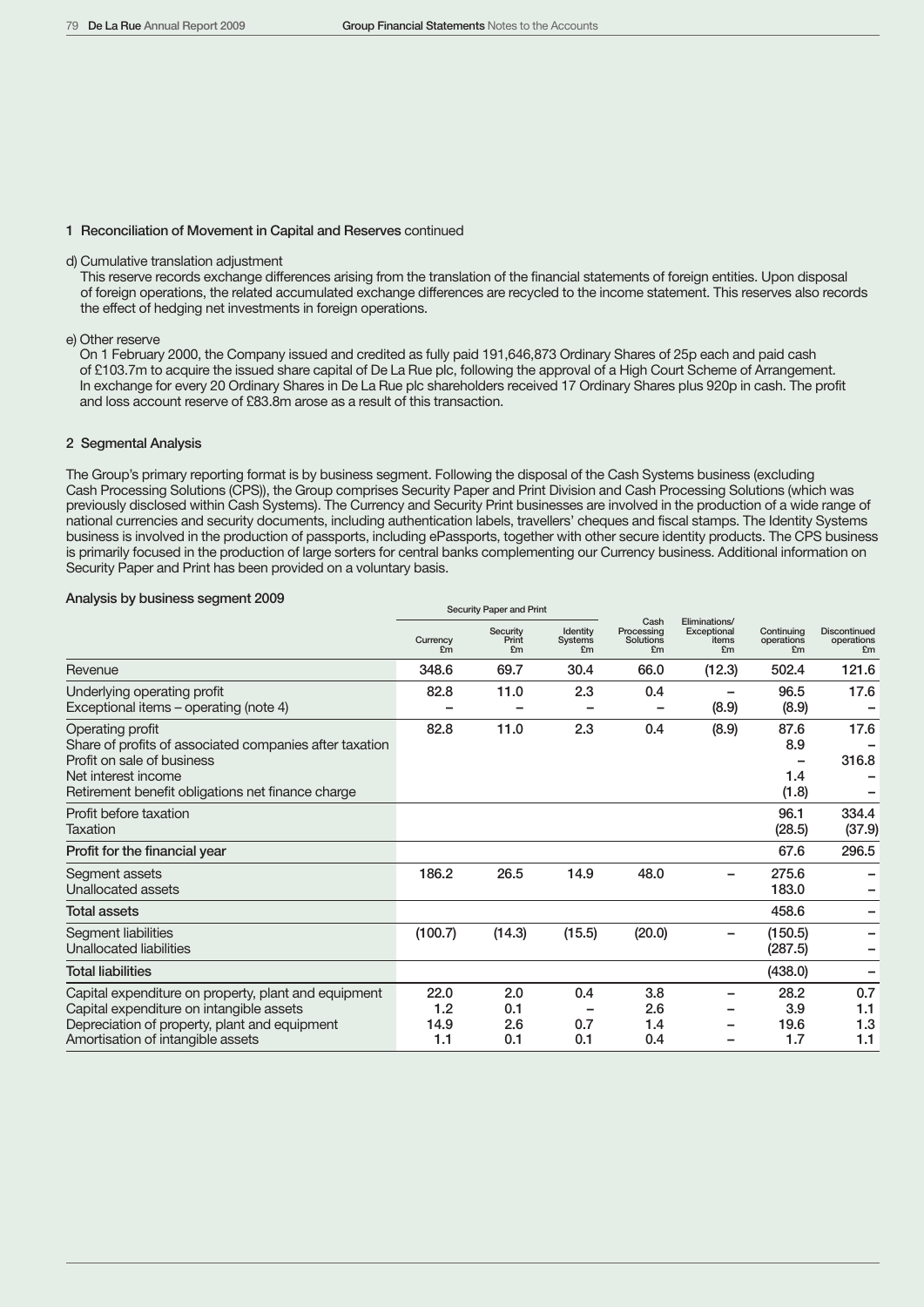# 2 Segmental Analysis continued

# Analysis by business segment 2008 (Restated\*)

|                                                                                                                                                                                                       |                            | OCCUTILY FAUCI AND FINIL |                                               |                                       |                                             |                                  |                                         |
|-------------------------------------------------------------------------------------------------------------------------------------------------------------------------------------------------------|----------------------------|--------------------------|-----------------------------------------------|---------------------------------------|---------------------------------------------|----------------------------------|-----------------------------------------|
|                                                                                                                                                                                                       | Currency<br>Fm             | Security<br>Print<br>£m  | Identity<br><b>Systems</b><br>£m              | Cash<br>Processing<br>Solutions<br>£m | Eliminations/<br>Exceptional<br>items<br>£m | Continuing<br>operations<br>£m   | <b>Discontinued</b><br>operations<br>£m |
| Revenue                                                                                                                                                                                               | 316.7                      | 74.8                     | 26.5                                          | 58.4                                  | (9.4)                                       | 467.0                            | 286.6                                   |
| Operating profit<br>Share of profits of associated companies after taxation<br>Exceptional items - non-operating (note 4)<br>Net interest income<br>Retirement benefit obligations net finance income | 66.5                       | 8.4                      | 3.9                                           | 0.4                                   |                                             | 79.2<br>7.1<br>2.6<br>2.0<br>0.3 | 35.5                                    |
| Profit before taxation<br><b>Taxation</b>                                                                                                                                                             |                            |                          |                                               |                                       |                                             | 91.2<br>(24.7)                   | 35.5<br>(13.6)                          |
| Profit for the financial year                                                                                                                                                                         |                            |                          |                                               |                                       |                                             | 66.5                             | 21.9                                    |
| Segment assets<br>Unallocated assets                                                                                                                                                                  | 168.3                      | 26.0                     | 12.4                                          | 35.4                                  | —                                           | 242.1<br>222.3                   | 110.5                                   |
| <b>Total assets</b>                                                                                                                                                                                   |                            |                          |                                               |                                       |                                             | 464.4                            | 110.5                                   |
| Segment liabilities<br><b>Unallocated liabilities</b>                                                                                                                                                 | (103.1)                    | (12.1)                   | (12.9)                                        | (14.2)                                |                                             | (142.3)<br>(119.9)               | (97.2)                                  |
| <b>Total liabilities</b>                                                                                                                                                                              |                            |                          |                                               |                                       |                                             | (262.2)                          | (97.2)                                  |
| Capital expenditure on property, plant and equipment<br>Capital expenditure on intangible assets<br>Depreciation of property, plant and equipment<br>Amortisation of intangible assets                | 11.2<br>0.7<br>12.1<br>1.4 | 1.5<br>4.4<br>0.3        | 4.1<br>0.1<br>0.2<br>$\overline{\phantom{0}}$ | 1.4<br>2.3<br>1.4                     |                                             | 18.2<br>0.8<br>19.0<br>3.1       | 6.0<br>5.4<br>3.0<br>2.0                |
| Analysis by geographical segment 2009                                                                                                                                                                 |                            | UK and<br>Ireland<br>£m  | Rest of<br>Europe<br>£m                       | The<br>Americas<br>£m                 | Rest of<br>World<br>£m                      | Continuina<br>operations<br>£m   | <b>Discontinued</b><br>operations<br>£m |
| Revenue by destination                                                                                                                                                                                |                            | 62.1                     | 80.5                                          | 63.5                                  | 296.3                                       | 502.4                            | 121.6                                   |
| Segment assets<br><b>Unallocated assets</b>                                                                                                                                                           |                            | 159.8                    | 58.4                                          | 31.6                                  | 25.8                                        | 275.6<br>183.0                   |                                         |
| <b>Total assets</b>                                                                                                                                                                                   |                            |                          |                                               |                                       |                                             | 458.6                            | -                                       |
| Capital expenditure on property, plant and equipment<br>Capital expenditure on intangible assets                                                                                                      |                            | 19.0<br>2.6              | 3.9                                           | 3.5<br>1.3                            | 1.8                                         | 28.2<br>3.9                      | 0.7<br>1.1                              |

\*Restated for the disposal of Cash Systems (excluding Cash Processing Solutions) – see note 7.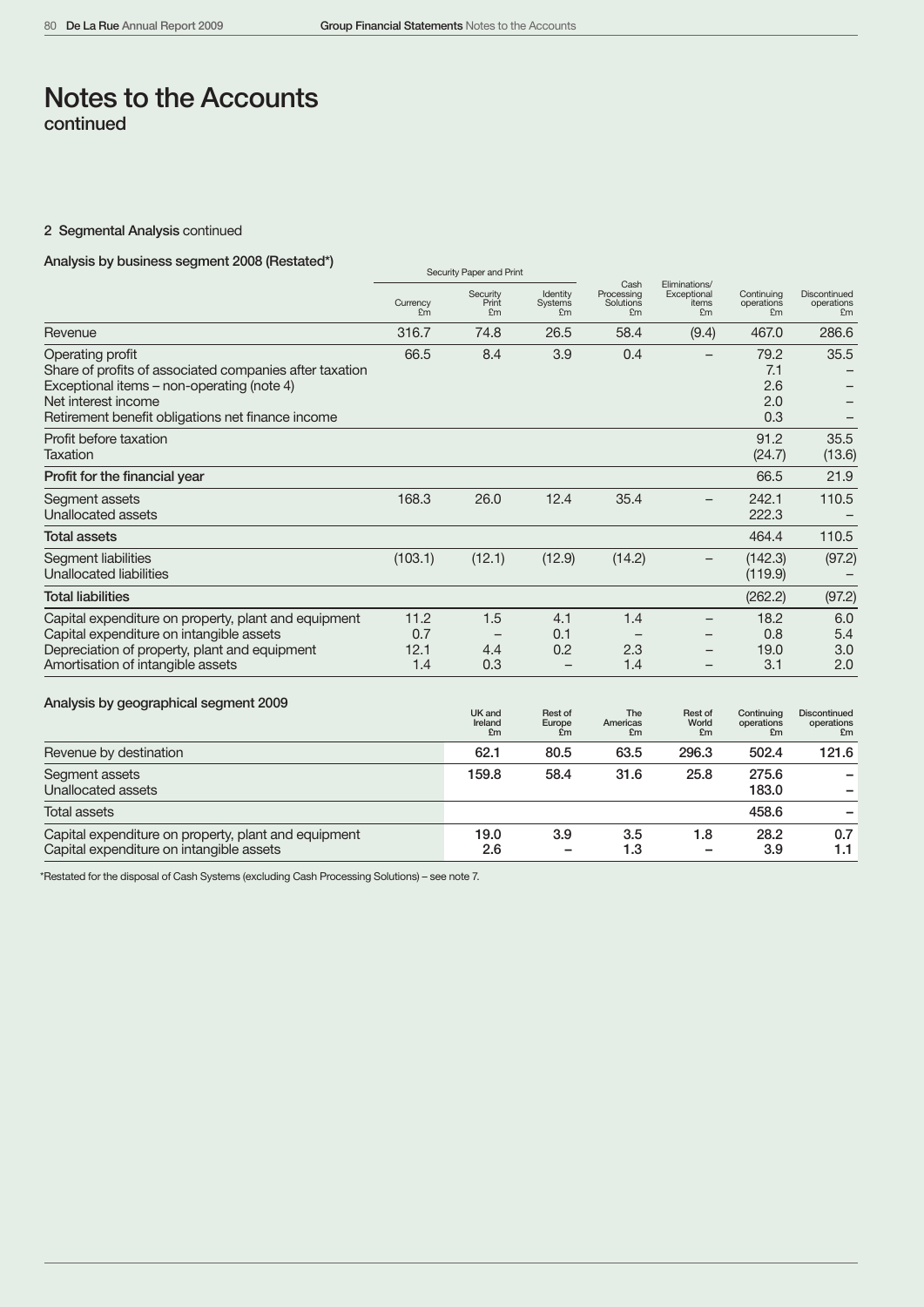#### 2 Segmental Analysis continued

# Analysis by geographical segment 2008 (Restated\*)

|                                                                                                  | UK and<br>Ireland<br>£m | Rest of<br>Europe<br>£m | The<br>Americas<br>£m | Rest of<br>World<br>£m | Continuina<br>operations<br>£m | Discontinued<br>operations<br>£m |
|--------------------------------------------------------------------------------------------------|-------------------------|-------------------------|-----------------------|------------------------|--------------------------------|----------------------------------|
| Revenue by destination                                                                           | 61.5                    | 54.9                    | 92.7                  | 257.9                  | 467.0                          | 286.6                            |
| Segment assets<br>Unallocated assets                                                             | 139.6                   | 48.5                    | 26.8                  | 27.2                   | 242.1<br>222.3                 | 110.5                            |
| <b>Total assets</b>                                                                              |                         |                         |                       |                        | 464.4                          | 110.5                            |
| Capital expenditure on property, plant and equipment<br>Capital expenditure on intangible assets | 6.4<br>0.8              | 9.8                     | 0.5                   | 1.5                    | 18.2<br>0.8                    | 6.0<br>5.4                       |

Underlying operating profit comprises operating profit before exceptional items. Unallocated assets principally comprise centrally managed property, plant and equipment, associates and other investments, deferred tax assets, current tax assets, derivative financial instrument assets and cash and cash equivalents which are used as part of the Group's financing offset arrangements. Unallocated liabilities comprise borrowings, derivative financial instrument liabilities, current and non-current tax liabilities, deferred tax liabilities, retirement benefit obligations, and centrally held accruals and provisions.

# <sup>3</sup> Operating Profit 2009 <sup>2008</sup>

|                                                                                | £m    | Restated*<br>F <sub>m</sub> |
|--------------------------------------------------------------------------------|-------|-----------------------------|
| Operating profit is arrived at after charging/(crediting):                     |       |                             |
| Cost of inventories recognised as an expense                                   | 74.9  | 74.3                        |
| Net impairment of inventories                                                  | 2.3   | 1.9                         |
| Depreciation of property, plant and equipment:                                 |       |                             |
| - purchased                                                                    | 16.4  | 15.4                        |
| - leased                                                                       | 3.2   | 3.6                         |
| Amortisation of other intangibles                                              | 1.7   | 3.1                         |
| Impairment of trade receivables                                                | 0.4   |                             |
| Operating leases:                                                              |       |                             |
| - hire of plant and equipment                                                  | 2.0   | 1.4                         |
| - hire of property                                                             | 3.9   | 3.6                         |
| Auditor's remuneration:                                                        |       |                             |
| - Fees payable to the Company's auditors for the audit                         |       |                             |
| of the Company's consolidated financial statements                             | 0.2   | 0.2                         |
| - Fees payable to the Company's auditors and its associates                    |       |                             |
| for other services:                                                            |       |                             |
| - audit of the Company's subsidiaries pursuant to legislation                  | 0.5   | 0.4                         |
| - tax services                                                                 | 0.1   | 0.1                         |
| - services relating to corporate finance transactions entered into or proposed |       |                             |
| to be entered into by or on behalf of the Company or Group                     | 1.0   | 1.0                         |
| Research and non-capitalised development expense                               | 10.3  | 7.8                         |
| (Profit)/loss on disposal of property, plant and equipment                     | (0.1) | 0.9                         |
| Reorganisation costs (Exceptional items – see note 4)                          | 8.9   |                             |
| Foreign exchange losses                                                        | 5.3   | 3.9                         |

Auditor's remuneration relates to fees paid to the Company's current auditors KPMG Audit plc. Other assurance services include corporate finance work performed in connection with the disposal of the Cash Systems business in 2008/2009 and the group's strategic review in 2007/2008, including vendor due diligence on the Cash Systems business.

\*Restated for the disposal of Cash Systems (excluding Cash Processing Solutions) – see note 7.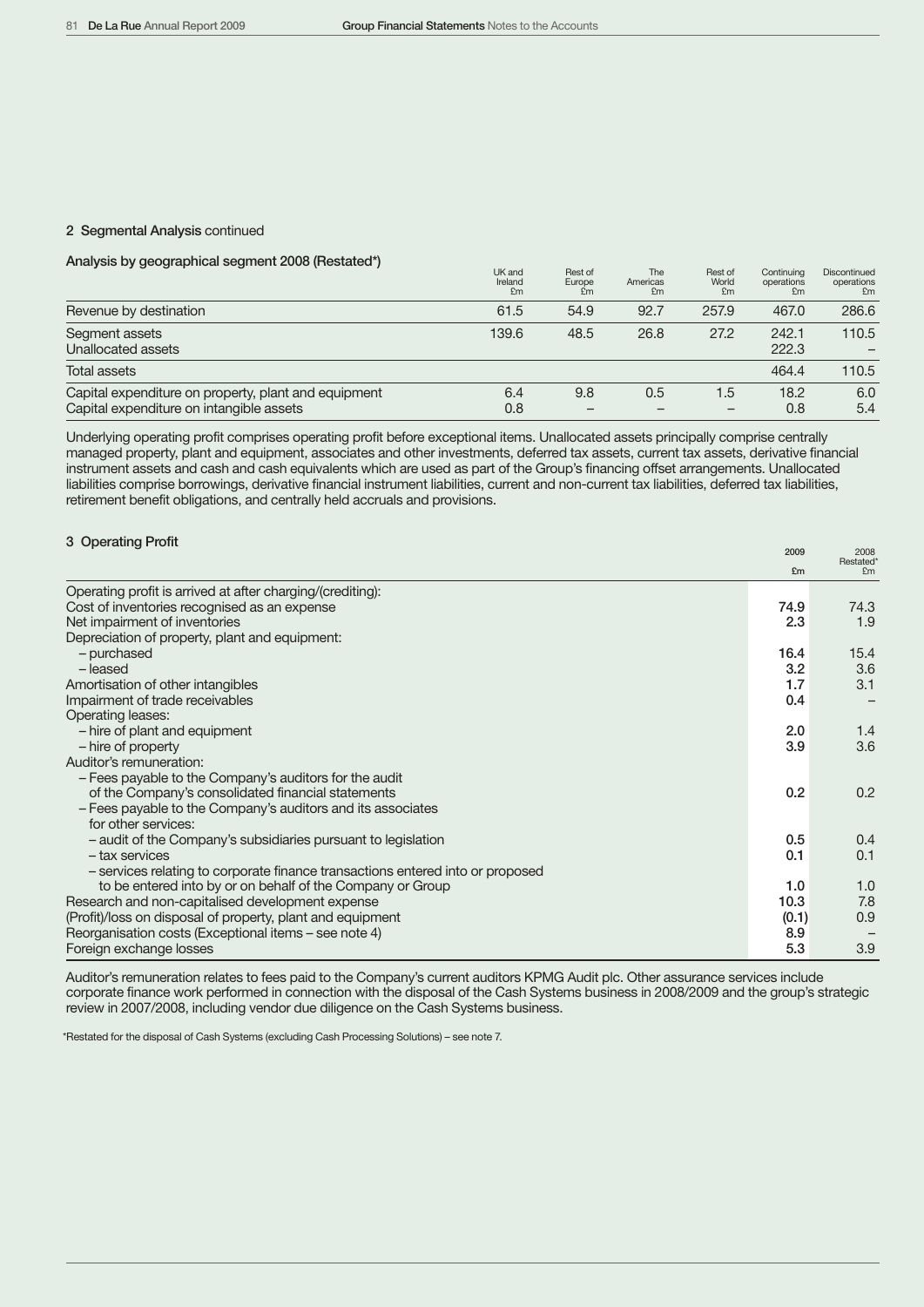#### 4 Exceptional Items

|                                                   | 2009<br>£m               | 2008<br>£m |
|---------------------------------------------------|--------------------------|------------|
| Operating - Reorganisation of central operations  | (8.9)                    |            |
| Non-operating - Profit on disposal of investments | $\overline{\phantom{a}}$ | 2.6        |
| Exceptional items - continuing operations         | (8.9)                    | 2.6        |
| Exceptional items - tax                           | 0.9                      |            |

During the year, De La Rue announced its intention to reduce central costs by approximately 50 per cent following the disposal of Cash Systems. This programme is largely complete.

Central reorganisation costs relating to this programme principally cover redundancy, separation costs and site rationalisation charges. Tax credits relating to exceptional items were £0.9m, with a credit of £1.9m in relation to the central reorganisation being partly offset by a £1.0m charge in respect of the phasing out of Industrial Buildings Allowances, included in the Finance Act 2008.

In the prior year, profit from disposal of investments comprises a £1.7m gain from the sale of the Group's Valora investment and £0.9m gain on the sale of its 50 per cent stake in De La Rue Smurfit.

| 5 Interest Income and Expense                                                                                                                  | 2009           | 2008           |
|------------------------------------------------------------------------------------------------------------------------------------------------|----------------|----------------|
|                                                                                                                                                | E <sub>m</sub> | £m             |
| Recognised in profit and loss                                                                                                                  |                |                |
| Interest income<br>Cash and cash equivalents                                                                                                   | 7.8            | 4.4            |
|                                                                                                                                                |                |                |
| Interest expense:<br><b>Bank overdrafts</b>                                                                                                    |                |                |
| <b>Bank loans</b>                                                                                                                              | (1.3)<br>(2.9) | (1.6)<br>(0.1) |
| Finance leases                                                                                                                                 | (0.3)          | (0.6)          |
| Other                                                                                                                                          | (1.9)          | (0.1)          |
| Total interest expense calculated using the effective interest method                                                                          | (6.4)          | (2.4)          |
| Retirement benefit obligation net finance (expense)/income (note 25)                                                                           | (1.8)          | 0.3            |
| The above financial income and expense include the following in<br>respect of assets and liabilities not at fair value through profit or loss: |                |                |
| Total interest income on financial assets                                                                                                      | 7.8            | 4.4            |
| Total interest expense on financial liabilities                                                                                                | (6.4)          | (2.4)          |
| Recognised directly in equity                                                                                                                  |                |                |
| Foreign currency differences for foreign operations                                                                                            | 3.6            | 10.9           |
| Cash flow hedges recognised                                                                                                                    | (13.0)         | 1.6            |
| Tax on cash flow hedges                                                                                                                        | 3.7            | (0.4)          |
| Net gain on hedge of net investment in foreign operations                                                                                      |                | 3.3            |
|                                                                                                                                                | (5.7)          | 15.4           |
| Recognised in                                                                                                                                  |                |                |
| Hedge reserve                                                                                                                                  | (9.3)          | 1.2            |
| <b>Translation reserve</b>                                                                                                                     | 3.6            | 14.2           |
|                                                                                                                                                | (5.7)          | 15.4           |

The ineffective portion charged to profit and loss on derivatives in 2009 was £nil (2008: £nil).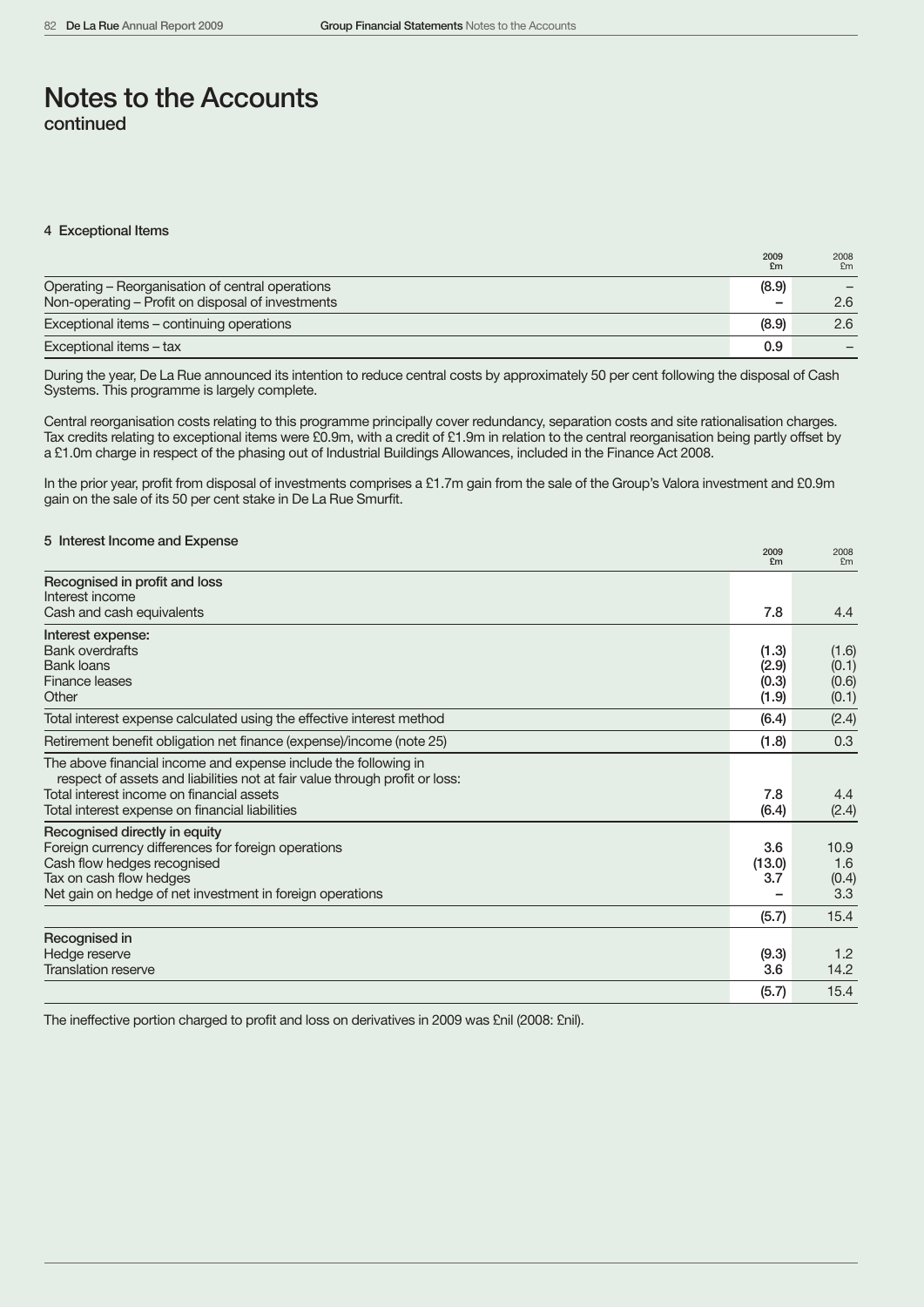### 6 Taxation

| £m<br>£m<br>Current tax<br>11.6<br>Double tax relief<br>(0.5)<br>Adjustment in respect of prior years<br>0.2<br>15.6<br>11.3<br>6.3<br>6.8<br>Current year<br>Adjustment in respect of prior years<br>0.2<br>6.5<br>5.7<br>21.3<br>17.8<br>2.6<br>10.5<br>Origination and reversal of temporary differences<br>Origination and reversal of temporary differences<br>0.2<br>0.8<br>3.4<br>10.7<br>Income tax expense reported in the consolidated income statement in respect of continuing operations<br>24.7<br>28.5<br>13.6<br>5.0<br>33.5<br>38.3<br>On pension actuarial adjustments<br>(21.0)<br>22.5<br>On share options<br>(0.7)<br>On cash flow hedges<br>(3.7)<br>0.4<br>22.9<br>(25.4) |                                                                   | 2009 | 2008      |
|--------------------------------------------------------------------------------------------------------------------------------------------------------------------------------------------------------------------------------------------------------------------------------------------------------------------------------------------------------------------------------------------------------------------------------------------------------------------------------------------------------------------------------------------------------------------------------------------------------------------------------------------------------------------------------------------------|-------------------------------------------------------------------|------|-----------|
|                                                                                                                                                                                                                                                                                                                                                                                                                                                                                                                                                                                                                                                                                                  |                                                                   |      | Restated* |
|                                                                                                                                                                                                                                                                                                                                                                                                                                                                                                                                                                                                                                                                                                  | Consolidated income statement                                     |      |           |
|                                                                                                                                                                                                                                                                                                                                                                                                                                                                                                                                                                                                                                                                                                  | Current tax                                                       |      |           |
|                                                                                                                                                                                                                                                                                                                                                                                                                                                                                                                                                                                                                                                                                                  | UK Corporation tax                                                |      |           |
|                                                                                                                                                                                                                                                                                                                                                                                                                                                                                                                                                                                                                                                                                                  |                                                                   |      | 19.3      |
|                                                                                                                                                                                                                                                                                                                                                                                                                                                                                                                                                                                                                                                                                                  |                                                                   |      | (3.3)     |
|                                                                                                                                                                                                                                                                                                                                                                                                                                                                                                                                                                                                                                                                                                  |                                                                   |      | (0.4)     |
|                                                                                                                                                                                                                                                                                                                                                                                                                                                                                                                                                                                                                                                                                                  |                                                                   |      |           |
|                                                                                                                                                                                                                                                                                                                                                                                                                                                                                                                                                                                                                                                                                                  | Overseas tax charges                                              |      |           |
|                                                                                                                                                                                                                                                                                                                                                                                                                                                                                                                                                                                                                                                                                                  |                                                                   |      |           |
|                                                                                                                                                                                                                                                                                                                                                                                                                                                                                                                                                                                                                                                                                                  |                                                                   |      | (1.1)     |
|                                                                                                                                                                                                                                                                                                                                                                                                                                                                                                                                                                                                                                                                                                  |                                                                   |      |           |
|                                                                                                                                                                                                                                                                                                                                                                                                                                                                                                                                                                                                                                                                                                  | Total current income tax expense                                  |      |           |
|                                                                                                                                                                                                                                                                                                                                                                                                                                                                                                                                                                                                                                                                                                  | Deferred tax                                                      |      |           |
|                                                                                                                                                                                                                                                                                                                                                                                                                                                                                                                                                                                                                                                                                                  | UK                                                                |      |           |
|                                                                                                                                                                                                                                                                                                                                                                                                                                                                                                                                                                                                                                                                                                  |                                                                   |      |           |
|                                                                                                                                                                                                                                                                                                                                                                                                                                                                                                                                                                                                                                                                                                  | Overseas                                                          |      |           |
|                                                                                                                                                                                                                                                                                                                                                                                                                                                                                                                                                                                                                                                                                                  |                                                                   |      |           |
|                                                                                                                                                                                                                                                                                                                                                                                                                                                                                                                                                                                                                                                                                                  | Total deferred tax expense                                        |      |           |
|                                                                                                                                                                                                                                                                                                                                                                                                                                                                                                                                                                                                                                                                                                  |                                                                   |      |           |
|                                                                                                                                                                                                                                                                                                                                                                                                                                                                                                                                                                                                                                                                                                  | Income tax expense in respect of discontinued operations (note 7) |      |           |
|                                                                                                                                                                                                                                                                                                                                                                                                                                                                                                                                                                                                                                                                                                  | Total income tax expense in the consolidated income statement     |      |           |
|                                                                                                                                                                                                                                                                                                                                                                                                                                                                                                                                                                                                                                                                                                  | Consolidated statement of recognised income and expense           |      |           |
|                                                                                                                                                                                                                                                                                                                                                                                                                                                                                                                                                                                                                                                                                                  |                                                                   |      |           |
|                                                                                                                                                                                                                                                                                                                                                                                                                                                                                                                                                                                                                                                                                                  |                                                                   |      |           |
|                                                                                                                                                                                                                                                                                                                                                                                                                                                                                                                                                                                                                                                                                                  |                                                                   |      |           |
|                                                                                                                                                                                                                                                                                                                                                                                                                                                                                                                                                                                                                                                                                                  | Income tax (income)/expense reported within equity                |      |           |

The tax on the Group's consolidated profit before tax differs from the UK tax rate of 28 per cent as follows:

|                                                                  | 2009<br>Before<br>Exceptionals<br>£m | 2009<br>Exceptional<br>Items<br>£m | 2009<br><b>Total</b><br>£m | 2008<br>Restated*<br>Before<br>Exceptionals<br>F <sub>m</sub> | 2008<br>Restated*<br>Exceptional<br>Items<br>£m | 2008<br>Restated*<br>Total<br>F <sub>m</sub> |
|------------------------------------------------------------------|--------------------------------------|------------------------------------|----------------------------|---------------------------------------------------------------|-------------------------------------------------|----------------------------------------------|
| Profit before tax                                                | 105.0                                | (8.9)                              | 96.1                       | 88.6                                                          | 2.6                                             | 91.2                                         |
| Tax calculated at UK tax rate at 28 per cent (2008: 30 per cent) | 29.4                                 | (2.5)                              | 26.9                       | 26.6                                                          | 0.8                                             | 27.4                                         |
| Effects of overseas taxation                                     | (1.5)                                |                                    | (1.5)                      | (2.0)                                                         |                                                 | (2.0)                                        |
| Income not subject to tax                                        |                                      |                                    |                            |                                                               | (0.8)                                           | (0.8)                                        |
| Expenses not deductible for tax purposes                         | 3.6                                  | 0.6                                | 4.2                        | 3.7                                                           | -                                               | 3.7                                          |
| Adjustment for tax on profits of associate                       | (2.5)                                |                                    | (2.5)                      | (2.1)                                                         | $\qquad \qquad$                                 | (2.1)                                        |
| Adjustments in respect of prior years                            | 0.4                                  | -                                  | 0.4                        | (1.5)                                                         | -                                               | (1.5)                                        |
| <b>Industrial Buildings Allowances</b>                           |                                      | 1.0                                | 1.0                        |                                                               |                                                 |                                              |
| Tax charge                                                       | 29.4                                 | (0.9)                              | 28.5                       | 24.7                                                          |                                                 | 24.7                                         |

The underlying effective tax rate excluding one-off items was 28.0 per cent (2008: 27.9 per cent). A charge of £1.0m related to the impact on deferred tax balances of the phasing out of Industrial Buildings Allowances, included in the Finance Act 2008.

\*Restated for the disposal of Cash Systems (excluding Cash Processing Solutions) – see note 7.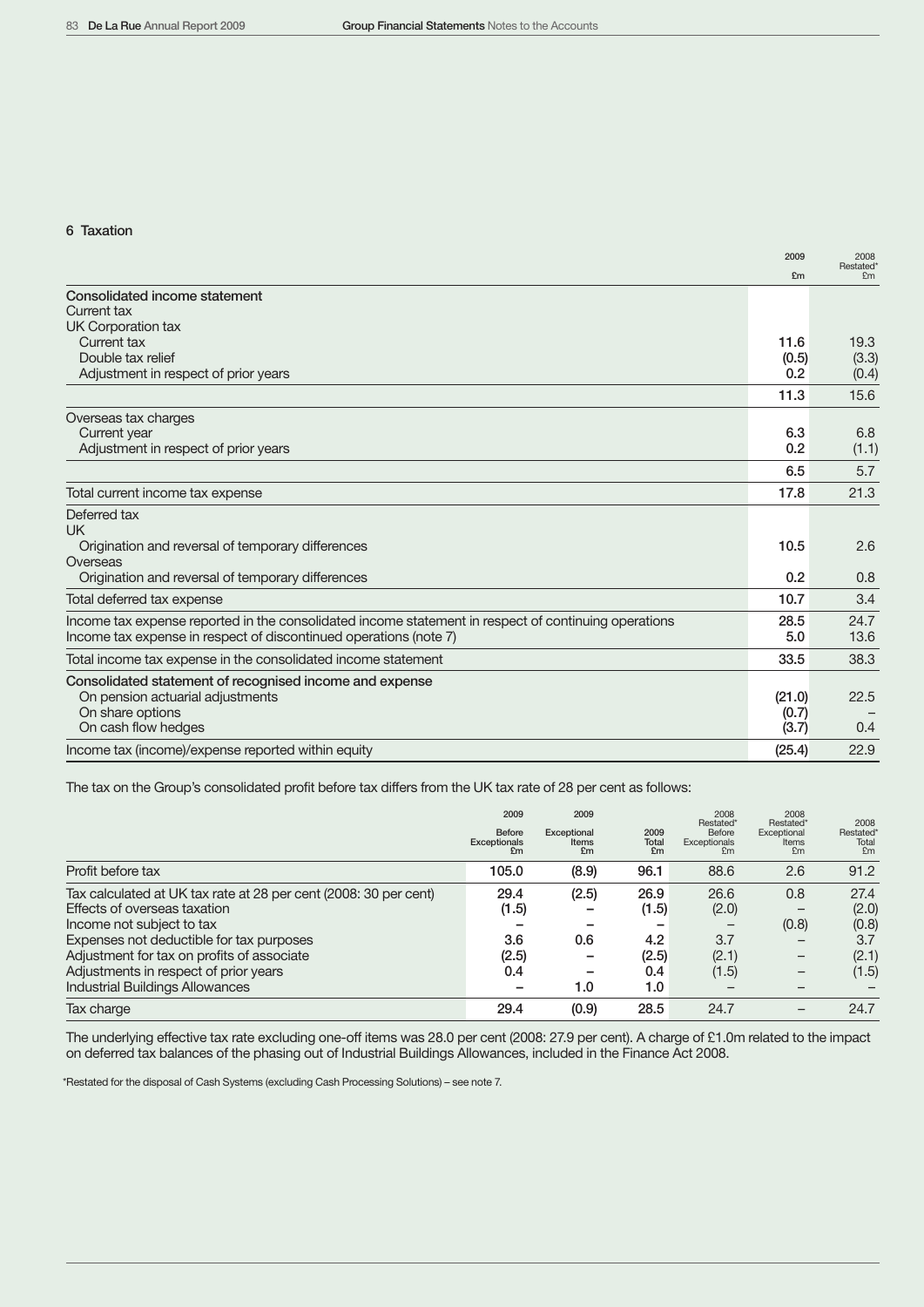#### 7 Discontinued Operations

The Group completed the disposal of the Cash Systems business (excluding Cash Processing Solutions) on 1 September 2008.

#### Results of discontinued operations

|                                                            | 2009<br>E <sub>m</sub> | 2008<br>F <sub>m</sub> |
|------------------------------------------------------------|------------------------|------------------------|
| Revenue                                                    | 121.6                  | 286.6                  |
| Operating expenses                                         | (104.0)                | (251.1)                |
| Operating profit                                           | 17.6                   | 35.5                   |
| Taxation on operating profits from discontinued operations | (5.0)                  | (13.6)                 |
| Gain on disposal of discontinued operations before tax     | 316.8                  |                        |
| Taxation on gain on disposal of discontinued operations    | (32.9)                 |                        |
|                                                            | 283.9                  |                        |
| Profit for the year from discontinued operations           | 296.5                  | 21.9                   |

# Gain on disposal of discontinued operations <sup>2009</sup>

|                                                   | Em     |
|---------------------------------------------------|--------|
| Amounts paid by purchaser                         | 367.3  |
| Amounts payable by purchaser                      | 1.9    |
| Disposal costs paid                               | (11.2) |
| Disposal costs accrued                            | (5.4)  |
| Taxation on gain on disposal                      | (32.9) |
| Reserves recycled on disposal                     | 13.3   |
| Net assets and liabilities disposed (see note 24) | (49.1) |
| Gain on disposal                                  | 283.9  |

| 8 Earnings Per Share                                    | 2009               | 2008<br>Restated*  |
|---------------------------------------------------------|--------------------|--------------------|
|                                                         | pence per<br>share | pence per<br>share |
| Basic earnings per share                                | 277.7              | 57.8               |
| Diluted earnings per share                              | 275.0              | 56.7               |
| Basic earnings per share from continuing operations     | 50.9               | 43.4               |
| Diluted earnings per share from continuing operations   | 50.4               | 42.7               |
| Basic earnings per share from discontinued operations   | 226.8              | 14.4               |
| Diluted earnings per share from discontinued operations | 224.6              | 14.0               |
| Headline earnings per share                             | 57.0               | 41.7               |

Basic earnings per share is calculated by dividing the earnings attributable to ordinary shareholders by the weighted average number of Ordinary Shares outstanding during the year, excluding those held in the employee share trust which are treated as cancelled.

For diluted earnings per share, the weighted average number of Ordinary Shares in issue is adjusted for the impact of dilutive share options.

During the year the Company returned cash of £460m to shareholders and at the same time carried out a consolidation of its share capital. These transactions were conditional on each other. They were specifically designed to achieve the same overall effect on the Company's capital structure as a buy back of shares in a way in which all shareholders could participate. Accordingly, earnings per share is presented on the basis that in substance a share buy back has occurred.

The Directors are of the opinion that the publication of the headline earnings is useful to readers of interim statements and annual accounts as they give an indication of underlying business performance.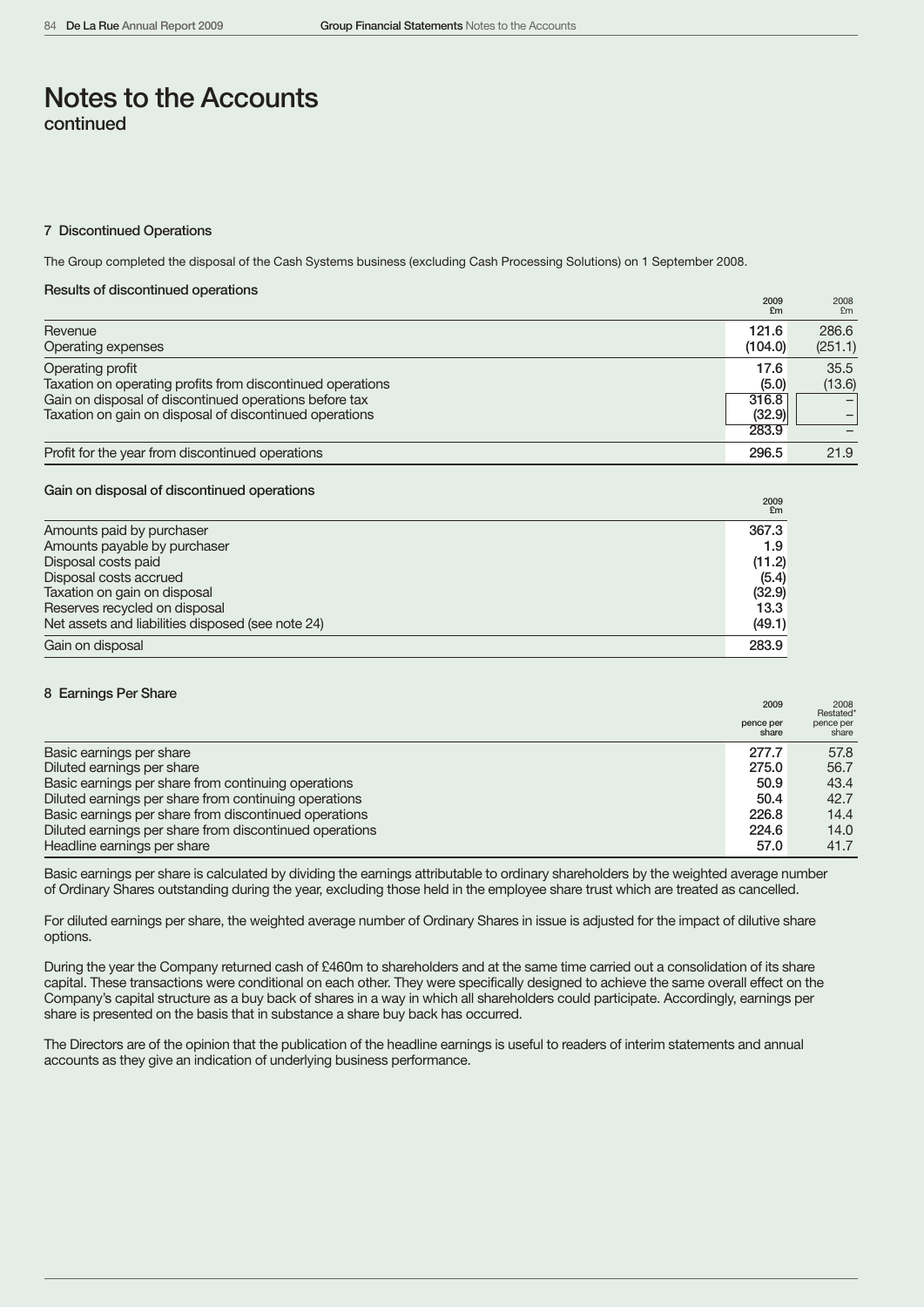### 8 Earnings Per Share continued

Reconciliations of the earnings and weighted average number of shares used in the calculations are set out below.

| Earnings                                                          |         |                   |
|-------------------------------------------------------------------|---------|-------------------|
|                                                                   | 2009    | 2008<br>Restated* |
|                                                                   | £m      | F <sub>m</sub>    |
| Earnings for basic earnings per share                             | 363.0   | 88.1              |
| Deduct: Profit for the year from discontinued operations          | (296.5) | (21.9)            |
| Earnings for basic earnings per share from continuing operations  | 66.5    | 66.2              |
| Add: Exceptional items - operating                                | 8.9     |                   |
| Deduct: Exceptional items - non-operating                         |         | (2.6)             |
| Less: Tax on exceptional items                                    | (1.9)   |                   |
| Add: Tax effect of phasing out of Industrial Buildings Allowances | 1.0     |                   |
| Earnings for headline earnings per share                          | 74.5    | 63.6              |

# Weighted average number of shares <sup>2009</sup> <sup>2008</sup> Number Number <sup>m</sup> <sup>m</sup>

|                                                            | ----<br>Number<br>m | ----<br>Number<br>m |
|------------------------------------------------------------|---------------------|---------------------|
| For basic earnings per share<br>Effect of dilutive options | 130.7<br>1.3        | 152.5<br>2.8        |
| For diluted earnings per share                             | 132.0               | 155.3               |

\*Restated for the disposal of Cash Systems (excluding Cash Processing Solutions) – see note 7.

| 9 Equity Dividends                                                                       |            |            |
|------------------------------------------------------------------------------------------|------------|------------|
|                                                                                          | 2009<br>£m | 2008<br>Em |
| Final dividend for the year ended 29 March 2008 of 14.87p paid on 1 August 2008          | 22.3       |            |
| B Shares dividend of 305.0p paid on 28 November 2008                                     | 340.6      |            |
| Interim dividend for the period ended 27 September 2008 of 13.7p paid on 14 January 2009 | 13.8       |            |
| Final dividend for the year ended 31 March 2007 of 13.27p paid on 3 August 2007          |            | 21.2       |
| Special dividend of 46.5p paid on 3 August 2007                                          |            | 74.4       |
| Interim dividend for the period ended 29 September 2007 of 6.53p paid on 16 January 2008 |            | 9.8        |
|                                                                                          | 376.7      | 105.4      |

A final dividend per equity share of 27.4 pence has been proposed for the year ended 28 March 2009, payable on 31 July 2009. In accordance with IFRS accounting requirements this dividend has not been accrued in these consolidated financial statements.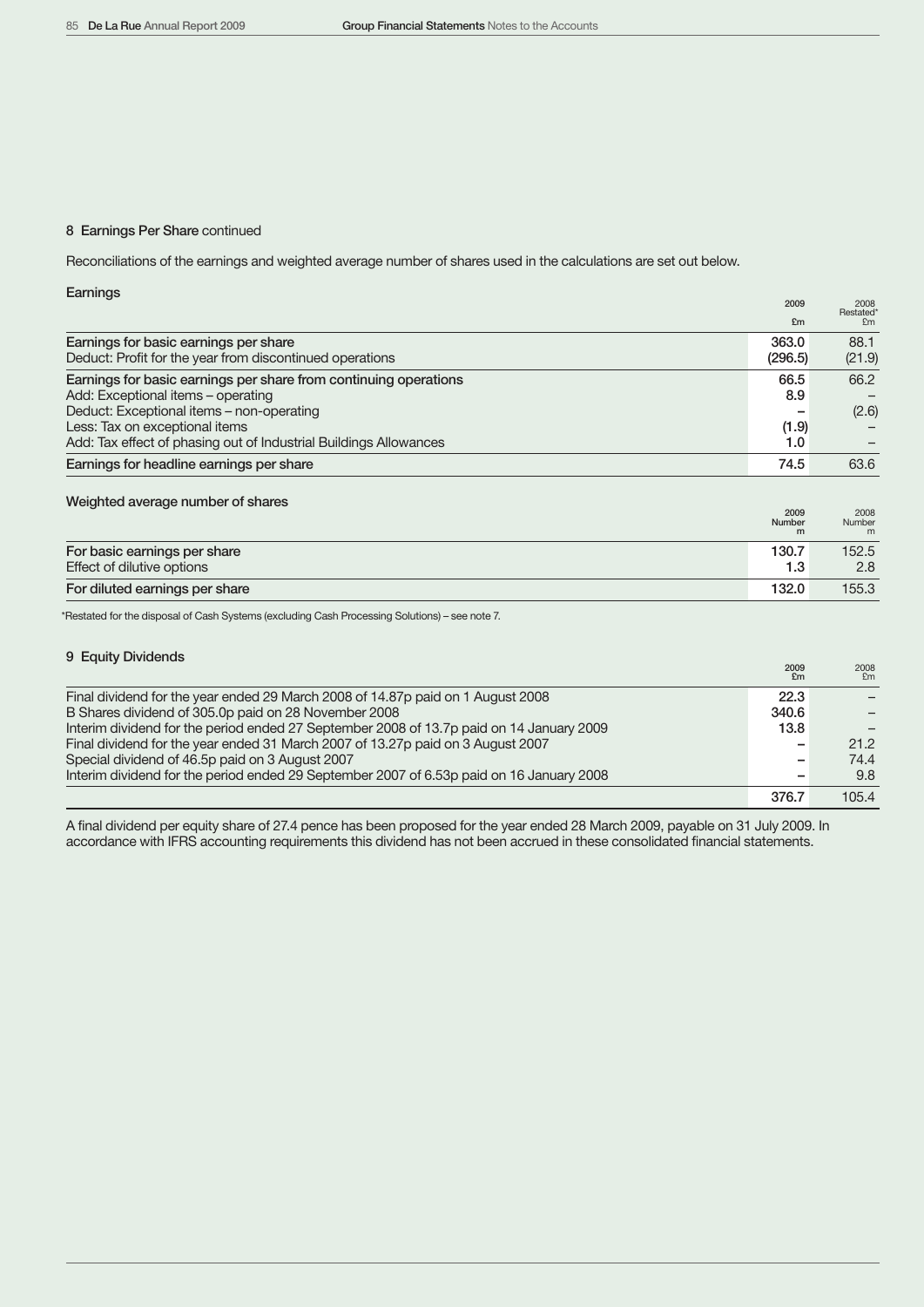### 10 Property, Plant and Equipment

# Year ended 28 March 2009

|                                                                  | בטווט טווט<br>buildings | machinery<br>£m<br>£m                                        | ו ואנשו פס מו וע<br>fittings<br>£m                     | 11 UUU JU UI<br>construction<br>£m                   | Total<br>£m |
|------------------------------------------------------------------|-------------------------|--------------------------------------------------------------|--------------------------------------------------------|------------------------------------------------------|-------------|
| Group<br>Cost or valuation                                       |                         |                                                              |                                                        |                                                      |             |
| At 29 March 2008                                                 |                         | 58.1<br>256.6                                                | 44.1                                                   | 13.6                                                 | 372.4       |
| Exchange differences                                             |                         | 13.3<br>1.6                                                  | 1.0                                                    | 0.1                                                  | 16.0        |
| Additions                                                        |                         | 10.7                                                         | 1.1                                                    | 17.1                                                 | 28.9        |
| Disposal of business                                             |                         | (5.0)<br>(6.1)                                               | (31.3)                                                 | (1.7)                                                | (44.1)      |
| Transfers from assets in the course of construction              |                         | 13.2<br>-                                                    | 1.4                                                    | (14.6)                                               |             |
| <b>Disposals</b>                                                 |                         | (6.8)                                                        | (0.3)                                                  |                                                      | (7.1)       |
| At 28 March 2009                                                 |                         | 53.6<br>282.0                                                | 16.0                                                   | 14.5                                                 | 366.1       |
| Accumulated depreciation                                         |                         |                                                              |                                                        |                                                      |             |
| At 29 March 2008                                                 |                         | 21.2<br>171.9                                                | 36.1                                                   | $\overline{\phantom{0}}$                             | 229.2       |
| <b>Exchange differences</b>                                      |                         | 0.6<br>6.7<br>1.3<br>17.3                                    | 0.8<br>2.3                                             | $\overline{\phantom{0}}$<br>$\overline{\phantom{0}}$ | 8.1<br>20.9 |
| Depreciation charge for the year<br>Disposal of business         |                         | (3.2)<br>(3.1)                                               | (27.3)                                                 | $\overline{\phantom{0}}$                             | (33.6)      |
| <b>Disposals</b>                                                 |                         | (6.5)                                                        | (0.3)                                                  | $\overline{\phantom{0}}$                             | (6.8)       |
| At 28 March 2009                                                 |                         | 20.0<br>186.2                                                | 11.6                                                   | $\overline{\phantom{0}}$                             | 217.8       |
| Net book value<br>At 28 March 2009                               |                         | 33.6<br>95.8                                                 | 4.4                                                    | 14.5                                                 | 148.3       |
| Year ended 29 March 2008                                         |                         |                                                              |                                                        |                                                      |             |
|                                                                  | Land and<br>buildings   | Plant and<br>machinery<br>$\tilde{\text{Em}}$<br>$E_{\rm m}$ | <b>Fixtures and</b><br>fittings<br>$\tilde{f}_{\rm m}$ | In course of<br>construction<br>£m                   | Total<br>£m |
| Group                                                            |                         |                                                              |                                                        |                                                      |             |
| Cost or valuation                                                |                         |                                                              |                                                        |                                                      |             |
| At 31 March 2007                                                 |                         | 57.4<br>240.0                                                | 39.5                                                   | 19.7                                                 | 356.6       |
| Exchange differences                                             |                         | 8.5<br>0.8                                                   | 3.4                                                    | 0.7                                                  | 13.4        |
| Additions<br>Transfers from assets in the course of construction |                         | 6.2<br>0.1<br>1.3<br>19.8                                    | 2.9<br>0.4                                             | 15.0<br>(21.5)                                       | 24.2        |
| <b>Disposals</b>                                                 |                         | (1.5)<br>(17.9)                                              | (2.1)                                                  | (0.3)                                                | (21.8)      |
| At 29 March 2008                                                 |                         | 58.1<br>256.6                                                | 44.1                                                   | 13.6                                                 | 372.4       |
| Accumulated depreciation                                         |                         |                                                              |                                                        |                                                      |             |
| At 31 March 2007                                                 |                         | 20.0<br>165.3                                                | 31.9                                                   | $\qquad \qquad -$                                    | 217.2       |
| <b>Exchange differences</b>                                      |                         | 0.4<br>4.4                                                   | 2.8                                                    | $\overline{\phantom{0}}$                             | 7.6         |
| Depreciation charge for the year                                 |                         | 1.8<br>17.5                                                  | 2.7                                                    | $\overline{\phantom{0}}$                             | 22.0        |
| <b>Disposals</b>                                                 |                         | (1.0)<br>(15.3)                                              | (1.3)                                                  | —                                                    | (17.6)      |
| At 29 March 2008                                                 |                         | 21.2<br>171.9                                                | 36.1                                                   | $\overline{\phantom{0}}$                             | 229.2       |
| Net book value                                                   |                         |                                                              |                                                        |                                                      |             |
| At 29 March 2008                                                 |                         | 36.9<br>84.7                                                 | 8.0                                                    | 13.6                                                 | 143.2       |

Included within plant and machinery are assets held under finance leases with net book value of £2.1m (2008 £7.8m). Additions include £0.1m (2008 £2.5m) for plant and machinery held under finance leases. Leased assets are pledged as security for the related finance lease liabilities.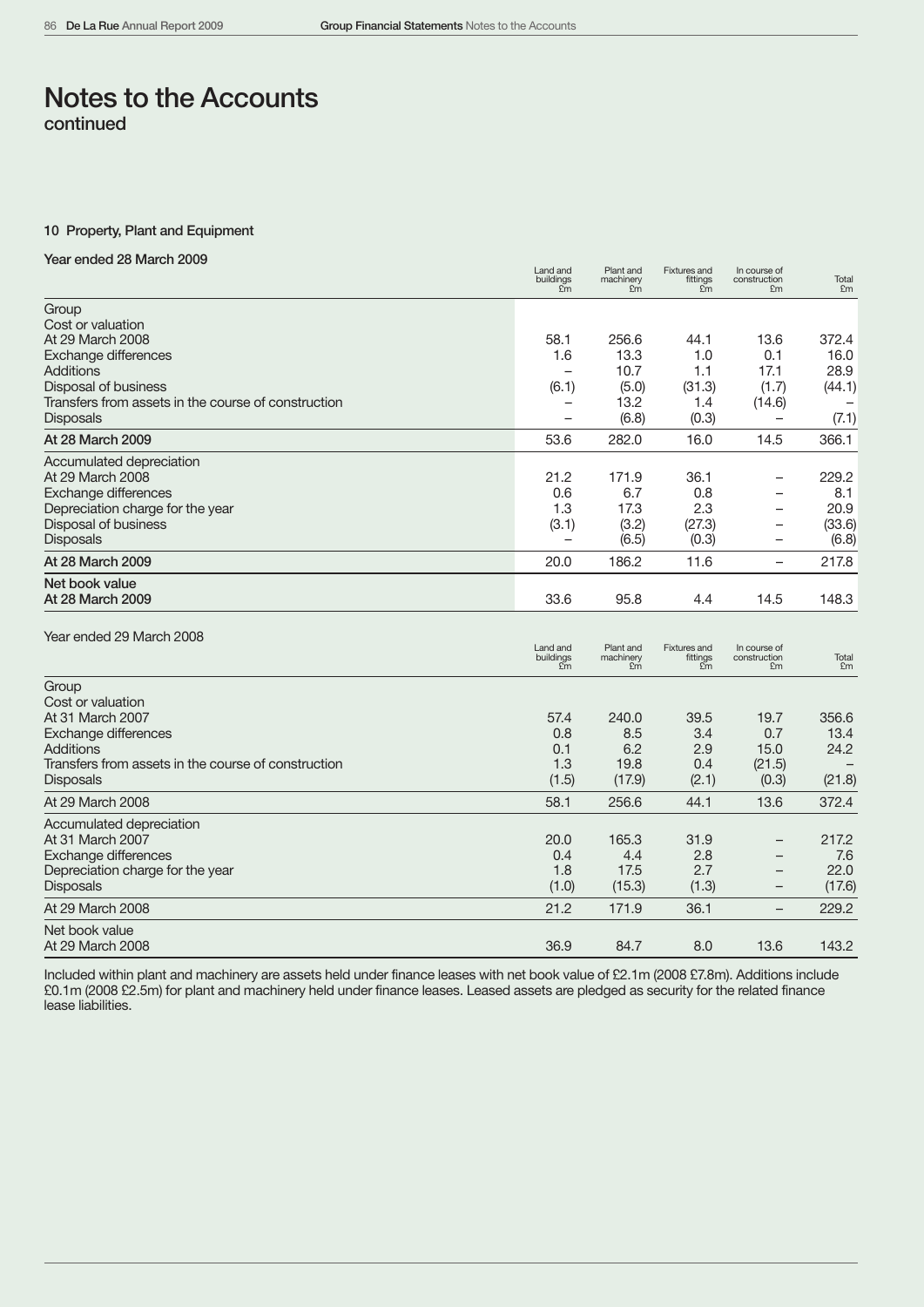# 11 Intangible Assets

# Year ended 28 March 2009

|                                                                                                                           | Goodwill*<br>£m       | Development<br>costs<br>£m   | Software<br>assets<br>£m    | <b>Distribution</b><br>rights<br>£m | Total<br>£m                  |
|---------------------------------------------------------------------------------------------------------------------------|-----------------------|------------------------------|-----------------------------|-------------------------------------|------------------------------|
| Cost<br>At 29 March 2008<br>Exchange differences<br><b>Additions</b><br>Disposal of business                              | 28.0<br>3.8<br>(23.5) | 21.5<br>0.3<br>4.4<br>(15.8) | 10.7<br>0.1<br>0.6<br>(5.6) | 2.9<br>(0.2)<br>(2.3)               | 63.1<br>4.0<br>5.0<br>(47.2) |
| At 28 March 2009                                                                                                          | 8.3                   | 10.4                         | 5.8                         | 0.4                                 | 24.9                         |
| Accumulated amortisation<br>At 29 March 2008<br>Exchange differences<br>Amortisation for the year<br>Disposal of business | 13.3<br>2.3<br>(15.3) | 7.1<br>1.6<br>(7.5)          | 6.6<br>0.3<br>1.2<br>(3.4)  | 2.9<br>(0.2)<br>(2.3)               | 29.9<br>2.4<br>2.8<br>(28.5) |
| At 28 March 2009                                                                                                          | 0.3                   | 1.2                          | 4.7                         | 0.4                                 | 6.6                          |
| Carrying value at 28 March 2009                                                                                           | 8.0                   | 9.2                          | 1.1                         |                                     | 18.3                         |

# Year ended 29 March 2008

|                                 | Goodwill*<br>£m   | Development<br>costs<br>£m | Software<br>assets<br>£m | <b>Distribution</b><br>rights<br>£m | Total<br>£m |
|---------------------------------|-------------------|----------------------------|--------------------------|-------------------------------------|-------------|
| Cost                            |                   |                            |                          |                                     |             |
| At 31 March 2007                | 25.0              | 15.6                       | 15.4                     | 2.9                                 | 58.9        |
| Exchange differences            | 3.0               | 1.5                        | 0.5                      | -                                   | 5.0         |
| Additions                       | $\qquad \qquad -$ | 4.7                        | 1.5                      | $\overline{\phantom{m}}$            | 6.2         |
| <b>Disposals</b>                | $\qquad \qquad -$ | (0.3)                      | (6.7)                    | $\overline{\phantom{m}}$            | (7.0)       |
| At 29 March 2008                | 28.0              | 21.5                       | 10.7                     | 2.9                                 | 63.1        |
| Accumulated amortisation        |                   |                            |                          |                                     |             |
| At 31 March 2007                | 11.4              | 4.8                        | 9.5                      | 2.9                                 | 28.6        |
| Exchange differences            | 1.9               | 0.4                        | 0.4                      |                                     | 2.7         |
| Amortisation for the year       | -                 | 2.0                        | 3.1                      | $\overline{\phantom{m}}$            | 5.1         |
| <b>Disposals</b>                | $\qquad \qquad -$ | (0.1)                      | (6.4)                    | $\overline{\phantom{m}}$            | (6.5)       |
| At 29 March 2008                | 13.3              | 7.1                        | 6.6                      | 2.9                                 | 29.9        |
| Carrying value at 29 March 2008 | 14.7              | 14.4                       | 4.1                      | $\overline{\phantom{m}}$            | 33.2        |

\*Goodwill amortisation relates to impairments made in previous years. Goodwill is allocated to the Group's Cash Generating Units (CGUs) identified according to business segment and country of operation.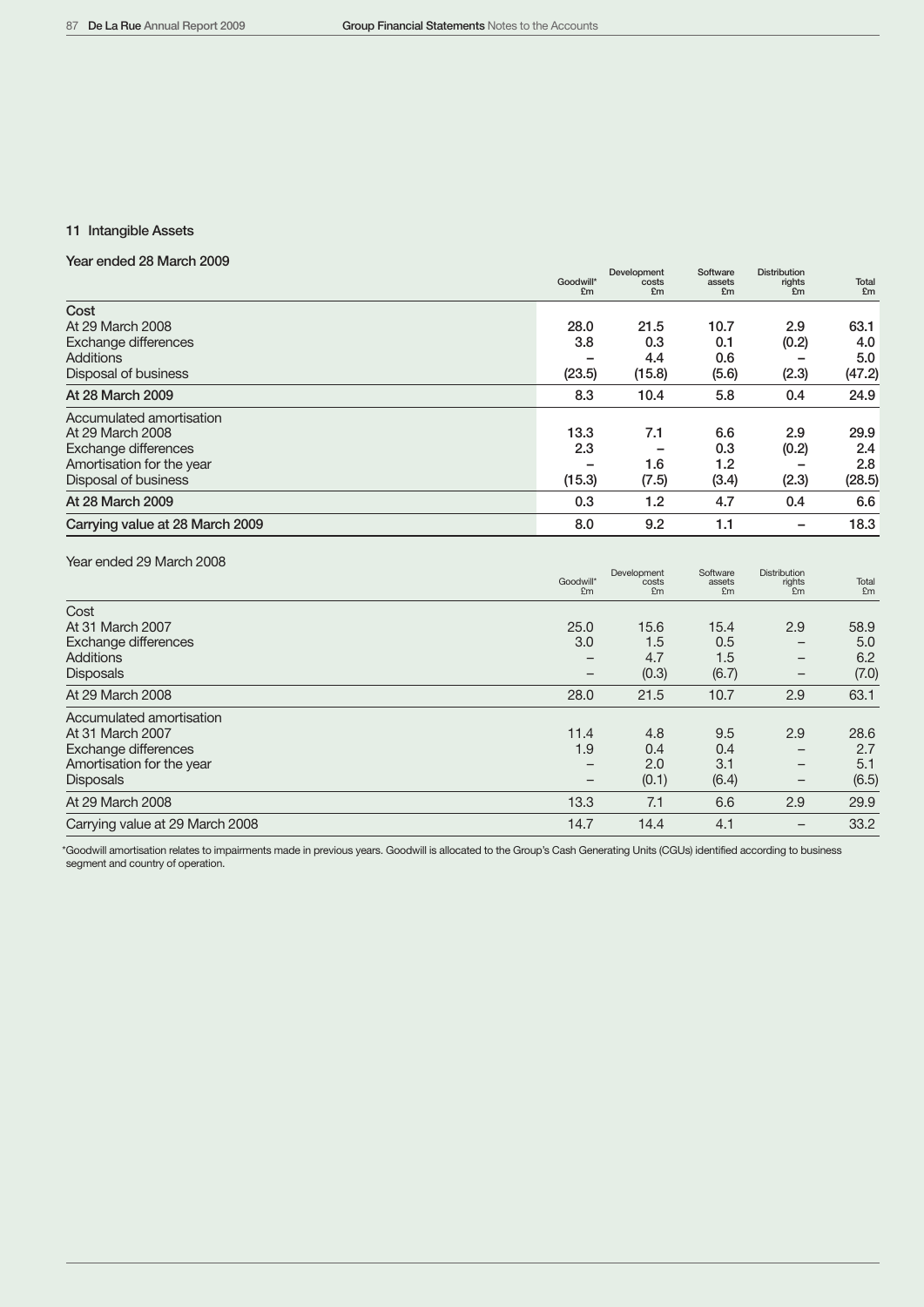#### 11 Intangible Assets continued

A segment level summary of the goodwill allocation is presented below:

|                                                  | 2009<br>£m | 2008<br>£m |
|--------------------------------------------------|------------|------------|
| Cash Processing Solutions (Cash Systems in 2008) | 3.7        | 9.9        |
| Security Paper and Print                         | 4.3        | 4.8        |
|                                                  | 8.0        | 14.7       |

Goodwill relates to the acquisition of CSI Inc in 2001 which was allocated to Cash Processing Solutions and Security Paper and Print on the basis that the acquired business generated synergies for both CGUs. The estimates of recoverable amount are based on value-in-use calculations. In each case, the value-in-use calculations use cash flow projections covering a five year period based on the 2009/2010 budget, plus a terminal value. The key assumptions underlying these projections are summarised below:

- (a) Cash Processing Solutions: unit sales of large sorters and the extent of maintenance income generated from these sales, which are based on a combination of orders on hand and past experience.
- (b) Security Paper and Print: the volume and price of orders secured, particularly in respect of banknotes and banknote papers, which are also based on a combination of the current order book and past experience, taking into account:
	- (i) expectations in respect of economic growth and central banks' banknote circulation policies, and
	- (ii) the Company's knowledge of its customer base, gained through its long standing relationships with them.

Material input prices and foreign exchange rates are also factors but are not considered significant in the context of the headroom available in the calculations.

The pre-tax discount rate used for both Cash Processing Solutions and Security Paper and Print was 14.1 per cent (2008 14.4 per cent). The discount rates applied take into account the Group's weighted average cost of capital (WACC) and the relative risks associated with the CGUs' operations. The post tax discount rate used is unchanged compared to the prior period reflecting the fact that the Group's WACC has not changed and that the risks associated with the CGU's in question have not been materially affected by the recent economic conditions. Cash flows beyond the period covered by the projections have been extrapolated assuming a growth rate of 3 per cent, which approximates to the long term GDP growth in the markets served by the Group.

Sensitivity analysis has been performed and management do not consider there to be any reasonably possible change in assumptions that could result in the assets' recoverable amounts falling below their book values.

#### 12 Investments

|                           |                        | Associated companies       |             |
|---------------------------|------------------------|----------------------------|-------------|
|                           | Equity<br>shares<br>£m | Redeemable<br>shares<br>£m | Total<br>Em |
| At 29 March 2008          | 12.5                   | 10.0                       | 22.5        |
| Share of post tax profits | 8.9                    |                            | 8.9         |
| Dividends paid            | (10.3)                 | -                          | (10.3)      |
| At 28 March 2009          | 11.1                   | 10.0                       | 21.1        |
| At 31 March 2007          | 13.1                   |                            | 13.1        |
| <b>Additions</b>          |                        | 10.0                       | 10.0        |
| Share of post tax profits | 7.1                    | $\overline{\phantom{m}}$   | 7.1         |
| Dividends paid            | (7.7)                  | -                          | (7.7)       |
| At 29 March 2008          | 12.5                   | 10.0                       | 22.5        |

At 28 March 2009 and 29 March 2008, the principal associate of the Group was Camelot Group Plc, in which the Group has a 20 per cent holding.

On 30 August 2007 the Group subscribed for 10,000,000 redeemable shares of £1 each at par in Camelot Group plc. The redeemable shares do not carry any voting rights, but rank equally with Ordinary Shares for dividend and return of capital.

On 31 December 2007, the Group disposed of its entire holding in Valora-Servicos de Apoio a Emissao Monitaria SA (25 per cent) to Banco de Portugal for £1.7m. The investment in this Company was previously impaired.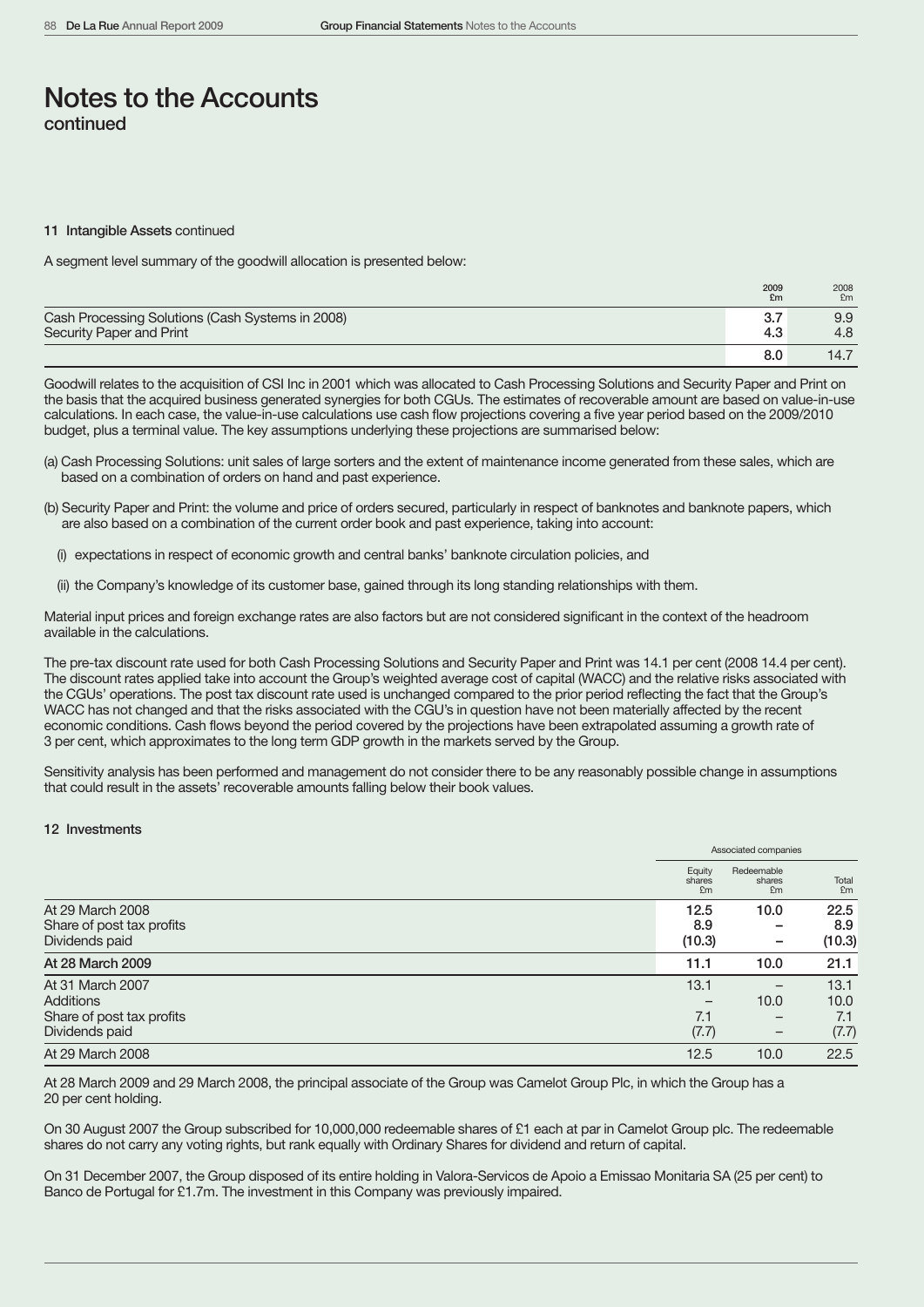### 12 Investments continued

The Group's share of the results, assets and liabilities for associates are as follows:

| 2009<br>£m<br>Share of the associate's results:<br>1,029.9<br>Revenue<br>Profit after tax<br>8.9<br>Share of the associate's balance sheet:<br>33.1<br>Non-current assets<br>61.2<br>Current assets<br>94.3<br>Share of gross assets<br>Non-current liabilities<br>(1.7) |        | Carrielot Group |
|--------------------------------------------------------------------------------------------------------------------------------------------------------------------------------------------------------------------------------------------------------------------------|--------|-----------------|
|                                                                                                                                                                                                                                                                          |        | 2008<br>Em      |
|                                                                                                                                                                                                                                                                          |        |                 |
|                                                                                                                                                                                                                                                                          |        | 993.3           |
|                                                                                                                                                                                                                                                                          |        | 7.1             |
|                                                                                                                                                                                                                                                                          |        |                 |
|                                                                                                                                                                                                                                                                          |        | 16.0            |
|                                                                                                                                                                                                                                                                          |        | 73.7            |
|                                                                                                                                                                                                                                                                          |        | 89.7            |
|                                                                                                                                                                                                                                                                          |        | (1.2)           |
| <b>Current liabilities</b>                                                                                                                                                                                                                                               | (69.7) | (65.1)          |
| Share of gross liabilities<br>(71.4)                                                                                                                                                                                                                                     |        | (66.3)          |
| Share of net assets<br>22.9                                                                                                                                                                                                                                              |        | 23.4            |

| 13 Inventories   | 2009<br>£m | 2008<br>Em |
|------------------|------------|------------|
| Raw materials    | 21.4       | 17.5       |
| Work in progress | 23.4       | 32.9       |
| Finished goods   | 20.5       | 44.5       |
|                  | 65.3       | 94.9       |

The replacement cost of stocks is not materially different from original cost.

Provisions of £5.0m recognised in operating expenses were made against inventories in 2009 (2008: £7.2m). The Group also reversed provisions of £2.2m (2008: £5.0m), being part of an inventory write down that was not subsequently required.

## 14 Trade and Other Receivables

|                          | SOOR<br>£m | <b>ZUUS</b><br>£m |
|--------------------------|------------|-------------------|
| Non current assets       |            |                   |
| Other receivables        | -          | 0.8               |
|                          |            | 0.8               |
| <b>Current assets</b>    |            |                   |
| Trade receivables        | 70.3       | 100.4             |
| Provision for impairment | (4.1)      | (4.8)             |
| Net trade receivables    | 66.2       | 95.6              |
| Other receivables        | 11.7       | 14.4              |
| Prepayments              | 4.6        | 4.2               |
|                          | 82.5       | 114.2             |
|                          | 82.5       | 115.0             |

The carrying value of trade and other receivables approximate to their fair value.

There is no concentration of credit risk with respect to trade receivables as the Group has a large number of customers, internationally dispersed.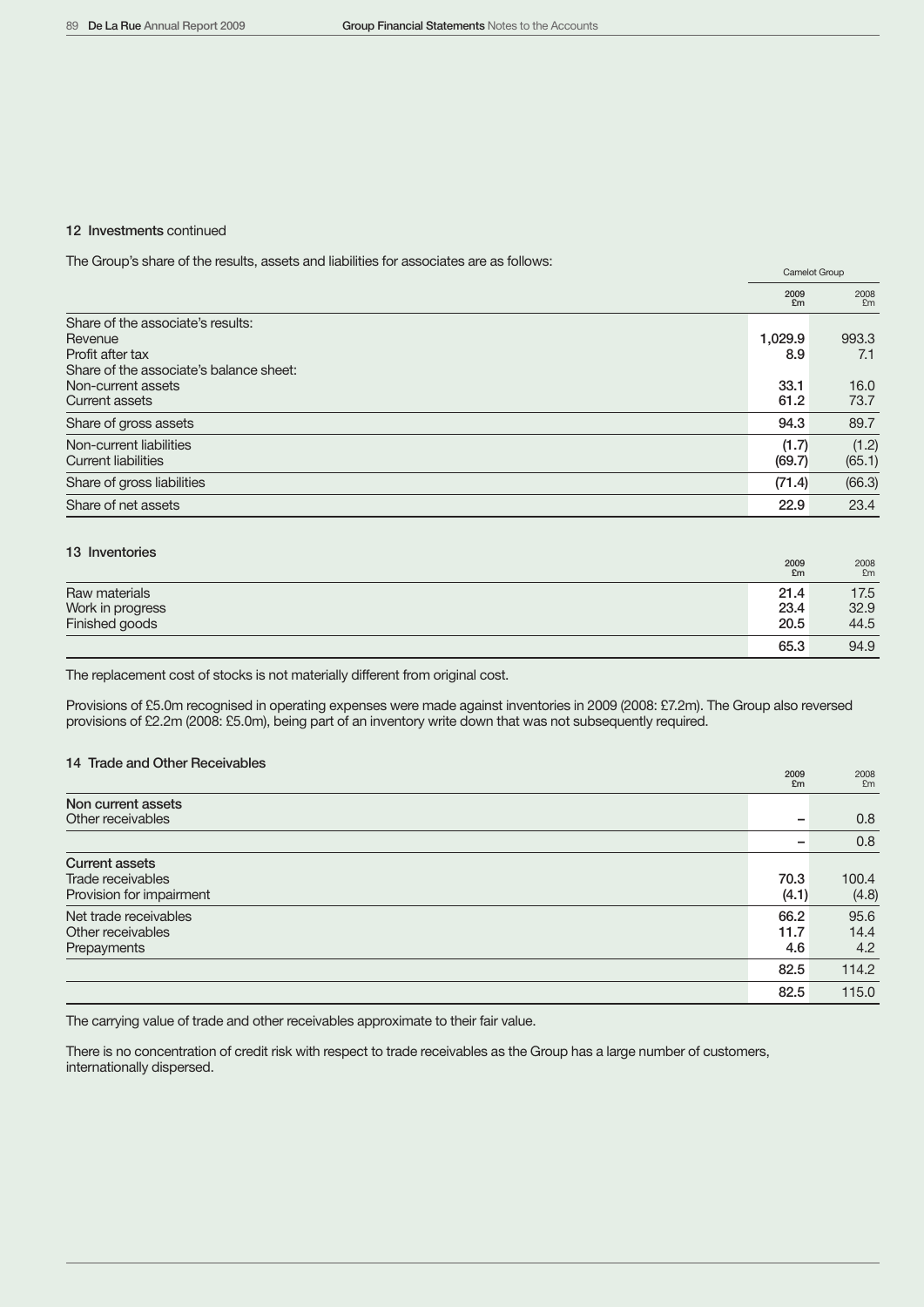#### 15 Financial Instruments

#### Financial risk management

#### **Overview**

The Group has exposure to the following risks from its use of financial instruments:

- Credit risk
- Liquidity risk
- Currency risk
- Market risk

The Group's exposure to each of the above risks, its objectives, policies and processes for measuring and managing risk and the management of capital are set out below.

The Board of Directors has overall responsibility for the establishment and oversight of the Group's risk management framework. The Board has established the Risk Management Committee, which is responsible for developing and monitoring the Group's risk management policies. The committee reports regularly to the Board of Directors on its activities.

The Group's risk management policies are established to identify and analyse the risks faced by the Group, to set appropriate risk limits and controls, and to monitor risks and adherence to limits. Risk management policies and systems are reviewed regularly to reflect changes in market conditions and the Group's activities. The Group, through its training and management standards and procedures, aims to develop a disciplined and constructive control environment in which all employees understand their roles and obligations.

The Group's overall financial risk management programme focuses on the unpredictability of financial markets and seeks to minimise potential adverse effects on the Group's financial performance. The Group uses derivative financial instruments to hedge certain risk exposures. Financial risk management is carried out by a central treasury department under policies approved by the Board of Directors.

The Group Treasury Department identifies, evaluates and hedges financial risks in close co-operation with the Group's operating units. The Group Treasury Department provides written principles for overall risk management as well as policies covering specific areas, such as foreign exchange risk, interest rate risk, use of derivative financial instruments and the investment of excess liquidity.

The Group Audit Committee oversees how management monitors compliance with the Group's risk management policies and procedures and reviews the adequacy of the risk management framework in relation to the risks faced by the Group. The Group Audit Committee is assisted in its oversight role by Internal Audit. Internal Audit undertakes both regular and ad hoc reviews of risk management controls and procedures, the result of which are reported to the Audit Committee.

### Credit risk

Credit risk is the risk of financial loss to the Group if a customer or counterparty to a financial instrument fails to meet its contractual obligations, and arises principally from the Group's receivables from customers and investment securities.

#### Trade and other receivables

The Group's exposure to credit risk is influenced mainly by the individual characteristics of each customer. The demographics of the Group's customer base, including the default risk of the industry and country in which customers operate, has less of an influence on credit risk. Geographically, there is no concentration of credit risk and the value of the Group's revenue attributable to sales transactions with any one customer is not significant.

The Group has established a credit policy that ensures that wholesale sales of products are made to customers with an appropriate credit history. The Group has a policy to procure advance payments during order negotiation which further reduces credit risk. Derivative counterparties and cash transactions are limited to high-credit-quality financial institutions and the Group has policies that limit the amount of credit exposure to any one financial institution.

#### Liquidity risk

Liquidity risk is the risk that the Group will not be able to meet its financial obligations as they fall due. The Group's approach to managing liquidity is to ensure, as far as possible, that it will always have sufficient liquidity to meet its liabilities when due, under both normal and stressed conditions, without incurring unacceptable losses or risking damage to the Group's reputation.

Prudent liquidity risk management implies maintaining sufficient cash and marketable securities, the availability of funding through an adequate amount of committed credit facilities and the ability to close out market positions. Due to the dynamic nature of the underlying businesses, Group Treasury aims to maintain flexibility in funding by keeping committed credit lines available.

#### Market risk

Market risk is the risk that changes in market prices, such as foreign exchange rates and interest rates will affect the Group's income or the value of its holdings of financial instruments. The objective of market risk management is to manage and control market risk exposures within acceptable parameters, while optimising the return.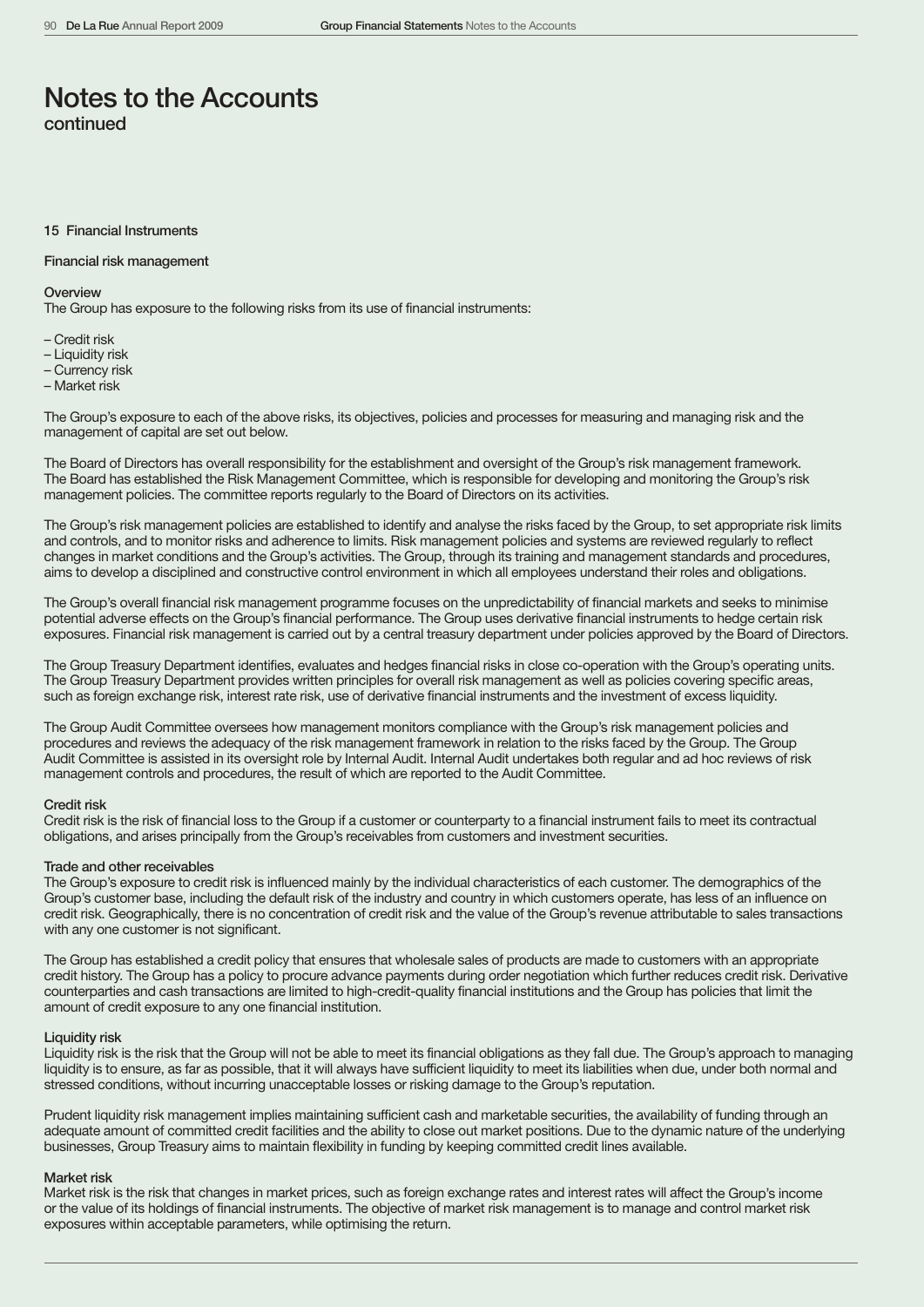#### 15 Financial Instruments continued

#### Currency risk

The Group operates internationally and is exposed to foreign exchange risk arising from various currency exposures, primarily with respect to the US Dollar, Euro and the UK pound. Foreign exchange risk arises from future commercial transactions, recognised assets and liabilities and net investments in foreign operations.

To manage their foreign exchange risk arising from future commercial transactions and recognised assets and liabilities, entities in the Group use forward contracts, transacted with Group Treasury. Foreign exchange risk arises when future commercial transactions or recognised assets or liabilities are denominated in a currency that is not the entity's functional currency. Group Treasury is responsible for managing the net position in each currency via foreign exchange contracts transacted with financial institutions.

The Group's risk management policy aims to hedge firm commitments and between 60 per cent and 100 per cent of forecast exposures in each major currency for the subsequent 12 months. Forecast transactions must be highly probable for hedge accounting purposes.

The Group has certain investments in foreign operations, whose net assets are exposed to foreign currency translation risk. Currency exposure arising from the net assets of the Group's foreign operations is managed primarily through borrowings denominated in the relevant foreign currencies and through foreign currency swaps.

#### Capital management

The Board's policy is to maintain a strong capital base in order to maintain investor, creditor and market confidence and to sustain future development of the business. The Board of Directors monitors earnings per share, which the Group defines as the earnings attributable to ordinary shareholders divided by the weighted average number of Ordinary Shares outstanding during the year. The Board also monitors the level of dividends to ordinary shareholders.

The Group's strong cash generative characteristics have given the Board scope to regularly return to shareholders surplus cash flow through a combination of progressive dividends, share buy backs and special dividends. There were no changes to the Group's approach to capital management during the year and the Group is not subject to any externally imposed capital requirements.

#### Fair values

The fair value of financial assets and liabilities, together with the carrying amounts shown in the balance sheet are as follows:

|                                                                 | 2009<br>Carrying<br>amount<br>£m | 2009<br>Fair<br>value<br>£m | 2008<br>Carrying<br>amount<br>Em | 2008<br>Fair<br>value<br>F <sub>m</sub> |
|-----------------------------------------------------------------|----------------------------------|-----------------------------|----------------------------------|-----------------------------------------|
| <b>Financial assets</b>                                         |                                  |                             |                                  |                                         |
| Trade and other receivables (excluding prepayments)             | 77.9                             | 77.9                        | 110.8                            | 110.8                                   |
| Cash and cash equivalents                                       | 58.5                             | 58.5                        | 120.3                            | 120.3                                   |
| Derivative financial instruments:                               |                                  |                             |                                  |                                         |
| - Forward exchange contracts designated as cash flow hedges     | 6.5                              | 6.5                         | 1.9                              | 1.9                                     |
| - Forward exchange contracts not designated as cash flow hedges | 3.0                              | 3.0                         | 6.2                              | 6.2                                     |
| - Embedded derivatives                                          | 25.4                             | 25.4                        | 11.4                             | 11.4                                    |
| <b>Total financial assets</b>                                   | 171.3                            | 171.3                       | 250.6                            | 250.6                                   |
| <b>Financial liabilities</b>                                    |                                  |                             |                                  |                                         |
| Unsecured bank loans and overdrafts                             | (88.3)                           | (88.3)                      | (5.1)                            | (5.1)                                   |
| Finance lease liabilities                                       | (3.3)                            | (3.6)                       | (8.5)                            | (9.7)                                   |
| Trade and other payables (excluding accruals)                   | (105.3)                          | (105.3)                     | (173.3)                          | (173.3)                                 |
| Derivative financial instruments:                               |                                  |                             |                                  |                                         |
| - Forward exchange contracts designated as cash flow hedges     | (18.4)                           | (18.4)                      | (0.8)                            | (0.8)                                   |
| - Forward exchange contracts not designated as cash flow hedges | (19.5)                           | (19.5)                      | (12.6)                           | (12.6)                                  |
| - Embedded derivatives                                          | (4.0)                            | (4.0)                       | (4.4)                            | (4.4)                                   |
| - Interest rate swaps                                           | (0.1)                            | (0.1)                       |                                  |                                         |
| - Net investment hedges                                         |                                  |                             | (0.1)                            | (0.1)                                   |
| <b>Total financial liabilities</b>                              | (238.9)                          | (239.2)                     | (204.8)                          | (206.0)                                 |

#### Determination of fair values

#### Trade and other receivables and payables

The amortised cost less impairment provision of trade receivables and payables is assumed to approximate to fair value due to their short maturities.

#### Embedded derivatives

The fair value of embedded derivatives is calculated based on the present value of forecast future exposures on relevant sales and purchase contracts.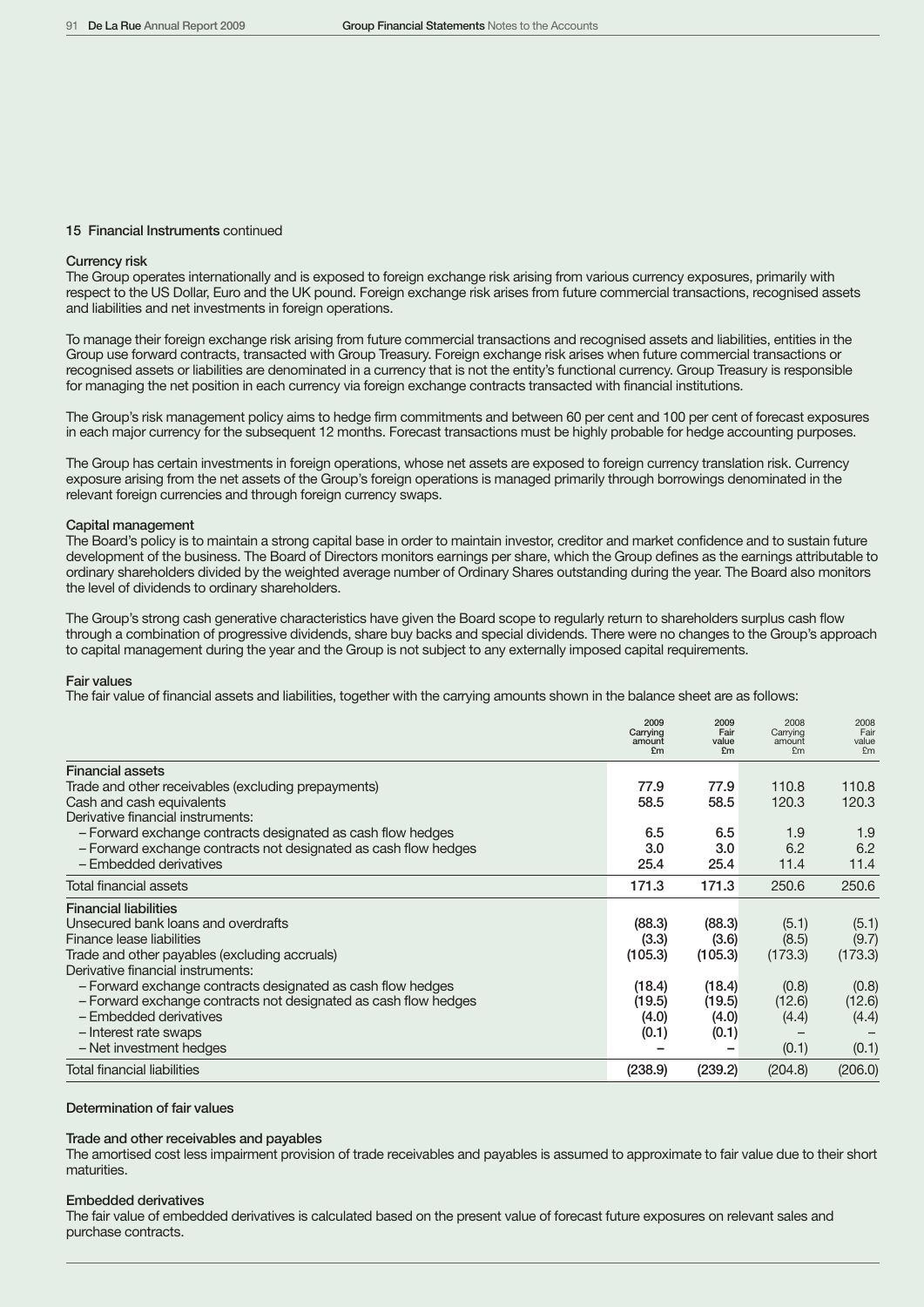#### 15 Financial Instruments continued

# Forward exchange contracts used for hedging

The fair value of forward exchange contracts is based on their listed market price, if available. If a listed market price is not available, then fair value is estimated by using valuation techniques. In estimating fair values, the Group makes assumptions based on market conditions existing at each balance sheet date. The fair value of forward exchange contracts has been determined using quoted forward exchange rates at the balance sheet date.

#### Non-derivative financial liabilities

Fair value is calculated based on the present value of future principal and interest cash flows, discounted at the market rate of interest at the reporting date. For finance leases, the market rate of interest is determined by reference to similar lease agreements.

The interest rates used to discount estimated cash flows, where applicable, are based on LIBOR in the relevant currencies and were as follows:

|        | 2009  | 2008     |
|--------|-------|----------|
| Leases | 1.89% | $3.70\%$ |

### Credit risk

#### Exposure to credit risk

The carrying amount of financial assets represents the maximum credit exposure. The maximum exposure to credit risk at the reporting date was:

|                                                           |            | Carrying amount |
|-----------------------------------------------------------|------------|-----------------|
| <b>Notes</b>                                              | 2009<br>£m | 2008<br>£m      |
| Trade and other receivables (excluding prepayments)<br>14 | 77.9       | 110.8           |
| Cash and cash equivalents<br>16                           | 58.5       | 120.3           |
| Forward exchange contracts used for hedging               | 9.5        | 8.1             |
| Embedded derivatives                                      | 25.4       | 11.4            |
|                                                           | 171.3      | 250.6           |

The maximum exposure to credit risk for trade and other receivables at the reporting date by geographic region was:

|                      | Carrying amount |              |
|----------------------|-----------------|--------------|
|                      | 2009<br>£m      | $2008$<br>£m |
| UK and Ireland       | 15.2            | 5.2          |
| Rest of Europe       | 10.2            | 33.5         |
| The Americas         | 9.9             | 19.1         |
| <b>Rest of World</b> | 42.6            | 53.0         |
|                      | 77.9            | 110.8        |

The maximum exposure to credit risk for trade and other receivables at the reporting date by type of customer was:

|                                  | Carrying amount |            |  |
|----------------------------------|-----------------|------------|--|
|                                  | 2009<br>£m      | 2008<br>£m |  |
| Banks and financial institutions | 38.6            | 65.3       |  |
| Government institutions          | 15.0            | 11.1       |  |
| <b>Distributors</b>              | 3.6             | 12.7       |  |
| Retail customers                 |                 | 2.4        |  |
| End user customers               | 6.8             | 10.2       |  |
| Other debtors                    | 13.9            | 9.1        |  |
|                                  | 77.9            | 110.8      |  |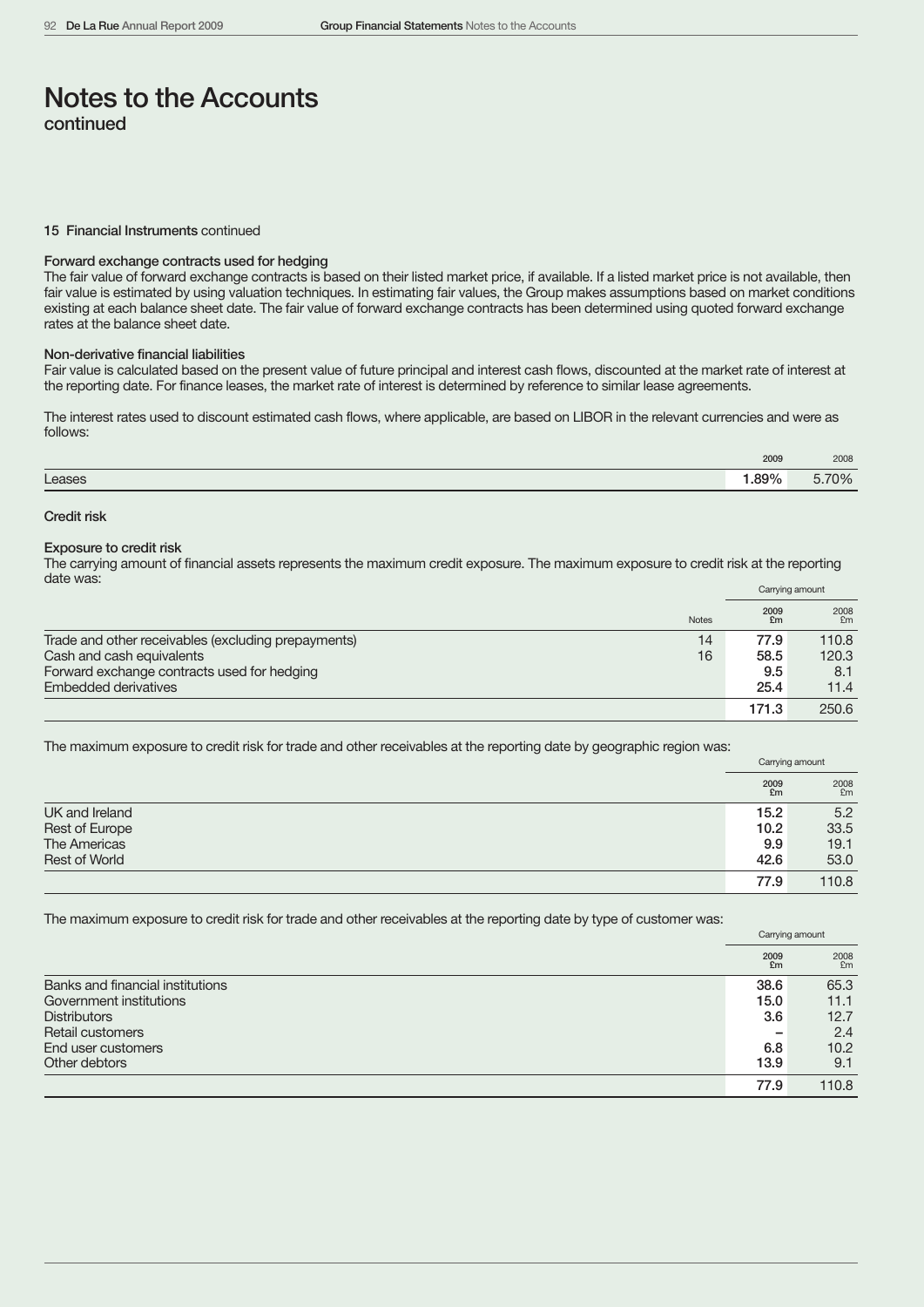#### 15 Financial Instruments continued

# Impairment losses

The ageing of trade and other receivables at the reporting date was:

|                      | 2009<br>Gross<br>£m | 2009<br>Impairment<br>£m | 2008<br>Gross<br>£m | 2008<br>Impairment<br>£m |
|----------------------|---------------------|--------------------------|---------------------|--------------------------|
| Not past due         | 62.6                | (0.1)                    | 92.5                | (1.6)                    |
| Past due 0-30 days   | 6.2                 | (0.1)                    | 12.9                | (0.2)                    |
| Past due 31-120 days | 6.6                 | (1.0)                    | 5.9                 | (1.0)                    |
| More than one year   | 6.6                 | (2.9)                    | 4.3                 | (2.0)                    |
|                      | 82.0                | (4.1)                    | 115.6               | (4.8)                    |

The movement in the allowance for impairment in respect of trade receivables during the year was as follows:

|                                       | £m    | £m    |
|---------------------------------------|-------|-------|
| Balance at beginning of year          | (4.8) | (4.3) |
| Impairment loss released/(recognised) | 0.7   | (0.5) |
| Balance at end of year                | (4.1) | (4.8) |

The allowance accounts in respect of trade receivables are used to record impairment losses unless the Group is satisfied that no recovery of the amount owing is possible; at that point the amounts considered irrecoverable are written off against the financial asset directly.

Based on past experience, the Group believes that no impairment is required for financial assets that are not past due and are not currently known to be impaired.

#### Liquidity risk

The following are the contractual maturities of financial liabilities, including estimated interest payments and excluding the impact of netting agreements.

# 28 March 2009

|                                                        | Due within<br>1 year<br>£m | Due between<br>1 and 2 years<br>£m | Due between<br>2 and 5 years<br>£m | <b>Total</b><br>undiscounted<br>cash flows<br>£m | Impact of<br>discounting<br>and netting<br>and fair value<br>£m | Carrying<br>amount<br>£m |
|--------------------------------------------------------|----------------------------|------------------------------------|------------------------------------|--------------------------------------------------|-----------------------------------------------------------------|--------------------------|
| Non-derivative financial liabilities                   |                            |                                    |                                    |                                                  |                                                                 |                          |
| Unsecured bank loans and overdrafts                    | 37.8                       |                                    | 50.5                               | 88.3                                             |                                                                 | 88.3                     |
| Finance lease liabilities                              | 2.5                        | 1.1                                |                                    | 3.6                                              | (0.3)                                                           | 3.3                      |
| Derivative financial liabilities                       |                            |                                    |                                    |                                                  |                                                                 |                          |
| Forward exchange contracts used for cash flow hedging: |                            |                                    |                                    |                                                  |                                                                 |                          |
| - Gross amount payable from currency derivatives       | 168.3                      | 88.8                               |                                    | 257.1                                            | (219.2)                                                         | 37.9                     |
| Interest rate swaps                                    | 0.3                        | 0.3                                |                                    | 0.6                                              | (0.5)                                                           | 0.1                      |
|                                                        | 208.9                      | 90.2                               | 50.5                               | 349.6                                            | (220.0)                                                         | 129.6                    |

# 29 March 2008

|                                                        | Due within<br>1 year<br>F <sub>m</sub> | Due between<br>1 and 2 years<br>£m | Due between<br>2 and 5 years<br>F <sub>m</sub> | Total<br>undiscounted<br>cash flows<br>£m | Impact of<br>discounting<br>and netting<br>and fair value<br>£m | Carrying<br>amount<br>F <sub>m</sub> |
|--------------------------------------------------------|----------------------------------------|------------------------------------|------------------------------------------------|-------------------------------------------|-----------------------------------------------------------------|--------------------------------------|
| Non-derivative financial liabilities                   |                                        |                                    |                                                |                                           |                                                                 |                                      |
| Unsecured bank loans and overdrafts                    | 5.1                                    |                                    |                                                | 5.1                                       |                                                                 | 5.1                                  |
| Finance lease liabilities                              | 6.0                                    | 3.7                                | $\overline{\phantom{0}}$                       | 9.7                                       | (1.2)                                                           | 8.5                                  |
| Derivative financial liabilities                       |                                        |                                    |                                                |                                           |                                                                 |                                      |
| Forward exchange contracts used for cash flow hedging: |                                        |                                    |                                                |                                           |                                                                 |                                      |
| - Gross amount payable from currency derivatives       | 226.3                                  | 101.7                              |                                                | 328.0                                     | (314.5)                                                         | 13.5                                 |
|                                                        | 237.4                                  | 105.4                              |                                                | 342.8                                     | (315.7)                                                         | 27.1                                 |

The fair value of a hedging derivative is classified as a non-current asset or liability if the remaining maturity of the hedged item is more than 12 months, and as a current asset or liability if the maturity of the hedged item is less than 12 months.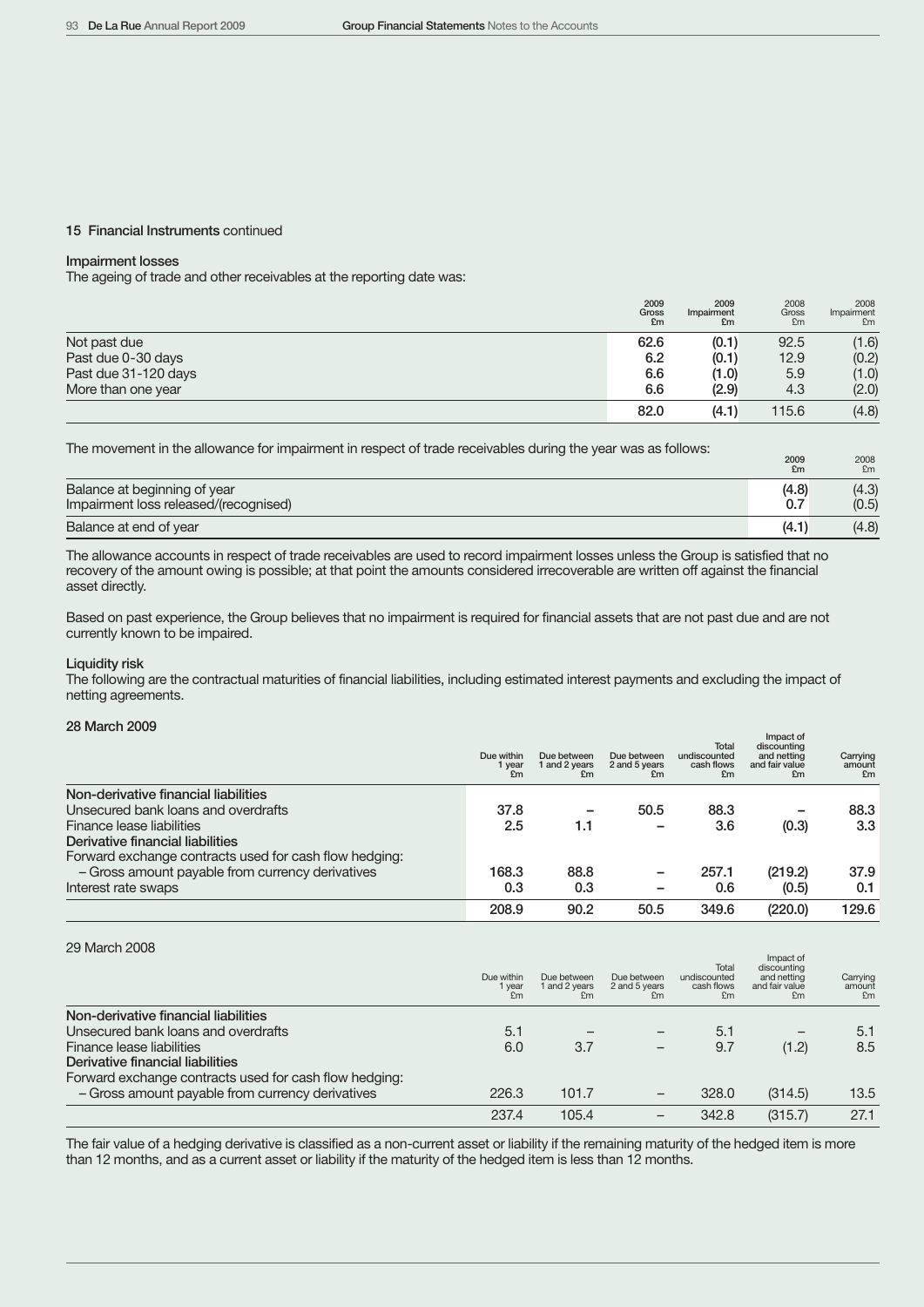#### 15 Financial Instruments continued

#### Forward foreign exchange contracts

The principal amounts of the outstanding forward foreign exchange contracts at 28 March 2009 are US Dollar 87.0m, Euro 179.6m and Swiss Franc (14.6m).

The principal amount outstanding under forward contracts with maturities greater than 12 months is Euro 80.5m. These forward contracts are designated as cash flow hedges as appropriate.

Gains and losses recognised in the hedging reserve in equity (note 1) on forward foreign exchange contracts at 28 March 2009 will be released to the income statement at various dates between one month and 24 months from the balance sheet date.

#### Net investments

Following the sale of the Cash Systems business (excluding CPS), the Group has de-designated all of its previous net investment hedges. No net investment hedges were outstanding at 28 March 2009.

At 29 March 2008, the following net investment hedges were in place:

The Group designated \$30m of US Dollar swaps as a hedge of the net investments in the Group's US subsidiary operations. The fair value of the currency swaps at 29 March 2008 was nil.

The Group designated €30m of Euro swaps as a hedge of the net investment in the Group's European subsidiary operations. The fair value of the currency swaps at 29 March 2008 was (£0.1m).

The Group designated Rand 40m of South African Rand swaps as a hedge of the net investment in the Group's South African subsidiary operations. The fair value of the currency swaps at 29 March 2008 was nil.

The Group designated Franc 5m of Swiss Franc swaps as a hedge of the net investment in the Group's Swiss subsidiary operations. The fair value of the currency swaps at 29 March 2008 was nil.

#### Cash management swaps

The Group uses currency swaps to manage the level of borrowings in foreign currencies. The fair value of cash management currency swaps at 28 March 2009 was £0.2m (2008: (£0.7m)).

Gains and losses on cash management swaps are included in the consolidated income statement.

The principal amounts outstanding under cash management currency swaps are US Dollars 8.4m, Euro (16.8m), Canadian Dollar 3.2m, Singapore Dollar (0.9m), Swiss Francs (1.7m), South African Rand (9.3m) and Japanese Yen (14.5m).

#### Embedded derivatives

Embedded derivatives relate to sales and purchase contracts denominated in currencies other than the functional currency of the customer/supplier, or a currency that is not deemed to be a commonly used currency of the country in which the customer/supplier is based.

The fair value of embedded derivatives at 28 March 2009 was £21.4m (2008: £7.0m).

#### Currency risk

### Exposure to currency risk

The Group's exposure to foreign currency risk was as follows based on notional amounts:

Some of the Group's net assets are in currencies other than sterling. The Group's policy is to limit the translation exposure and resulting impact on equity by borrowing and/or using forward foreign exchange contracts to hedge the translation exposure in those currencies in which the Group has significant net assets. At 28 March 2009 there were no material currency exposures after accounting for the effect of the hedging transactions.

The majority of the Group's transactions are carried out in the respective functional currencies of the Group's operations. However, where transaction exposures do occur the Group's policy is to hedge firm commitments as soon as they are entered into using forward foreign exchange contracts, which are designated as cashflow hedges if applicable. In addition it is the Group's policy to hedge between 60 per cent and 100 per cent of forecast exposures in each major currency for the subsequent 12 months. Forecast transactions must be highly probable for hedge accounting purposes. For the year ended 28 March 2009 all foreign exchange cash flow hedges were effective with a £12.0m loss recognised in equity.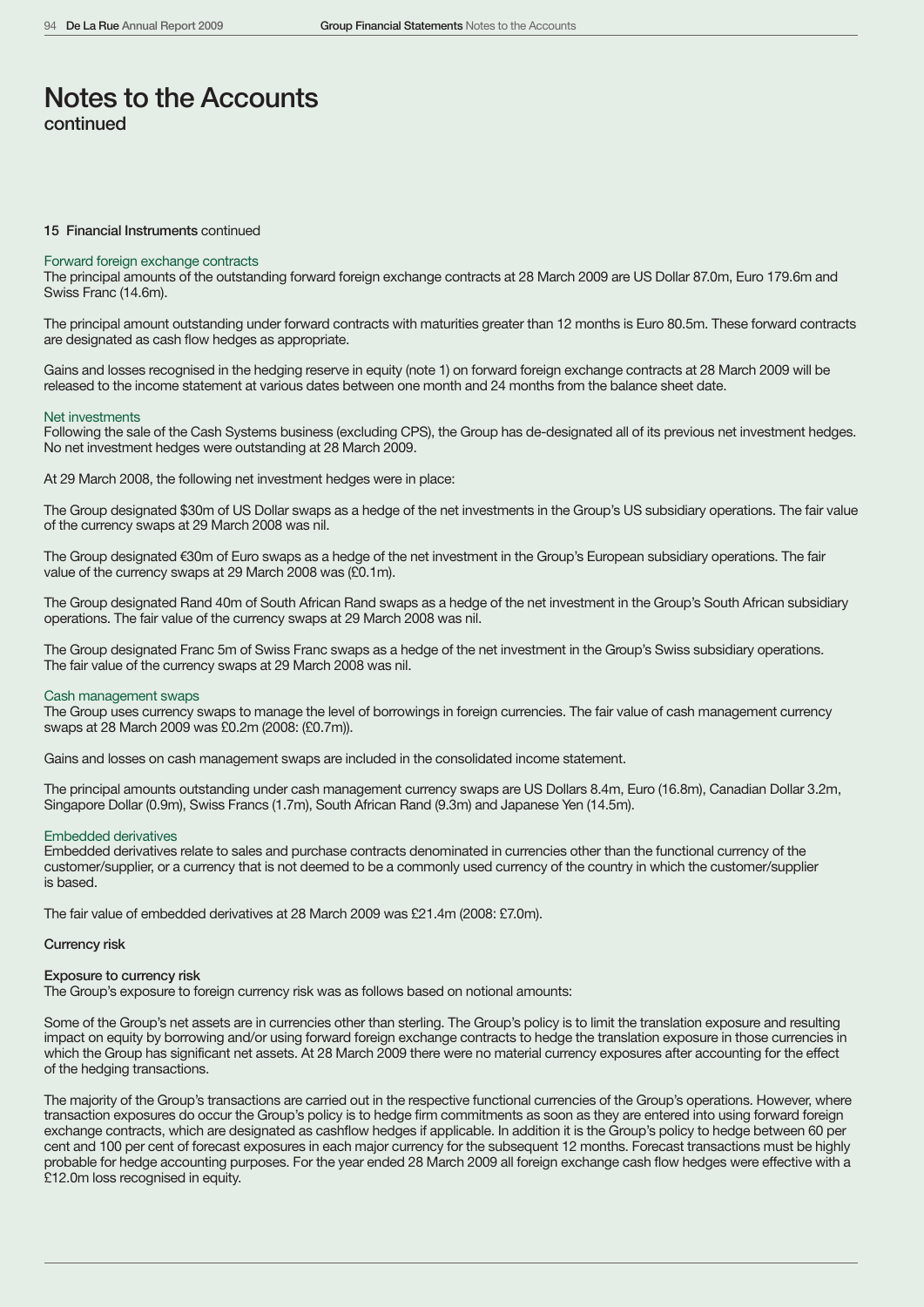#### 15 Financial Instruments continued

The following significant exchange rates applied during the year:

|            | Average rate |      | Reporting date<br>spot rate |      |
|------------|--------------|------|-----------------------------|------|
|            | 2009         | 2008 | 2009                        | 2008 |
| <b>USD</b> | 1.73         | 2.01 | 1.43                        | 1.99 |
| <b>EUR</b> | 1.21         | 1.42 | 1.08                        | 1.26 |

### Sensitivity analysis

A 10 per cent strengthening of GBP against the following currencies at 28 March 2009 and 29 March 2008 would have increased (decreased) equity and profit or loss by the amounts shown below. The analysis assumes that all other variables, in particular interest rates, remain constant. The analysis is performed on the same basis for 2008.

|                          | 2009<br>£m               | 2008<br>£m                      |
|--------------------------|--------------------------|---------------------------------|
| <b>USD</b><br><b>EUR</b> | $\sim$<br>(V. I )<br>0.9 | $\rightarrow$<br>(0.7)<br>(0.9) |

A 10 per cent weakening of GBP against the above currencies at 28 March 2009 and 29 March 2008 would have had the equal but opposite effect to the amounts shown above, on the basis that all other variables remain constant.

### Interest rate risk

Profile

At the reporting date the interest rate profile of the Group's interest-bearing financial instruments was:

|                              |            | Carrying amount |
|------------------------------|------------|-----------------|
|                              | 2009<br>£m | 2008<br>£m      |
| Variable rate instruments    |            |                 |
| <b>Financial assets</b>      | 58.5       | 120.3           |
| <b>Financial liabilities</b> | (91.6)     | (13.6)          |
|                              | (33.1)     | 106.7           |

As at 28 March 2009 the Group does not hold any fixed rate instruments.

The Group reduced its exposure to cash flow interest rate risk in March 2009 by entering into interest rate swaps with notional principal amounts of £50m, which have the effect of fixing the interest cost on £50m of borrowings under the Group's committed bank facility until May 2011 at an average rate of 2.64 per cent (inclusive of borrowing margin).

#### Cash flow sensitivity analysis for variable rate instruments

A change of 100 basis points in interest rates at the reporting date would have increased (decreased) equity and profit and loss by the amounts shown below. The analysis assumes that all other variables, in particular foreign currency rates, remain constant. The analysis is performed on the same basis for 2008.

|                                                                        | Profit and Loss         |                         | Equity                  |                                     |
|------------------------------------------------------------------------|-------------------------|-------------------------|-------------------------|-------------------------------------|
|                                                                        | 100bp<br>increase<br>£m | 100bp<br>decrease<br>£m | 100bp<br>increase<br>£m | 100 <sub>bp</sub><br>decrease<br>£m |
| 28 March 2009<br>Variable rate instruments cash flow sensitivity (net) | 1.3                     | (1.3)                   | -                       |                                     |
| 29 March 2008<br>Variable rate instruments cash flow sensitivity (net) | 1.2                     | (1.2)                   |                         |                                     |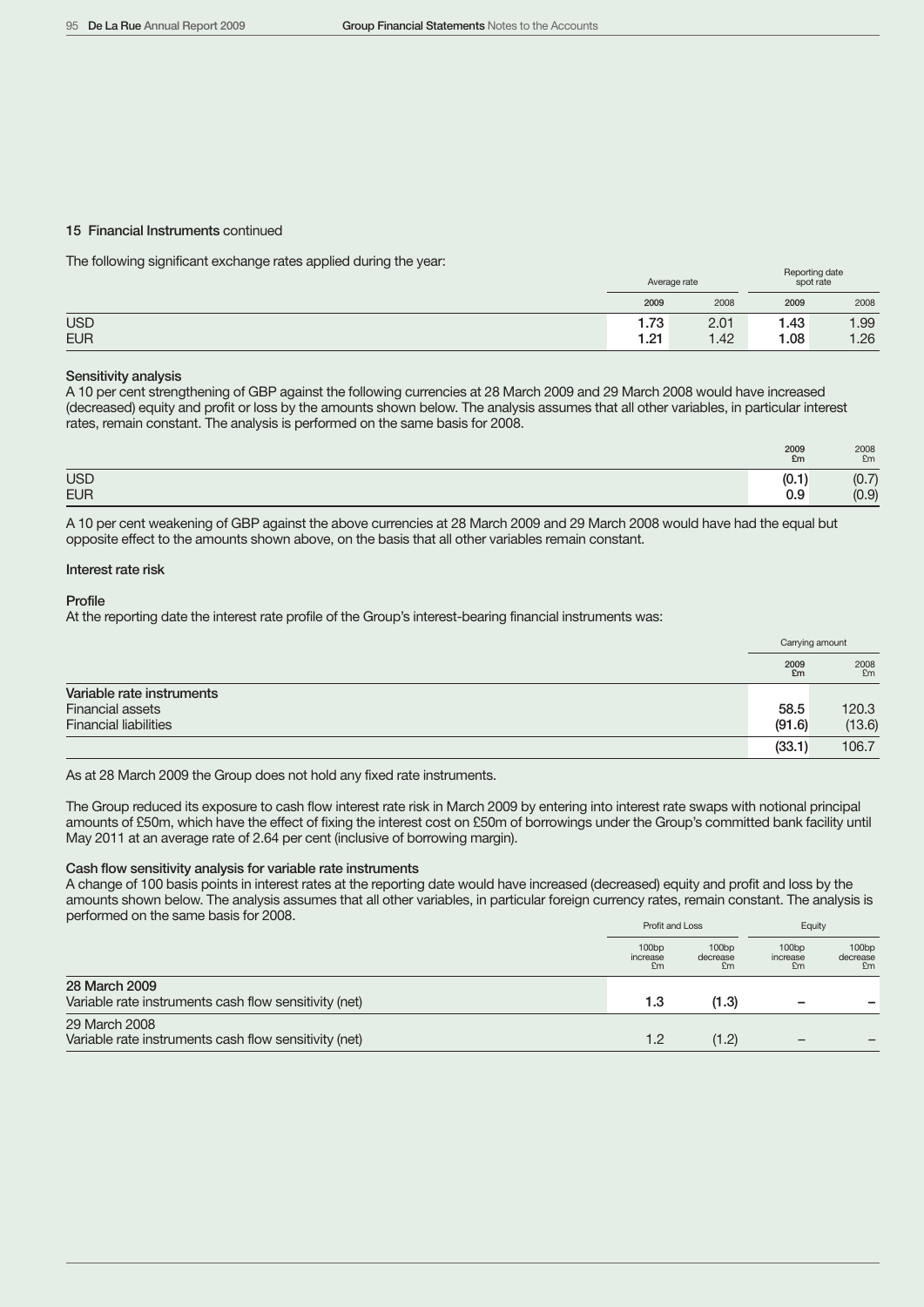| 16 Cash and Cash Equivalents | 2009<br>£m | 2008<br>£m |
|------------------------------|------------|------------|
| Cash at bank and in hand     | 43.4       | 49.9       |
| Short term bank deposits     | 15.1       | 70.4       |
|                              | 58.5       | 120.3      |

The effective interest rate on short-term bank deposits was 1.2 per cent (2008: 5.1 per cent) and the deposits had an average maturity period of 23 days.

Cash, cash equivalents and bank overdrafts include the following for the purposes of the cash flow statement:

|                                       | £m    | £m    |
|---------------------------------------|-------|-------|
| Cash and cash equivalents             | 58.5  | 120.3 |
| Bank overdrafts repayable on demand   | (8.4) | (3.6) |
| Balance per Group cash flow statement | 50.1  | 116.7 |

All cash and deposits are of a floating rate nature, earn interest based on the relevant national LIBID equivalents and are recoverable within three months.

The Group's exposure to interest rate risk and a sensitivity analysis for financial assets and liabilities are disclosed in note 15.

### 17 Deferred Taxation

Deferred income tax assets and liabilities are offset when there is a legally enforceable right to offset current tax assets against current tax liabilities and when the deferred income taxes relate to the same fiscal authority. The offset amounts are as follows:

|                          | 2009<br>£m               | 2008<br>£m |
|--------------------------|--------------------------|------------|
| Deferred tax assets      | 29.3                     | 25.9       |
| Deferred tax liabilities | $\overline{\phantom{a}}$ | (0.6)      |
|                          | 29.3                     | 25.3       |

The gross movement on the deferred income tax account is as follows:

|                                  | 2009<br>£m | 2008<br>Em |
|----------------------------------|------------|------------|
| Beginning of the year            | 25.3       | 49.3       |
| Exchange differences             | 1.5        | 2.1        |
| Income statement charge          | (15.9)     | (3.6)      |
| Tax (credited)/charged to equity | 25.0       | (22.5)     |
| Disposal of business             | (6.6)      |            |
| End of the year                  | 29.3       | 25.3       |

The movement in deferred tax assets and liabilities during the year, without taking into consideration the offsetting of balances within the same tax jurisdiction, is as follows:

| <b>Liabilities</b>                                                           | <b>FIUDEILY,</b><br>plant and<br>equipment<br>E <sub>m</sub> | Fair value<br>gains<br>£m | Development<br>costs<br>£m | Other<br>F <sub>m</sub> | Total<br>£m            |
|------------------------------------------------------------------------------|--------------------------------------------------------------|---------------------------|----------------------------|-------------------------|------------------------|
| At 31 March 2007<br>Charged/(credited) to the income statement               | 8.2<br>(0.2)                                                 | 0.4<br>-                  | 3.4<br>1.2                 | 6.8<br>(4.9)            | 18.8<br>(3.9)          |
| At 29 March 2008<br>Credited to the income statement<br>Disposal of business | 8.0<br>(0.4)<br>(0.2)                                        | 0.4                       | 4.6<br>(2.6)<br>(1.2)      | 1.9<br>(0.5)            | 14.9<br>(3.5)<br>(1.4) |
| At 28 March 2009                                                             | 7.4                                                          | 0.4                       | 0.8                        | 1.4                     | 10.0 <sub>1</sub>      |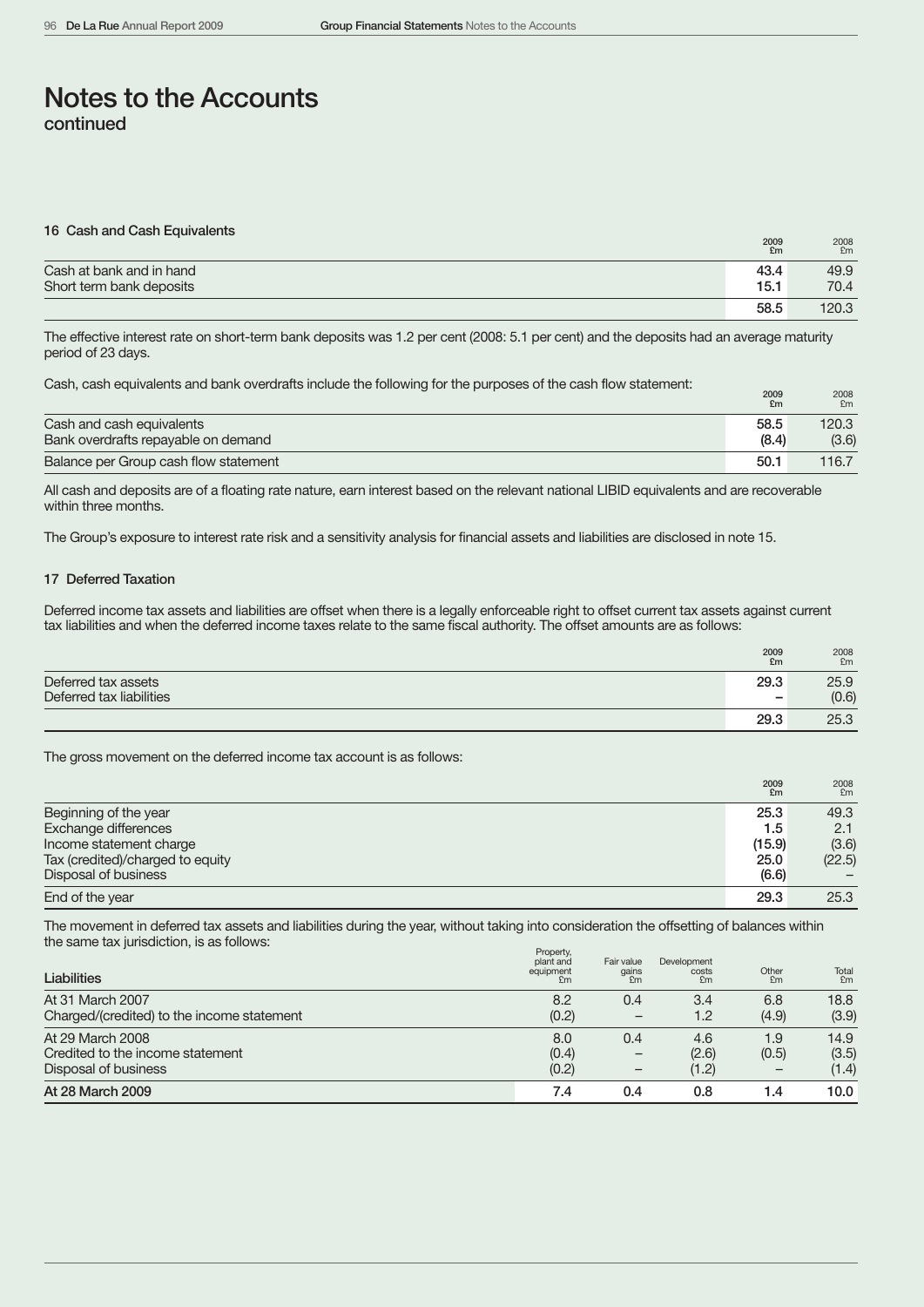#### 17 Deferred Taxation continued

| <b>Assets</b>                   | Share<br>options<br>£m | Retirement<br>benefits<br>£m | <b>Tax losses</b><br>£m | Other<br>£m | Total<br>£m |
|---------------------------------|------------------------|------------------------------|-------------------------|-------------|-------------|
| At 31 March 2007                | (6.3)                  | (32.4)                       | (4.3)                   | (25.1)      | (68.1)      |
| Charged to the income statement | 0.5                    | 2.9                          | 1.4                     | 2.8         | 7.6         |
| Charged to equity               | —                      | 22.5                         |                         | —           | 22.5        |
| Exchange differences            |                        | $\qquad \qquad$              | (1.6)                   | (0.6)       | (2.2)       |
| At 29 March 2008                | (5.8)                  | (7.0)                        | (4.5)                   | (22.9)      | (40.2)      |
| Charged to the income statement | 3.1                    | 8.5                          | 4.5                     | 3.3         | 19.4        |
| Credited to equity              | (0.2)                  | (21.0)                       | $\qquad \qquad$         | (3.8)       | (25.0)      |
| Disposal of business            |                        | 0.1                          |                         | 7.9         | 8.0         |
| Exchange differences            |                        |                              |                         | (1.5)       | (1.5)       |
| At 28 March 2009                | (2.9)                  | (19.4)                       |                         | (17.0)      | (39.3)      |

Other deferred assets and liabilities predominantly relate to tax associated with provisions (£8.4m), and overseas tax credits (£4.7m).

Deferred income tax assets are recognised for tax loss carry-forwards to the extent that the realisation of the related tax benefit through future taxable profits is probable.

The Group did not recognise deferred income tax assets of £2.2m (2008: £7.1m) in respect of losses amounting to £8.6m (2008: £26.9m) that can be carried forward against future taxable income.

Deferred income tax liabilities of £127.3m (2008: £103.8m) have not been recognised for the withholding tax and other taxes that would be payable on the unremitted earnings of certain subsidiaries. Such amounts are permanently reinvested. Unremitted earnings totalled £527.1m at 28 March 2009 (2008: £435.2m).

UK capital losses of £372m are carried forward at 28 March 2009 (2008: £382m). No deferred tax asset has been recognised in respect of these losses.

# 18 Trade and Other Payables

|                                      | 2009<br>£m | 2008<br>Em |
|--------------------------------------|------------|------------|
| <b>Current liabilities</b>           |            |            |
| Payments received on account         | 38.4       | 72.8       |
| Trade payables                       | 40.7       | 45.4       |
| Amounts owed to associated companies | 1.6        | 0.6        |
| Social security and other taxation   |            | 4.8        |
| Deferred income                      | 4.3        | 25.8       |
| Accrued expenses                     | 56.5       | 73.9       |
| Other payables                       | 17.0       | 22.0       |
|                                      | 158.5      | 245.3      |
| Non current liabilities              |            |            |
| Other payables                       | 3.3        | 1.9        |
|                                      | 3.3        | 1.9        |

The Directors consider the carrying amounts of trade and other payables to approximate to their fair values.

Payments received on account relate to monies received from customers under contract prior to commencement of production of goods or delivery of services.

The Group's exposure to currency and liquidity risk related to trade and other payables is disclosed in note 15.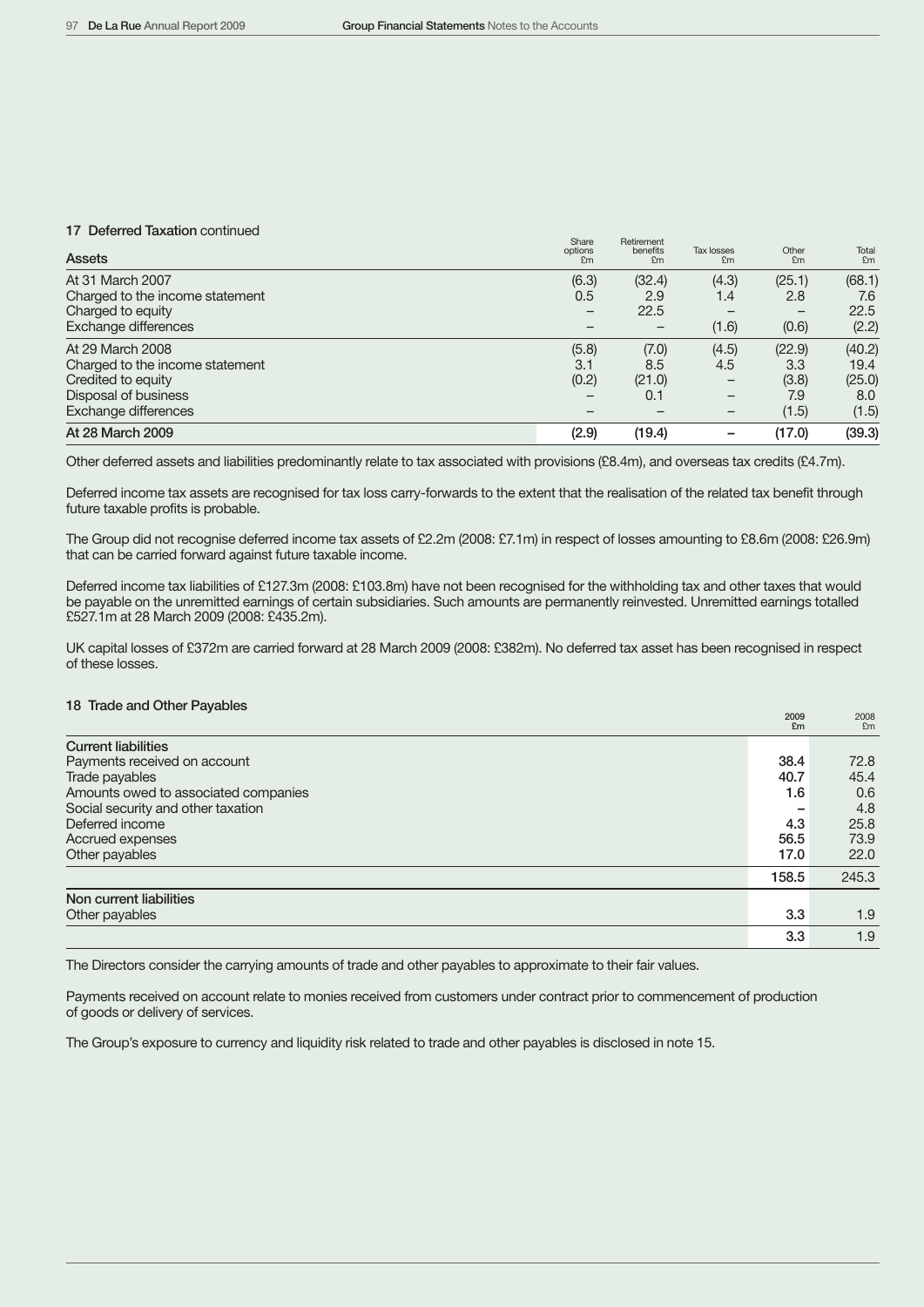#### 19 Borrowings

This note provides information about the contractual terms of the Group's interest-bearing loans and borrowings, which are measured at amortised cost. For more information about the Group's exposure to interest rate, foreign currency and liquidity risk, see note 15.

|                                               | Currency   | Nominal<br>interest rate | Year of<br>maturity | 2009<br>Face<br>value<br>£m | 2009<br>Carrying<br>amount<br>£m | 2008<br>Face<br>value<br>£m | 2008<br>Carrying<br>amount<br>£m |
|-----------------------------------------------|------------|--------------------------|---------------------|-----------------------------|----------------------------------|-----------------------------|----------------------------------|
| <b>Current liabilities</b>                    |            |                          |                     |                             |                                  |                             |                                  |
| Unsecured bank loans and overdrafts           | <b>GBP</b> | 1.50%                    | 2009                | 4.9                         | 4.9                              | 3.6                         | 3.6                              |
| Unsecured bank loans and overdrafts           | <b>GBP</b> | 2.30%                    | 2009                | 5.0                         | 5.0                              |                             |                                  |
| Unsecured bank loans and overdrafts           | <b>USD</b> | 1.46%                    | 2009                | 24.4                        | 24.4                             |                             |                                  |
| Unsecured bank loans and overdrafts           | <b>BRL</b> | 16.15%                   | 2009                | 3.5                         | 3.5                              |                             |                                  |
| Finance leases                                | <b>GBP</b> | 1.89%                    | 2009                | 2.3                         | 2.3                              | 3.4                         | 3.4                              |
| Finance leases                                | <b>USD</b> |                          |                     |                             |                                  | 1.6                         | 1.6                              |
|                                               |            |                          |                     | 40.1                        | 40.1                             | 8.6                         | 8.6                              |
| Non current liabilities                       |            |                          |                     |                             |                                  |                             |                                  |
| Unsecured bank loans repayable by instalments | <b>EUR</b> | 2.50%                    | 2011                | 1.3                         | 1.3                              | 1.5                         | 1.5                              |
| Unsecured bank loans repayable otherwise      |            |                          |                     |                             |                                  |                             |                                  |
| than by instalments                           | <b>GBP</b> | 2.09%                    | 2011                | 49.2                        | 49.2                             |                             |                                  |
| Finance leases                                | <b>GBP</b> | 1.89%                    | 2010-2011           | 1.0                         | 1.0                              | 3.5                         | 3.5                              |
|                                               |            |                          |                     | 51.5                        | 51.5                             | 5.0                         | 5.0                              |
| Total interest bearing liabilities            |            |                          |                     | 91.6                        | 91.6                             | 13.6                        | 13.6                             |

In 2009, bank loans and overdrafts of £115.4m (2008: £250.5m) were pooled for interest purposes against cash and cash equivalents.

#### The Group has the following undrawn borrowing facilities:

|                            | <b>2009</b><br>£m | 2008<br>£m |
|----------------------------|-------------------|------------|
| Floating rate:             |                   |            |
| - Expiring within one year | 13.9              |            |
| - Expiring beyond one year | 93.9              | 110.0      |
| Fixed rate:                |                   |            |
| - Expiring within one year | -                 |            |
|                            | 107.8             | 110.0      |

As at 28 March 2009, the total of undrawn committed borrowing facilities maturing in more than two years was £93.9m (2008: £110m).

# Finance lease liabilities

Finance lease liabilities are payable as follows:

| -                                                | 2009<br>Future<br>minimum<br>lease<br>payments<br>£m | 2009<br>Interest<br>£m | 2009<br>Present<br>value of<br>minimum<br>lease<br>payments<br>£m | 2008<br>Future<br>minimum<br>lease<br>payments<br>£m | 2008<br>Interest<br>£m | 2008<br>Present<br>value of<br>minimum<br>lease<br>payments<br>£m |
|--------------------------------------------------|------------------------------------------------------|------------------------|-------------------------------------------------------------------|------------------------------------------------------|------------------------|-------------------------------------------------------------------|
| Less than one year<br>Between one and five years | 2.5<br>1.1                                           | (0.2)<br>(0.1)         | 2.3<br>1.0                                                        | 6.0<br>3.7                                           | (1.0)<br>(0.2)         | 5.0<br>3.5                                                        |
|                                                  | 3.6                                                  | (0.3)                  | 3.3                                                               | 9.7                                                  | (1.2)                  | 8.5                                                               |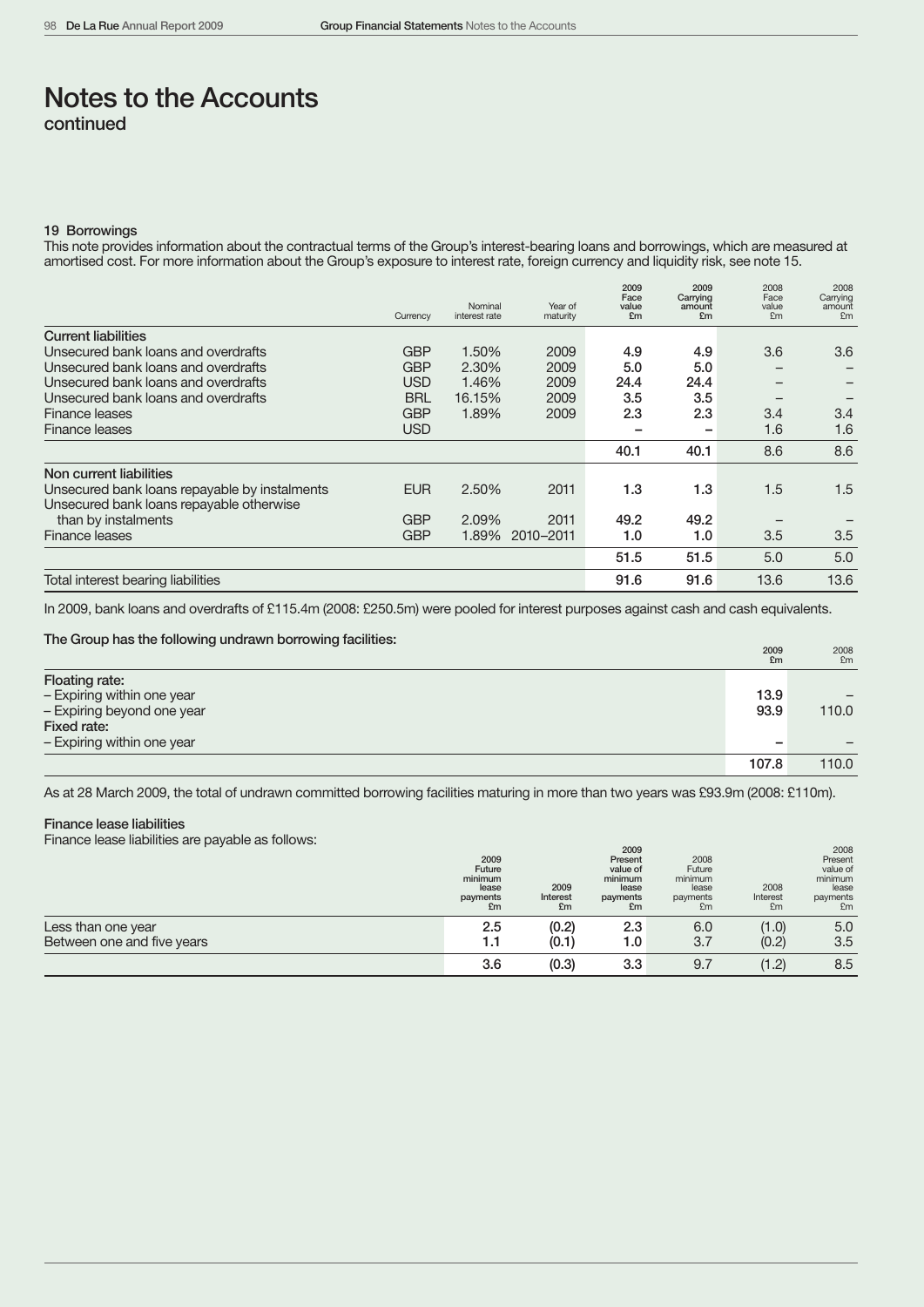### 20 Provisions for Liabilities and Charges

|                                       | Restructuring<br>£m | <b>Business</b><br>disposals<br>£m | Warranty<br>£m | Other<br>£m | Total<br>£m |
|---------------------------------------|---------------------|------------------------------------|----------------|-------------|-------------|
| At 29 March 2008                      | 2.0                 | 1.5                                | 9.7            | 9.9         | 23.1        |
| Exchange differences                  |                     |                                    | 0.2            | 1.2         | 1.4         |
| Charge for the year                   | 12.0                | $\overline{\phantom{m}}$           | 11.8           | 0.7         | 24.5        |
| Utilised in year                      | (0.7)               | $\overline{\phantom{m}}$           | (5.5)          | (1.4)       | (7.6)       |
| Released in year                      | (0.8)               | (0.4)                              | (1.1)          | (1.2)       | (3.5)       |
| Disposal of business                  |                     |                                    | (4.0)          | (1.9)       | (5.9)       |
| Reclassified from/(to) other payables |                     |                                    | 0.6            | (0.1)       | 0.5         |
| At 28 March 2009                      | 12.5                | 1.1                                | 11.7           | 7.2         | 32.5        |

Restructuring provisions relate to exceptional amounts set aside for various reorganisations within the Group, principally involving Central functions. Most of the utilisation of these provisions is likely within the next year.

Business disposal provisions represent amounts reserved to cover exposures arising in connection with businesses previously owned by the Group. These exposures include product warranties provided prior to disposal, disputed contractual amounts and certain indemnities provided by the Group to the new owners. The majority of these provisions are expected to be utilised within one year.

Warranty provisions relate to present obligations for defective products and include known claims as well as anticipated claims that had not been reported at the balance sheet date. The provisions are management judgements based on information currently available, past history and experience of the products sold, however it is inherent in the nature of the business that the actual liabilities may differ from the provisions. The precise timing of the utilisation of these provisions is uncertain, but is generally expected to fall within the year.

Other provisions comprise a number of liabilities with varying expected utilisation rates. There are no individually material provisions within this total.

| 21a Share Capital |  |
|-------------------|--|
|-------------------|--|

| 21a Share Capital                                                                                                                                                                                                                                                                                                                                               |                                                 |                                                                      | 2009<br>£m                                 | 2008<br>Em                                |
|-----------------------------------------------------------------------------------------------------------------------------------------------------------------------------------------------------------------------------------------------------------------------------------------------------------------------------------------------------------------|-------------------------------------------------|----------------------------------------------------------------------|--------------------------------------------|-------------------------------------------|
| Authorised<br>144,641,840 Ordinary Shares of $44^{152/175p}$ each (2008: 223,125,756 Ordinary Shares of 29 <sup>16</sup> / <sub>21</sub> p each)<br>111,673,300 Deferred Shares of 1p each (2008: nil)                                                                                                                                                          |                                                 |                                                                      | 64.9<br>1.1                                | 66.4                                      |
| Authorised, called up and fully paid<br>97,786,854 Ordinary Shares of $44^{152/15}$ p each (2008: 149,842,853 Ordinary Shares of 29 <sup>16</sup> / <sub>21</sub> p each)<br>111,673,300 Deferred Shares of 1p each (2008: nil)                                                                                                                                 |                                                 |                                                                      | 43.9<br>1.1                                | 44.6                                      |
|                                                                                                                                                                                                                                                                                                                                                                 |                                                 |                                                                      | 45.0                                       | 44.6                                      |
|                                                                                                                                                                                                                                                                                                                                                                 | 2009<br>Ordinary<br><b>Shares</b><br>'000       | 2009<br><b>B</b> Shares/<br>Deferred<br><b>Shares</b><br><b>'000</b> | 2008<br>Ordinary<br><b>Shares</b><br>'000  | 2008<br>Deferred<br><b>Shares</b><br>'000 |
| Allotments during the year<br>Shares in issue at 29 March 2008<br>Sub-division of shares*<br>Shares bought back for cancellation<br>Issued under executive share option plan<br>Issued under savings related share option scheme<br>Issued under US employee share purchase plan<br>Issued under deferred bonus and matching share plan<br>Shares consolidated* | 149,843<br>546<br>724<br>23<br>775<br>(54, 124) | 150,774<br>(39, 101)                                                 | 160,827<br>(610)<br>295<br>54<br>(10, 723) |                                           |
| Shares in issue at 28 March 2009                                                                                                                                                                                                                                                                                                                                | 97,787                                          | 111,673                                                              | 149,843                                    |                                           |

\*Following shareholders' approval of a return of cash at the Extraordinary General Meeting of the Company on 14 November 2008, each existing Ordinary Share held by shareholders on the Company's Register of Members at the close of business on 14 November 2008 was sub-divided into one undesignated share and one B Share. The undesignated shares were immediately consolidated on the basis of 25 new Ordinary Shares for every 39 undesignated shares. On 28 November 2008, shareholders opting for the single B Share dividend alternative received 305 pence per B Share. JPMorgan Cazenove Limited acting as principal purchased 39,101,452 B Shares in respect of which valid acceptances of the purchase offer had been received for 305 pence each. The Company acquired the 39,101,452 B Shares for an aggregate consideration of approximately £119.3m, and these B Shares were cancelled on 28 November 2008. The remaining B Shares were converted into Deferred Shares of 1 penny nominal value. As a consequence of the return of cash and share consolidation, the Company's authorised share capital was reduced from £66.4m to £66.0m, representing 111,673,300<br>Deferred Shares of 1 penny each and 144,641,840 Ordinary Sh

On 30 July 2007 the Group carried out a share consolidation of 14 new Ordinary Shares of 29<sup>16</sup>/21p for every 15 Ordinary Shares of 27<sup>7</sup>/9p in issue, accompanied by the payment of a special dividend to all shareholders.

The Deferred Shares carry no voting rights and are unlisted.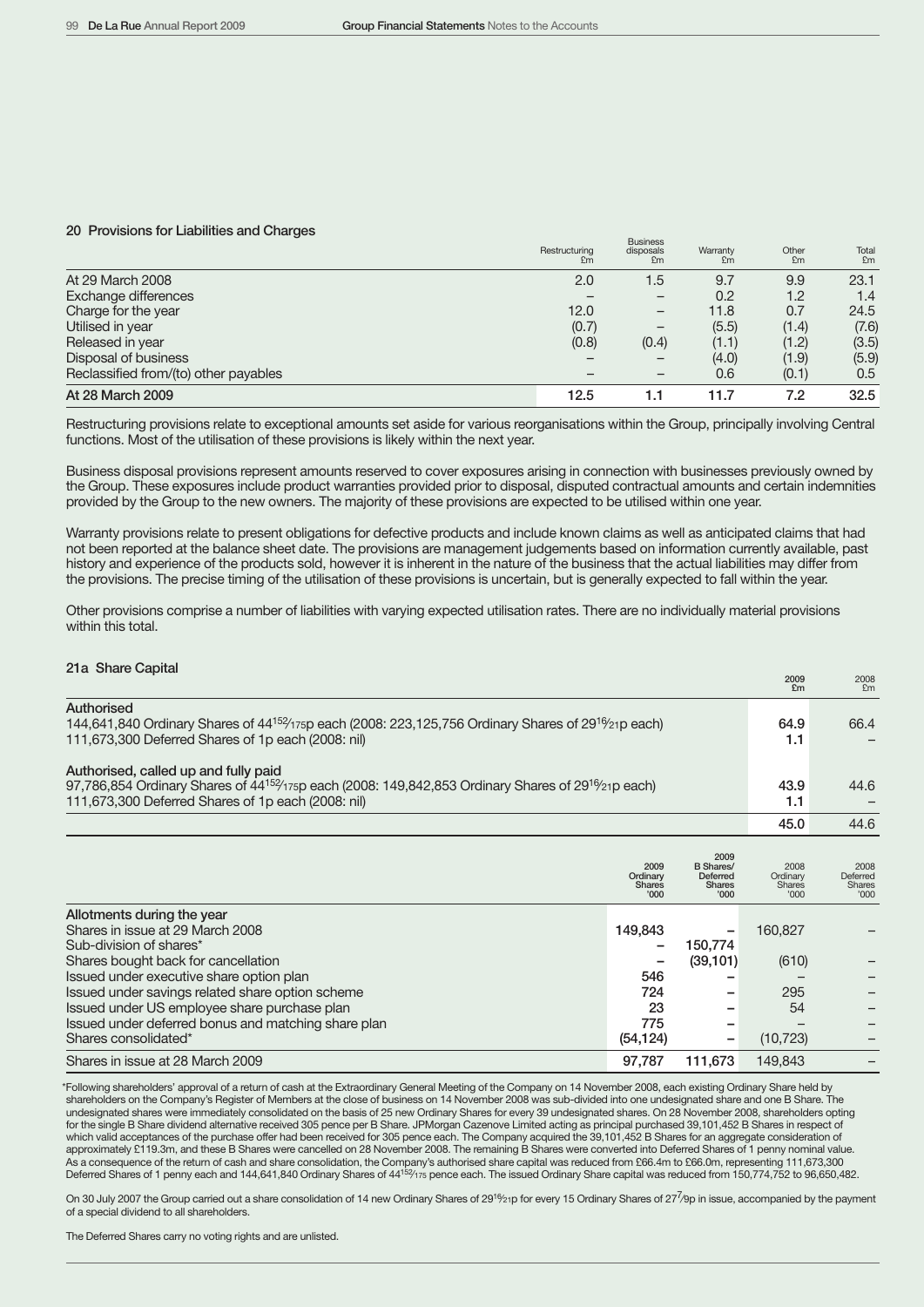#### 21b Share Based Payments

At 28 March 2009, De La Rue plc has a number of share based payment plans, which are described below. These plans have been accounted for in accordance with the fair value recognition provisions of IFRS 2, 'Share Based Payments', which means that IFRS 2 has been applied to all grants of employee share based payments granted after 7 November 2002 that had not vested at 1 January 2005 and cash settled awards outstanding at 1 January 2005.

The compensation cost and related liability that have been recognised for De La Rue's share based compensation plans are set out in the table below:

|                                        |            | Expense recognised for the year | Liability at end of year |            |  |
|----------------------------------------|------------|---------------------------------|--------------------------|------------|--|
|                                        | 2009<br>£m | 2008<br>£m                      | 2009<br>£m               | 2008<br>£m |  |
| Executive share option plan            |            | 0.7                             |                          |            |  |
| Deferred bonus and matching share plan | 2.5        | 3.1                             |                          |            |  |
| Savings related share option scheme    | 0.6        | 0.5                             |                          |            |  |
| US employee share purchase plan        | 0.1        | 0.1                             |                          |            |  |
| Phantom share option plan              |            |                                 | $\overline{\phantom{a}}$ | 0.4        |  |
|                                        | 3.2        | 4.4                             |                          | 0.4        |  |

The fair value of share options is estimated at the date of grant using a lattice based option valuation model. The significant assumptions used in the valuation model are disclosed below.

| Arrangement                         | Executive<br>share<br>option plan | Deferred bonus<br>and matching<br>share plan | Savings<br>related share<br>option scheme | US employee<br>share purchase<br>plan | Phantom share<br>option plan |
|-------------------------------------|-----------------------------------|----------------------------------------------|-------------------------------------------|---------------------------------------|------------------------------|
| Dates of current year grants        | n/a                               | 26 Jun '08                                   | 7 Jan '09                                 | n/a                                   | n/a                          |
| Number of options granted           | n/a                               | 277,348                                      | 299,920                                   | n/a                                   | n/a                          |
| Exercise price                      | n/a                               | n/a                                          | 714.14p                                   | n/a                                   | n/a                          |
| Contractual life (years)            | n/a                               | 3                                            |                                           | n/a                                   | n/a                          |
| Settlement                          | <b>Shares</b>                     | <b>Shares</b>                                | <b>Shares</b>                             | <b>Shares</b>                         | Cash                         |
| Vesting period (years)              | n/a                               |                                              | 3                                         | n/a                                   | n/a                          |
| Dividend yield                      | n/a                               | 3.5%                                         | 3.5%                                      | n/a                                   | n/a                          |
| Fair value per option at grant date | n/a                               | £8.89                                        | £3.18                                     | n/a                                   | remeasured at                |
|                                     |                                   | for Deferred Allocation                      |                                           |                                       | period end                   |
|                                     |                                   | £6.39                                        |                                           |                                       |                              |
|                                     |                                   | for Matching Allocation                      |                                           |                                       |                              |

An expected volatility rate of 25 per cent has been used for grants in the period. This rate is based on historical volatility over the last three years.

The expected life is the average expected period to exercise. The risk free rate of return is the yield on zero-coupon UK government bonds of a term consistent with the assumed option life. The rate applied during the year was in the region of 4.5 per cent depending on exact grant date.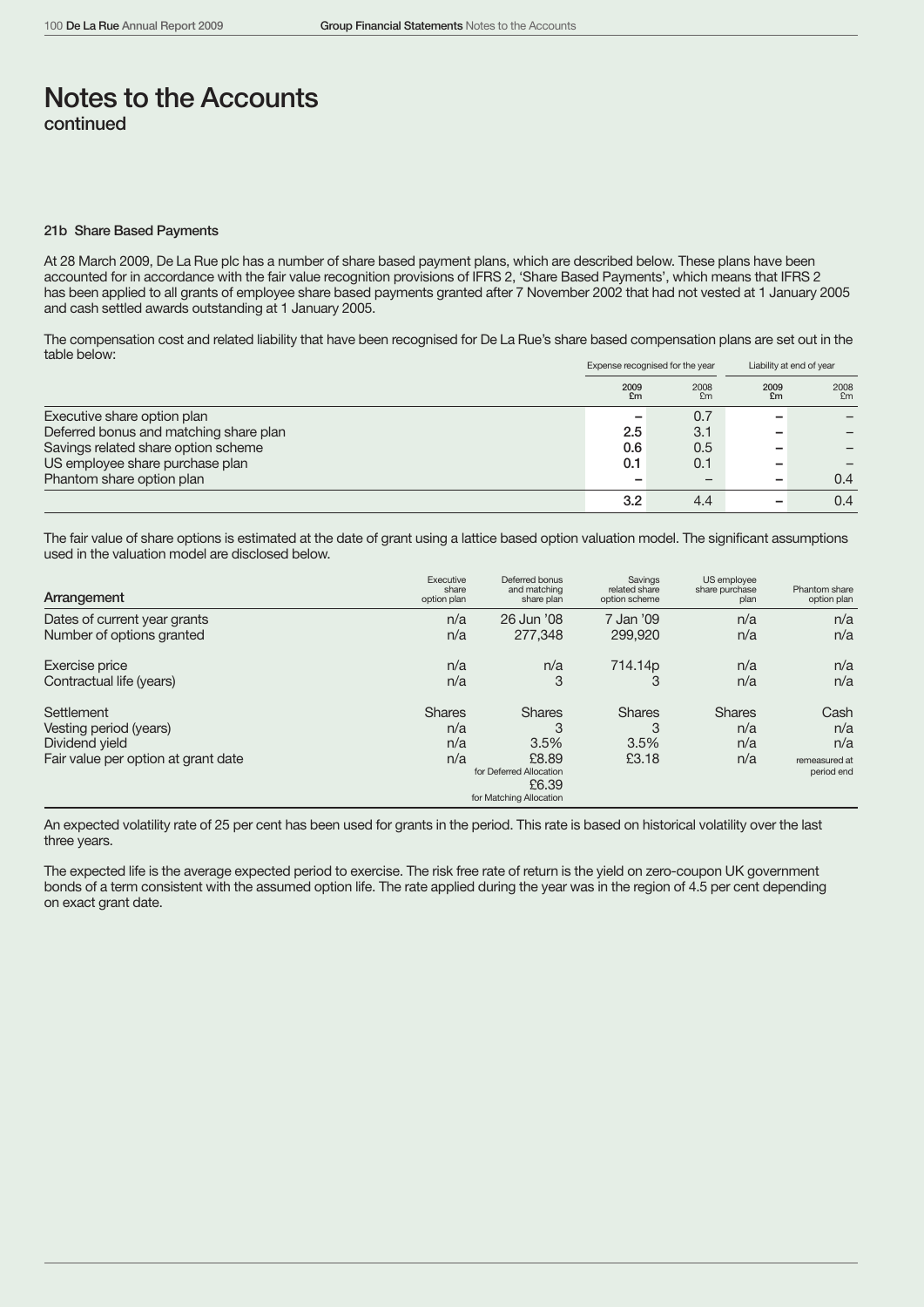#### 21b Share Based Payments continued

Reconciliations of option movements over the year to 28 March 2009 for each class of options are shown below:

#### Executive Share Option Plan

The Executive Share Option Plan was open to senior executives of the Group and expired on 17 July 2006 for the purposes of grant of options. Options were granted at a price equal to the average market price of a share over the three dealing days immediately preceding the date of grant with a performance condition based on the achievement of an earnings per share growth target. The performance condition related to the achievement over three years of three per cent per annum earnings per share growth over the rate of increase in the retail price index. All options under the Plan vested with the exception of the 2002 grant of options which failed the performance condition. A pre vesting forfeiture rate of 5 per cent per annum has been assumed.

|                                      | 2009<br>Number of<br>options<br>'000 | 2009<br>Weighted<br>average<br>exercise price<br>pence per<br>share | 2008<br>Number of<br>options<br>'000 | 2008<br>Weighted<br>average<br>exercise price<br>pence per<br>share |
|--------------------------------------|--------------------------------------|---------------------------------------------------------------------|--------------------------------------|---------------------------------------------------------------------|
| Options outstanding at start of year | 1,072                                | 362.84                                                              | 2,783                                | 337.28                                                              |
| Forfeited                            |                                      |                                                                     | (19)                                 | 407.42                                                              |
| Exercised                            | (1,032)                              | 362.42                                                              | (906)                                | 332.07                                                              |
| Expired                              |                                      |                                                                     | (786)                                | 304.47                                                              |
| Outstanding at end of year           | 40                                   | 373.59                                                              | 1.072                                | 362.84                                                              |
| Exercisable at year end              | 40                                   | 373.59                                                              | 696                                  | 338.76                                                              |

The range of exercise prices for the share options outstanding at the end of the year is 340.50 – 407.42p (2008: 237.33p – 407.42p).

The remaining contractual life of the outstanding share options is up to 5 July 2015 (2008: up to 5 July 2015).

#### Executive Share Option Scheme

The Company operated an Executive Share Option Scheme with a HM Revenue and Customs approved section and unapproved section which expired on 31 December 2004. Options granted under the Scheme can only be exercised if the total return of a share over a consecutive three-year period exceeds the total return of the median ranked company in the FTSE Mid-250 Index over the same period. A pre vesting forfeiture rate of 5 per cent per annum has been assumed. All options have now vested.

|                                                   | 2009<br>Number of<br>options<br>'000 | 2009<br>Weighted<br>average<br>exercise price<br>pence per<br>share | 2008<br>Number of<br>options<br>'000 | 2008<br>Weighted<br>average<br>exercise price<br>pence per<br>share |
|---------------------------------------------------|--------------------------------------|---------------------------------------------------------------------|--------------------------------------|---------------------------------------------------------------------|
| Options outstanding at start of year<br>Exercised | 120<br>(83)                          | 514.79<br>518.92                                                    | 894<br>(229)                         | 496.62<br>494.61                                                    |
| <b>Expired</b>                                    |                                      |                                                                     | (545)                                | 490.19                                                              |
| Outstanding at end of year                        | 37                                   | 505.56                                                              | 120                                  | 514.79                                                              |
| Exercisable at year end                           | 37                                   | 505.56                                                              | 120                                  | 514.79                                                              |

The range of exercise prices for the share options outstanding at the end of the year was 482.33p – 522.30p (2008: 482.33p – 522.30p). The remaining contractual life of the outstanding share options is up to 3 December 2011.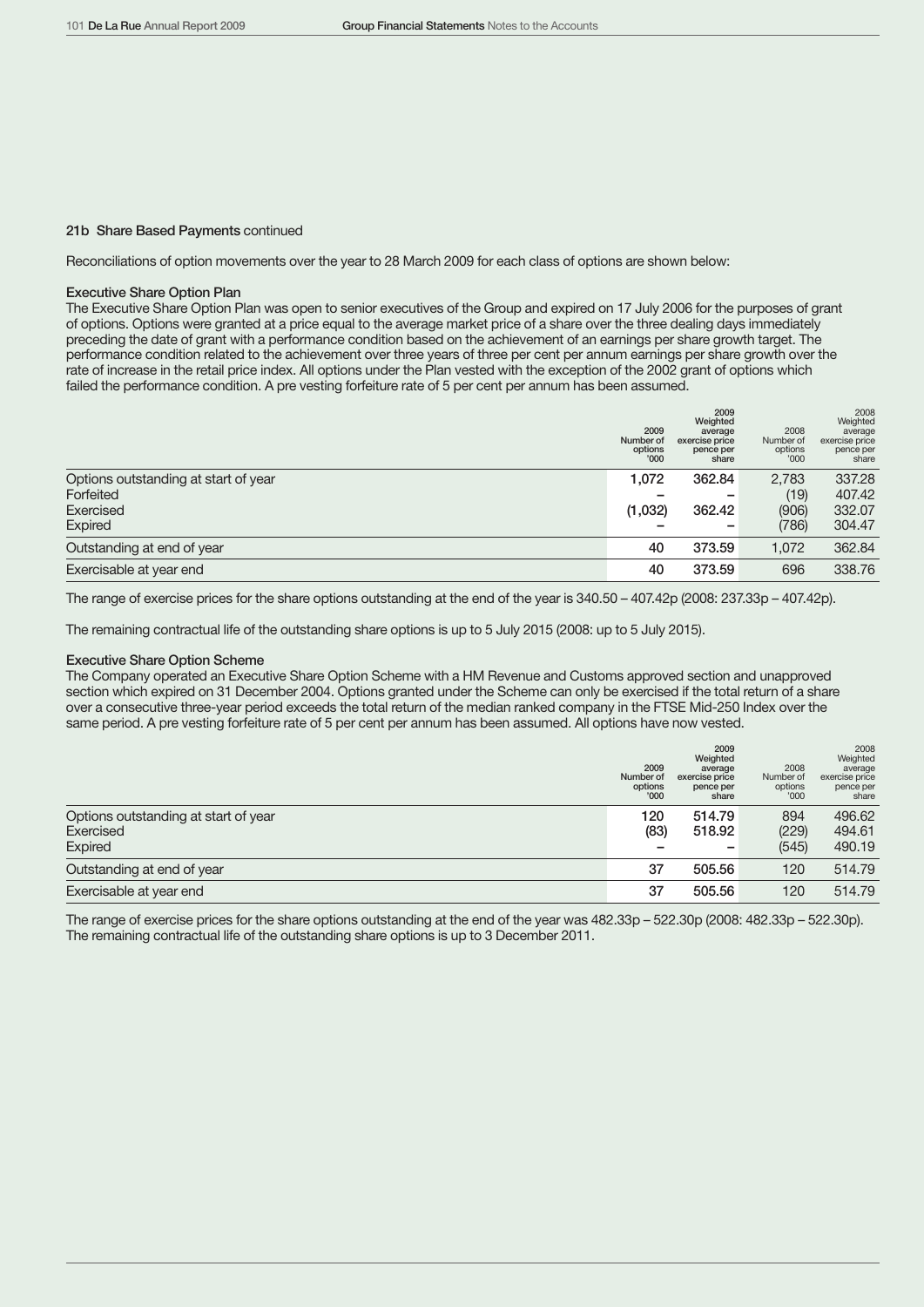#### 21b Share Based Payments continued

#### Deferred Bonus and Matching Share Plan

The Plan is open to senior executives of the Group. The Plan is a combination of three elements: Deferred Allocation, Dividend Allocation and Matching Allocation. The Matching Allocation is linked to the Deferred Allocation and is subject to the following performance condition: up to 50 per cent of the award is released subject to an earnings per share test and up to 50 per cent is released based on the performance of the total shareholder return test (TSR) against the companies in the FTSE Mid 250 excluding investment trusts. The performance conditions are described in more detail on pages 64 and 65. The TSR performance condition has been incorporated into the Monte Carlo simulation model used to estimate the fair value of these options.

|                                         | 2009<br>Number of<br>options<br>'000' | 2008<br>Number of<br>options<br>'000' |
|-----------------------------------------|---------------------------------------|---------------------------------------|
| Options outstanding at start of year    | 1.447                                 | 1,005                                 |
| Granted – Deferred Allocation of Shares | 107                                   | 181                                   |
| Granted – Matching Allocation of Shares | 170                                   | 269                                   |
| Forfeited                               | (102)                                 | (8)                                   |
| Exercised                               | (735)                                 |                                       |
| Outstanding at end of year              | 887                                   | 1.447                                 |
| Exercisable at year end                 |                                       |                                       |

The Deferred and Matching Shares have been allocated based on a share price of 908.5p (2008: 758.4p).

### Savings Related Share Option Scheme

The Scheme is open to all UK employees. Options are granted at the prevailing market price at the time of the grant (with a discretionary discount to the market price), to employees who agree to save between £5 and £250 per month over a period of three or five years. There are no performance conditions attaching to the options. After the three or five year term has expired, employees normally have six months in which to decide whether or not to exercise their options. A pre vesting forfeiture rate of 5 per cent has been assumed.

|                                      | 2009<br>Number of<br>options<br>'000 | 2009<br>Weighted<br>average<br>exercise price<br>pence per<br>share | 2008<br>Number of<br>options<br>'000' | 2008<br>Weighted<br>average<br>exercise price<br>pence per<br>share |
|--------------------------------------|--------------------------------------|---------------------------------------------------------------------|---------------------------------------|---------------------------------------------------------------------|
| Options outstanding at start of year | 1.778                                | 439.63                                                              | 1,875                                 | 366.00                                                              |
| Granted                              | 300                                  | 714.14                                                              | 300                                   | 745.74                                                              |
| Forfeited                            | (119)                                | 570.50                                                              | (92)                                  | 371.29                                                              |
| Exercised                            | (723)                                | 319.63                                                              | (295)                                 | 306.02                                                              |
| Expired                              | (11)                                 | 387.65                                                              | (10)                                  | 456.94                                                              |
| Outstanding at end of year           | 1.225                                | 565.31                                                              | 1.778                                 | 439.63                                                              |
| Exercisable at year end              | 36                                   | 352.46                                                              | 31                                    | 346.20                                                              |

The range of exercise prices for the share options outstanding at the end of the year is 258.90p – 745.74p (2008: 258.90p – 745.74p). The weighted average remaining contractual life of the outstanding share options is 1 September 2013 (2008: 1 September 2013).

### Phantom Share Option Scheme

This Scheme operated under similar rules to the Executive Share Option Scheme but provides a payment in the form of cash rather than shares.

|                                      | 2009<br>Number of<br>options<br>'000 | 2009<br>Weighted<br>average<br>exercise price<br>pence per<br>share | 2008<br>Number of<br>options<br>'000' | 2008<br>Weighted<br>average<br>exercise price<br>pence per<br>share |
|--------------------------------------|--------------------------------------|---------------------------------------------------------------------|---------------------------------------|---------------------------------------------------------------------|
| Options outstanding at start of year | 93                                   | 344.99                                                              | 256                                   | 355.23                                                              |
| Exercised                            | (93)                                 | 344.99                                                              | (117)                                 | 340.22                                                              |
| Expired                              |                                      |                                                                     | (46)                                  | 413.23                                                              |
| Outstanding at end of year           |                                      |                                                                     | 93                                    | 344.99                                                              |
| Exercisable at year end              |                                      |                                                                     | 73                                    | 328.24                                                              |

There were no options outstanding at the end of the year.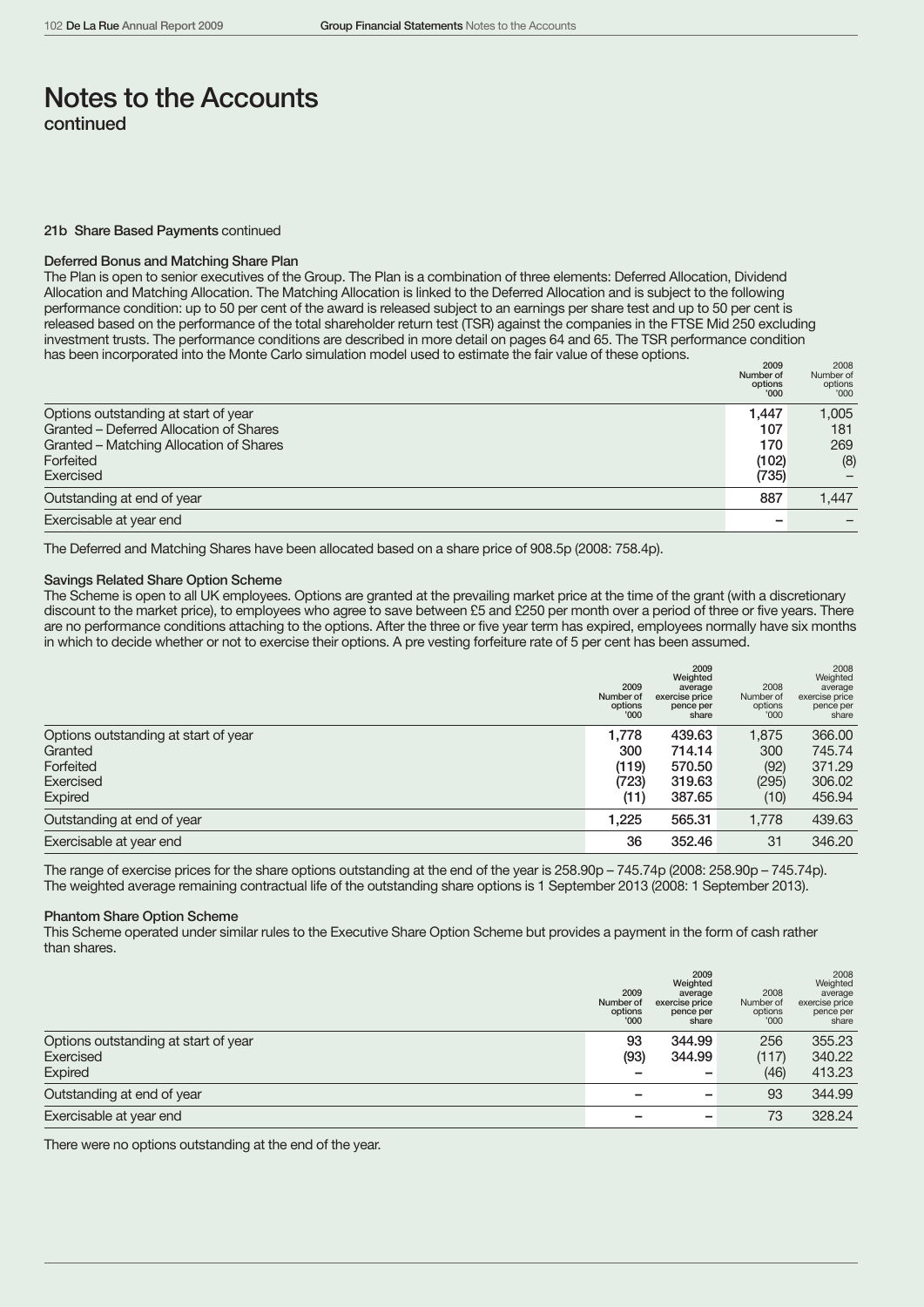#### 21b Share Based Payments continued

### US Employee Share Purchase Plan

De La Rue operates a US Employee Share Purchase Plan for US employees. Under the Plan, employees have an option to purchase De La Rue plc Ordinary Shares at the end of each 12 month savings period at a price which is the lower of the value of a De La Rue plc Ordinary Share either at the beginning or the end of the offering period, less a 15 per cent discount. In 2008/2009, 22,152 shares (2007/2008: 54,472 shares) were allotted pursuant to the Plan. It is estimated that 25,541 shares will be required to satisfy the Company's 2009/2010 obligations in respect of employees' savings under the Plan as at 28 March 2009.

#### Market Share Purchase of Shares by Trustees

#### De La Rue Employee Share Ownership Trust

The De La Rue Employee Share Ownership Trust was established to satisfy options granted under the various De La Rue Executive Share Option Schemes (ESOS) and the De La Rue Executive Share Option Plan (ESOP) (or any other share option plan established by the Company) to executive Directors and senior employees.

Bachmann Trust Company Limited is the Trustee. The Trustee at 29 March 2008 held 570,886 shares due for release to participants of the ESOS and ESOP. Following the transfer to option holders of 570,886 Ordinary Shares, the Trustee held no shares at 28 March 2009.

The Trustee agreed to waive dividends on these shares except for 0.0001 per cent per share and accordingly such shareholding is not included in the Company's EPS calculation referred to in note 8.

# <sup>22</sup> Notes to Group Cash Flow Statement <sup>2009</sup> <sup>2008</sup>

|                                                                                                                                 | ⊷∪∪<br>£m                 | LUUU<br>£m              |
|---------------------------------------------------------------------------------------------------------------------------------|---------------------------|-------------------------|
| Net cash flows attributable to discontinued operations<br>Cash (utilised by)/generated from discontinued operations<br>Tax paid | (2.2)<br>(10.0)           | 37.3<br>(12.8)          |
| Net cash (used in)/from operating activities<br>Net cash used in investing activities                                           | (12.2)<br>(1.8)           | 24.5<br>(7.7)           |
| Net cash (used in)/from discontinued operations                                                                                 | (14.0)                    | 16.8                    |
|                                                                                                                                 | 2009<br>£m                | 2008<br>Em              |
| Disposal of subsidiary undertakings<br>Consideration received, satisfied in cash<br>Net cash disposed of<br>Disposal costs paid | 367.3<br>(22.4)<br>(11.2) | 4.0<br>(1.9)            |
| Disposal of subsidiary undertakings (net of cash disposed)                                                                      | 333.7                     | 2.1                     |
|                                                                                                                                 | 2009<br>£m                | 2008<br>£m              |
| Analysis of net cash<br>Cash at bank and in hand<br>Short-term bank deposits<br><b>Bank overdrafts</b>                          | 43.4<br>15.1<br>(8.4)     | 49.9<br>70.4<br>(3.6)   |
| Total cash and cash equivalents<br>Other debt due within one year<br>Borrowings due after one year                              | 50.1<br>(31.7)<br>(51.5)  | 116.7<br>(5.0)<br>(5.0) |
| Net (debt)/cash at end of period                                                                                                | (33.1)                    | 106.7                   |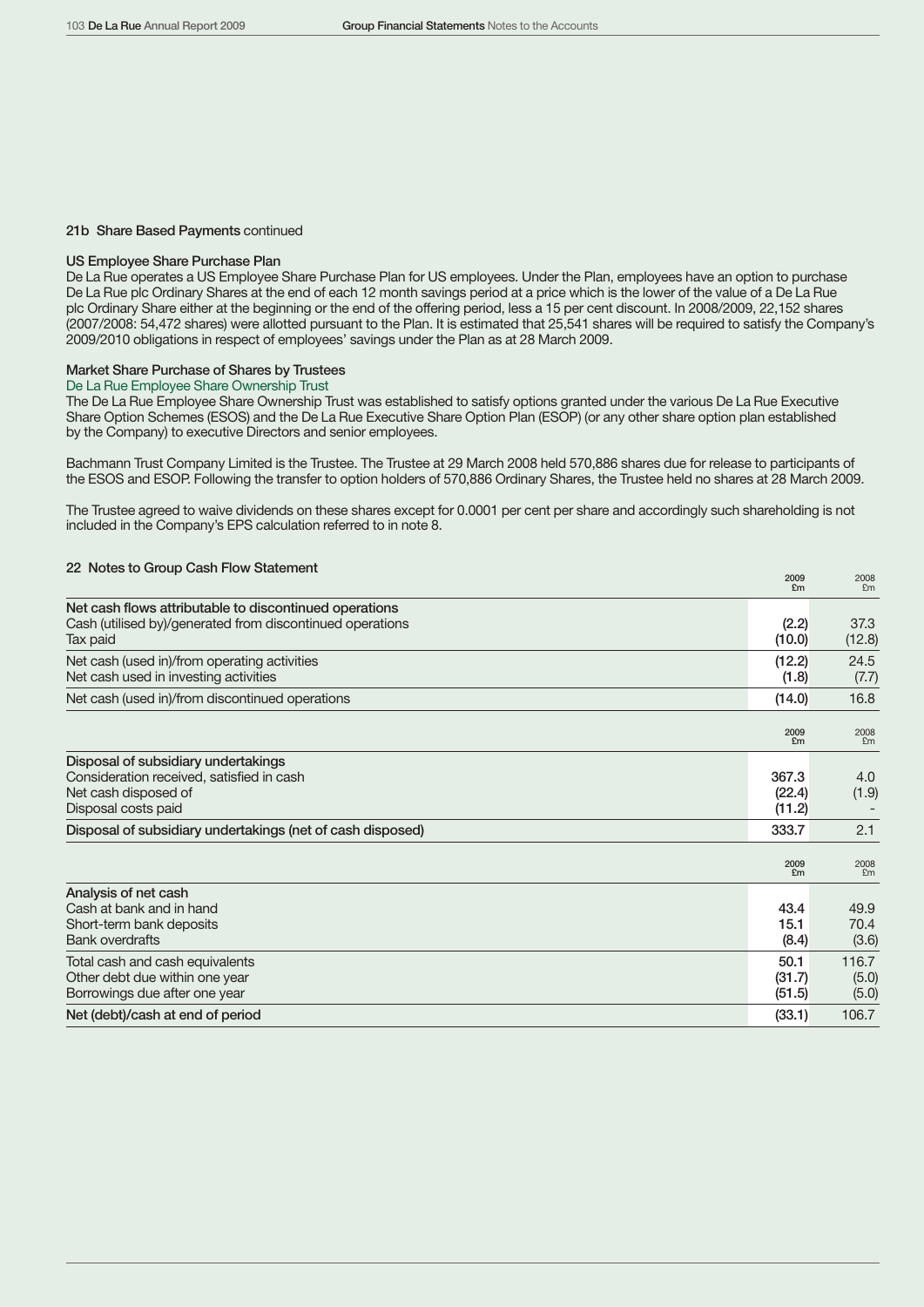| 23 Group Operating Leases  | 2009<br>Property<br>£m | 2009<br>Plant and<br>equipment<br>£m | 2008<br>Property<br>£m | 2008<br>Plant and<br>equipment<br>£m |
|----------------------------|------------------------|--------------------------------------|------------------------|--------------------------------------|
| Total commitments due:     |                        |                                      |                        |                                      |
| Within one year            | 3.6                    | 0.2                                  | 5.6                    | 2.6                                  |
| Between one and five years | 5.0                    | 0.2                                  | 8.4                    | 4.9                                  |
| Over five years            | 28.3                   | -                                    | 26.0                   |                                      |
|                            | 36.9                   | 0.4                                  | 40.0                   | 7.5                                  |

# 24 Disposals

On 1 September 2008 the Group disposed of the Cash Systems business (excluding Cash Processing Solutions), and in 2007 the Group disposed of its shareholding in De La Rue Smurfit Limited.

The effect of these disposals on the financial position of the Group is summarised as follows:

# Assets and liabilities disposed of

| Net assets and liabilities             | 49.1              | 2.6               |
|----------------------------------------|-------------------|-------------------|
| Minority interest                      |                   | (2.6)             |
| Deferred income                        | (23.3)            |                   |
| Provisions for liabilities and charges | (5.9)             |                   |
| Retirement benefit obligations         | (2.9)             |                   |
| Other current assets and liabilities   | (22.0)            | (1.4)             |
| Advance payments                       | (12.0)            |                   |
| Trade and other payables               | (17.6)            | (0.4)             |
| Cash and cash equivalents              | 22.4              | 1.9               |
| Trade and other receivables            | 39.2              | 1.4               |
| Inventories                            | 42.0              | 1.1               |
| Intangible assets                      | 18.7              |                   |
| Property, plant and equipment          | 10.5              | 2.6               |
|                                        | <b>ZUUY</b><br>£m | <b>ZUU8</b><br>Em |

# 25 Retirement Benefit Obligations

The Group operates pension plans throughout the world covering the majority of employees. These plans are devised in accordance with local conditions and practices in the country concerned. The assets of the Group's plans are generally held in separately administered trusts or are insured.

# (i) Defined benefit pension plans

|                                                   | UK<br>defined<br>benefit<br>pension<br>£m | Overseas<br>defined<br>benefit<br>pension<br>£m | Gross<br>defined<br>benefit<br>pension<br>£m | Deferred<br>tax<br>£m | Net<br>defined<br>benefit<br>pension<br>£m |
|---------------------------------------------------|-------------------------------------------|-------------------------------------------------|----------------------------------------------|-----------------------|--------------------------------------------|
| At 30 March 2008                                  | (20.7)                                    | (4.6)                                           | (25.3)                                       | 7.0                   | (18.3)                                     |
| <b>Exchange differences</b>                       |                                           | (0.4)                                           | (0.4)                                        |                       | (0.4)                                      |
| Current service cost included in operating profit | (5.8)                                     | (0.2)                                           | (6.0)                                        | 1.6                   | (4.4)                                      |
| Curtailments                                      | 0.8                                       |                                                 | 0.8                                          | (0.2)                 | 0.6                                        |
| Net finance cost                                  | (1.8)                                     | $\overline{\phantom{m}}$                        | (1.8)                                        |                       | (1.8)                                      |
| Actuarial gains and losses arising over the year  | (75.1)                                    | 0.1                                             | (75.0)                                       | 21.0                  | (54.0)                                     |
| Cash contributions and benefits paid              | 35.5                                      |                                                 | 35.5                                         | (9.9)                 | 25.6                                       |
| Disposal of business                              |                                           | 2.9                                             | 2.9                                          | (0.2)                 | 2.7                                        |
| <b>Transfers</b>                                  | (0.4)                                     |                                                 | (0.4)                                        | 0.1                   | (0.3)                                      |
| At 28 March 2009                                  | (67.5)                                    | (2.2)                                           | (69.7)                                       | 19.4                  | (50.3)                                     |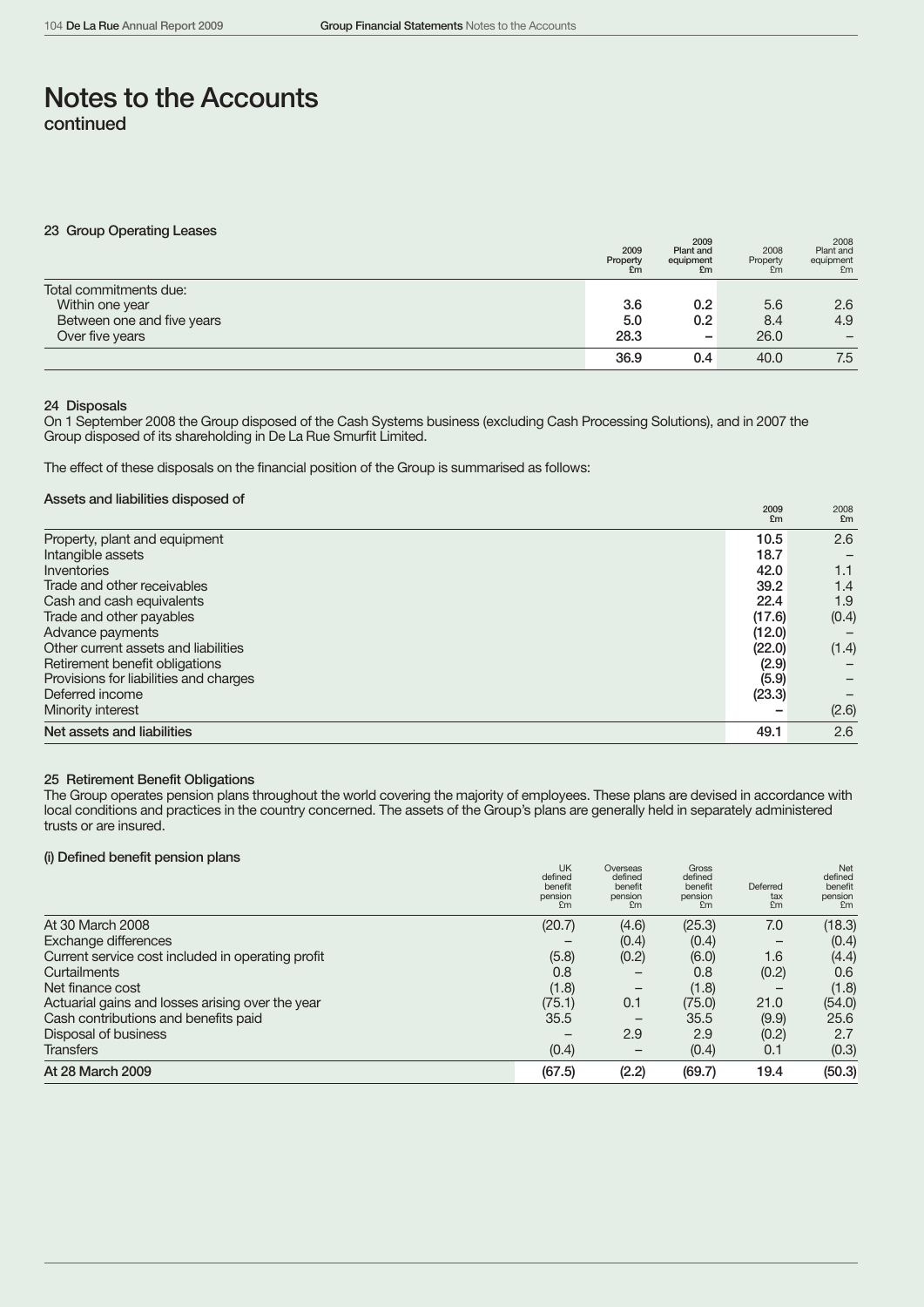# 25 Retirement Benefit Obligations continued Net defined UK Overseas Gross Gross Net

|                                                                                           |                         | defined<br>benefit<br>pension<br>£m | defined<br>benefit<br>pension<br>£m | defined<br>benefit<br>pension<br>£m | Deferred<br>tax<br>£m  | defined<br>benefit<br>pension<br>£m                       |
|-------------------------------------------------------------------------------------------|-------------------------|-------------------------------------|-------------------------------------|-------------------------------------|------------------------|-----------------------------------------------------------|
| At 1 April 2007<br>Exchange differences<br>Change in tax rate                             |                         | (104.3)                             | (3.8)<br>(0.7)                      | (108.1)<br>(0.7)                    | 32.4<br>0.2<br>(0.5)   | (75.7)<br>(0.5)<br>(0.5)                                  |
| Current service cost included in operating profit<br>Net finance income/(cost)            |                         | (10.0)<br>0.4                       | (0.8)<br>(0.1)                      | (10.8)<br>0.3                       | 3.0                    | (7.8)<br>0.3                                              |
| Actuarial gains and losses arising over the year                                          |                         | 73.4                                | 0.1                                 | 73.5                                | (22.0)                 | 51.5                                                      |
| Cash contributions and benefits paid<br><b>Transfers</b>                                  |                         | 20.5<br>(0.7)                       | 0.7<br>$\qquad \qquad -$            | 21.2<br>(0.7)                       | (6.2)<br>0.1           | 15.0<br>(0.6)                                             |
| At 29 March 2008                                                                          |                         | (20.7)                              | (4.6)                               | (25.3)                              | 7.0                    | (18.3)                                                    |
|                                                                                           |                         |                                     |                                     |                                     |                        |                                                           |
| Amounts recognised in the consolidated balance sheet:                                     | 2009<br><b>UK</b><br>£m | 2009<br>Overseas<br>£m              | 2009<br>Total<br>£m                 | 2008<br><b>UK</b><br>£m             | 2008<br>Overseas<br>£m | 2008<br>Total<br>£m                                       |
| Fair value of plan assets<br>Present value of funded obligations                          | 427.3<br>(489.3)        | 0.8<br>(0.8)                        | 428.1<br>(490.1)                    | 507.4<br>(522.4)                    | 15.8<br>(18.7)         | 523.2<br>(541.1)                                          |
| Funded defined benefit pension plans                                                      | (62.0)                  | -                                   | (62.0)                              | (15.0)                              | (2.9)                  | (17.9)                                                    |
| Present value of unfunded obligations                                                     | (5.5)                   | (2.2)                               | (7.7)                               | (5.7)                               | (1.7)                  | (7.4)                                                     |
| Net liability                                                                             | (67.5)                  | (2.2)                               | (69.7)                              | (20.7)                              | (4.6)                  | (25.3)                                                    |
| Amounts recognised in the consolidated income statement:                                  | 2009<br><b>UK</b><br>£m | 2009<br>Overseas<br>£m              | 2009<br><b>Total</b><br>£m          | 2008<br><b>UK</b><br>£m             | 2008<br>Overseas<br>£m | 2008<br>Total<br>£m                                       |
| Included in employee benefits expense:<br>Current service cost                            | (5.8)                   | (0.2)                               | (6.0)                               | (10.0)                              | (0.8)                  | (10.8)                                                    |
| Included in profit from discontinued operations:<br>Curtailments                          | 0.8                     |                                     | 0.8                                 |                                     |                        |                                                           |
| Included in net finance cost:<br>Expected return on plan assets<br>Interest cost          | 33.2<br>(35.0)          | 0.1<br>(0.1)                        | 33.3<br>(35.1)                      | 33.7<br>(33.3)                      | 0.5<br>(0.6)           | 34.2<br>(33.9)                                            |
|                                                                                           | (1.8)                   | -                                   | (1.8)                               | 0.4                                 | (0.1)                  | 0.3                                                       |
| Total recognised in the consolidated income statement                                     | (6.8)                   | (0.2)                               | (7.0)                               | (9.6)                               | (0.9)                  | (10.5)                                                    |
| Actual return on plan assets                                                              | (90.5)                  | 0.1                                 | (90.4)                              | (9.9)                               | 0.5                    | (9.4)                                                     |
| Amounts recognised in the statement of recognised income and expense:                     |                         |                                     |                                     |                                     |                        |                                                           |
|                                                                                           | 2009<br><b>UK</b><br>£m | 2009<br>Overseas<br>£m              | 2009<br><b>Total</b><br>£m          | 2008<br><b>UK</b><br>£m             | 2008<br>Overseas<br>£m | 2008<br>Total<br>£m                                       |
| Actuarial losses on plan assets<br>Actuarial gains on defined benefit pension obligations | (123.7)<br>48.6         | -<br>0.1                            | (123.7)<br>48.7                     | (43.6)<br>117.0                     | 0.1                    | (43.6)<br>117.1                                           |
| Amounts recognised in the statement of recognised<br>income and expense                   | (75.1)                  | 0.1                                 | (75.0)                              | 73.4                                | 0.1                    | 73.5                                                      |
| Major categories of plan assets as a percentage of total plan assets:                     | 2009<br>UK<br>$\%$      | 2009<br>Overseas<br>$\%$            | $2009$ Total<br>%                   | $2008$ UK<br>%                      | 2008<br>Overseas<br>%  | $\begin{array}{l} 2008 \\ \text{Total} \\ \% \end{array}$ |
| Equities                                                                                  | 54.4                    |                                     | 54.3                                | 55.2                                |                        | 53.6                                                      |
| <b>Bonds</b>                                                                              | 15.0                    |                                     | 15.0                                | 17.1                                |                        | 16.5                                                      |
| Gilts<br>Other                                                                            | 28.8<br>1.8             | 100.0                               | 28.7<br>2.0                         | 26.4<br>1.3                         | 100.0                  | 25.6<br>4.3                                               |
|                                                                                           |                         |                                     |                                     |                                     |                        |                                                           |

Other UK assets comprise cash. Categories of plan assets for overseas plans have not been disclosed as these plans are not considered sufficiently material to warrant such disclosure.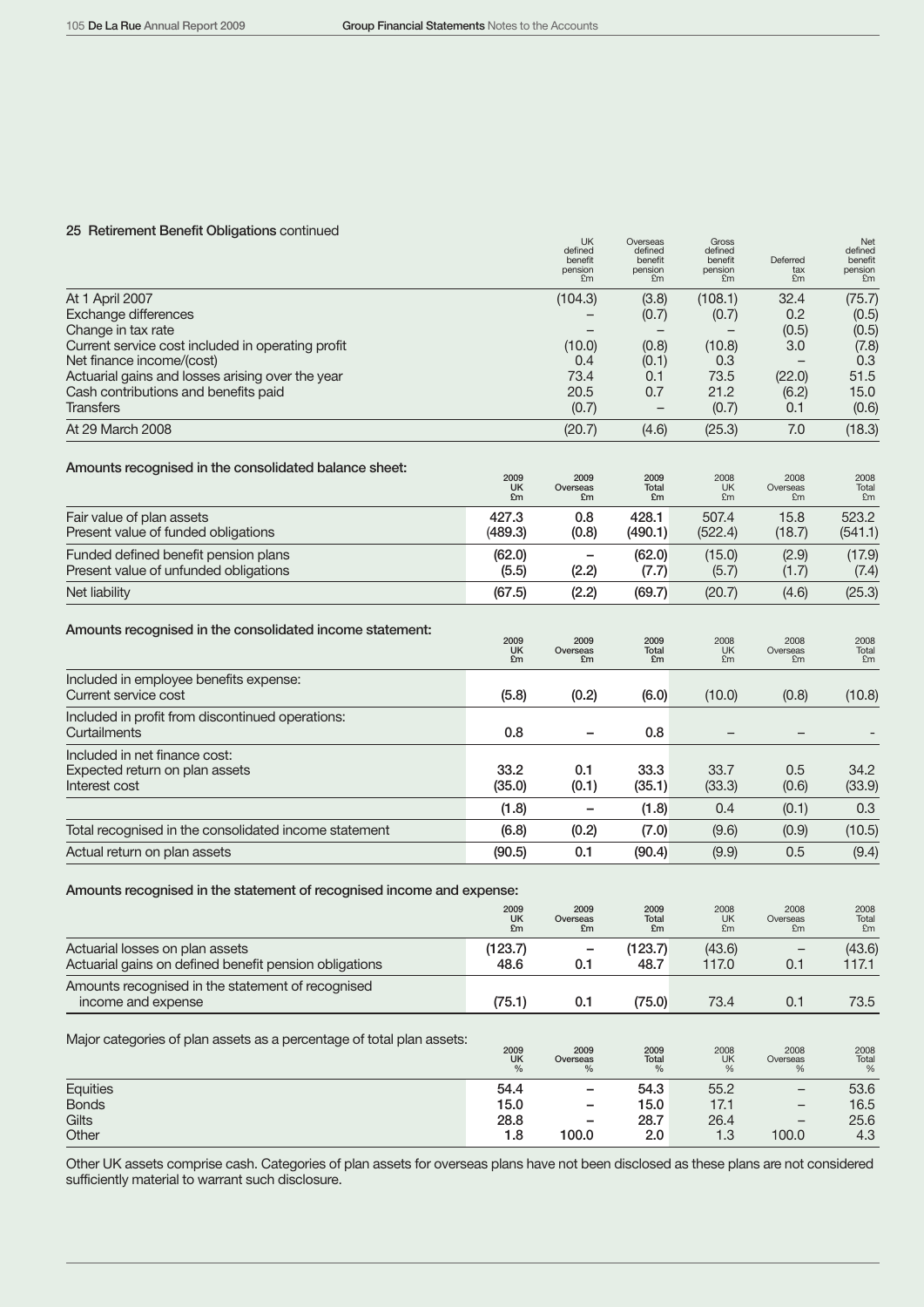#### 25 Retirement Benefit Obligations continued

### Principal actuarial assumptions:

|                                           | 2009<br><b>UK</b><br>$\frac{0}{0}$ | 2009<br>Overseas<br>$\%$ | 2008<br>UK<br>% | 2008<br>Overseas<br>% |
|-------------------------------------------|------------------------------------|--------------------------|-----------------|-----------------------|
| Future salary increases                   | 3.50                               | 3.00                     | 4.10            | 3.10                  |
| Future pension increases - past service   | 3.30                               | 1.35                     | 3.60            | 1.50                  |
| Future pension increases – future service | 2.90                               | -                        | 3.40            | 1.50                  |
| Discount rate                             | 6.80                               | 5.80                     | 6.80            | 5.70                  |
| Inflation rate                            | 2.90                               | 2.00                     | 3.50            | 2.80                  |
| Expected return on plan assets:           |                                    |                          |                 |                       |
| Equities                                  | 8.30                               | -                        | 7.75            |                       |
| <b>Bonds</b>                              | 6.80                               | -                        | 6.30            |                       |
| Gilts                                     | 4.00                               | -                        | 4.60            |                       |
| Other                                     |                                    | 5.80                     | 5.25            | 4.10                  |

The expected rate of return on plan assets has been determined following advice from the plans' independent actuary and is based on the expected return on each asset class together with consideration of the long term asset strategy.

The mortality assumptions used to assess the defined benefit obligation for the UK plan are based on tables issued by the Continuous Mortality Investigation Bureau. At 28 March 2009 and 29 March 2008 mortality assumptions are based on the PxA92 birth year tables multiplied by a rating of 125 per cent and allowance for medium cohort mortality improvements in future. The resulting life expectancy for a 65 year old pensioner is 20.2 years (2008: 20.2 years).

### History of experience gains and losses:

|                                                                                                                                                                | 2009<br>£m           | 2008<br>£m        | 2007<br>£m       | 2006<br>£m        | 2005<br>£m       |
|----------------------------------------------------------------------------------------------------------------------------------------------------------------|----------------------|-------------------|------------------|-------------------|------------------|
| Fair value of plan assets<br>Present value of defined benefit pension obligations                                                                              | 428.1<br>(497.8)     | 523.2<br>(548.5)  | 537.6<br>(645.7) | 525.1<br>(644.7)  | 453.0<br>(572.9) |
| Net liability                                                                                                                                                  | (69.7)               | (25.3)            | (108.1)          | (119.6)           | (119.9)          |
| Cumulative actuarial gains and losses recognised in<br>the statement of recognised income and expense                                                          | (17.8)               | 57.2              | (16.3)           | (19.8)            | (22.1)           |
| Experience (losses)/gains arising on defined benefit pension obligations:<br>Amount (£m)<br>Percentage of present value of defined benefit pension obligations | (0.1)<br>-           | 0.3<br>$-0.1%$    | 16.2<br>$-2.5%$  | $\qquad \qquad -$ | 4.9<br>$-0.9%$   |
| Experience (losses)/gains arising on plan assets:<br>Amount (£m)<br>Percentage of plan assets                                                                  | (123.7)<br>$-28.9\%$ | (43.6)<br>$-8.3%$ | (9.6)<br>$-1.8%$ | 55.3<br>10.5%     | 11.3<br>2.5%     |

The largest defined benefit pension plan operated by the Group is in the UK. A full actuarial valuation of the plan was carried out by a qualified actuary as at 5 April 2006, and updated to 28 March 2009. The plan is valued formally every three years, the next valuation being as at April 2009.

# Changes in the fair value of UK plan assets:

|                                                        | <b>ZOOA</b><br>£m | <b>ZUUS</b><br>£m |
|--------------------------------------------------------|-------------------|-------------------|
| At 30 March 2008/1 April 2007                          | 507.4             | 524.4             |
| Expected return on plan assets                         | 33.2              | 33.7              |
| <b>Actuarial losses</b>                                | (123.7)           | (43.6)            |
| Employer contributions                                 | 34.9              | 20.0              |
| Plan participant contributions                         | 3.3               | 3.2               |
| Claims from insurance policy                           | 0.6               | 0.5               |
| Benefits paid                                          | (25.3)            | (27.2)            |
| Plan administration and investment management expenses | (2.2)             | (2.4)             |
| Life assurance premiums                                | (0.5)             | (0.5)             |
| <b>Transfers</b>                                       | (0.4)             | (0.7)             |
| At 28 March 2009/29 March 2008                         | 427.3             | 507.4             |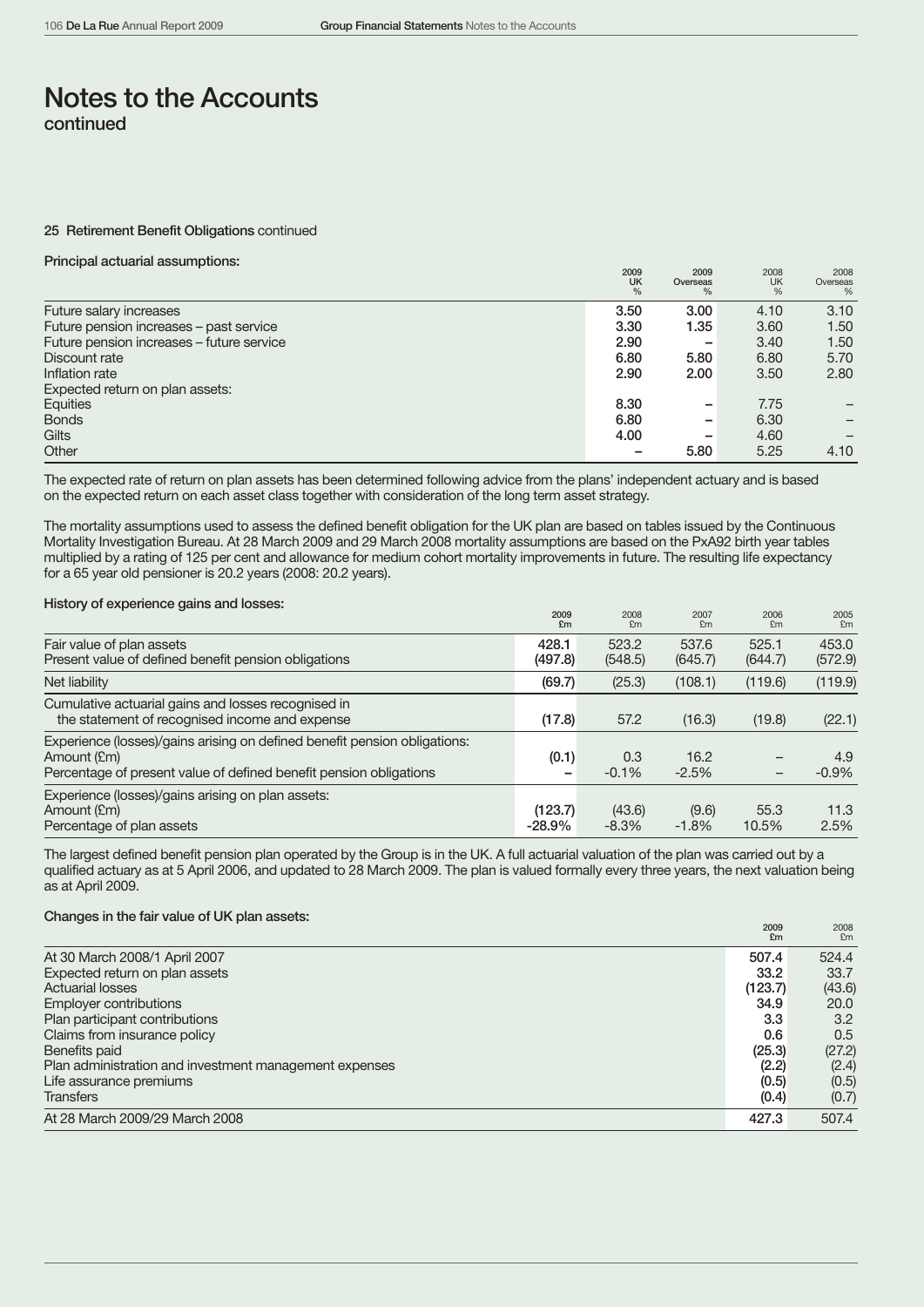### 25 Retirement Benefit Obligations continued

Changes in the fair value of UK defined benefit pension obligations:

|                                                        | 2009<br>£m | 2008<br>Em    |
|--------------------------------------------------------|------------|---------------|
| At 30 March 2008/1 April 2007                          | (528.1)    | (628.7)       |
| Current service cost                                   | (5.8)      | (10.0)        |
| Curtailments                                           | 0.8        |               |
| Interest cost                                          | (35.0)     | (33.3)        |
| Actuarial gains                                        | 48.6       | 117.0         |
| Plan participant contributions                         | (3.3)      | (3.2)         |
| Benefits paid                                          | 25.3       | 27.2          |
| Plan administration and investment management expenses | 2.2        | 2.4           |
| Life assurance premiums                                | 0.5        | $0.5^{\circ}$ |
| At 28 March 2009/29 March 2008                         | (494.8)    | (528.1)       |

Movements in the fair value of plan assets and defined benefit pension obligations for overseas plans have not been disclosed as these plans are not considered sufficiently material to warrant such disclosure.

The Group is committed to making special contributions of £12m to its UK pension fund annually until 2012.

## (ii) Defined contribution pension plans

The Group operates a number of defined contribution plans for which the charge in the consolidated income statement for the year was £1.3m (2008: £3.0m).

| 26 Employees                                               | 2009       | 2008       |
|------------------------------------------------------------|------------|------------|
| Average number of employees                                |            |            |
| United Kingdom and Ireland                                 | 1,992      | 2,327      |
| Rest of Europe                                             | 593        | 1,982      |
| <b>The Americas</b>                                        | 309        | 914        |
| <b>Rest of World</b>                                       | 1,065      | 1,051      |
|                                                            | 3,959      | 6,274      |
| Average number of employees                                |            |            |
| Cash Processing Solutions (including Cash Systems in 2008) | 820        | 3,114      |
| Security Paper & Print                                     | 3,139      | 3,160      |
|                                                            | 3,959      | 6,274      |
|                                                            |            |            |
|                                                            | 2009<br>£m | 2008<br>£m |
| Employee costs (including Directors' emoluments)           |            |            |
| Wages and salaries                                         | 134.8      | 198.1      |
| Social security costs                                      | 6.1        | 16.5       |
| Share incentive schemes                                    | 2.6        | 3.9        |
| Sharesave schemes                                          | 0.6        | 0.5        |
| Pension costs                                              | 7.3        | 13.8       |
|                                                            | 151.4      | 232.8      |
|                                                            |            |            |
| 27 Capital Commitments                                     | 2009       |            |
|                                                            | £m         | 2008<br>£m |

|                                                              | £m |
|--------------------------------------------------------------|----|
| The following commitments existed at the balance sheet date: |    |
| Contracted but not provided for in the accounts              |    |